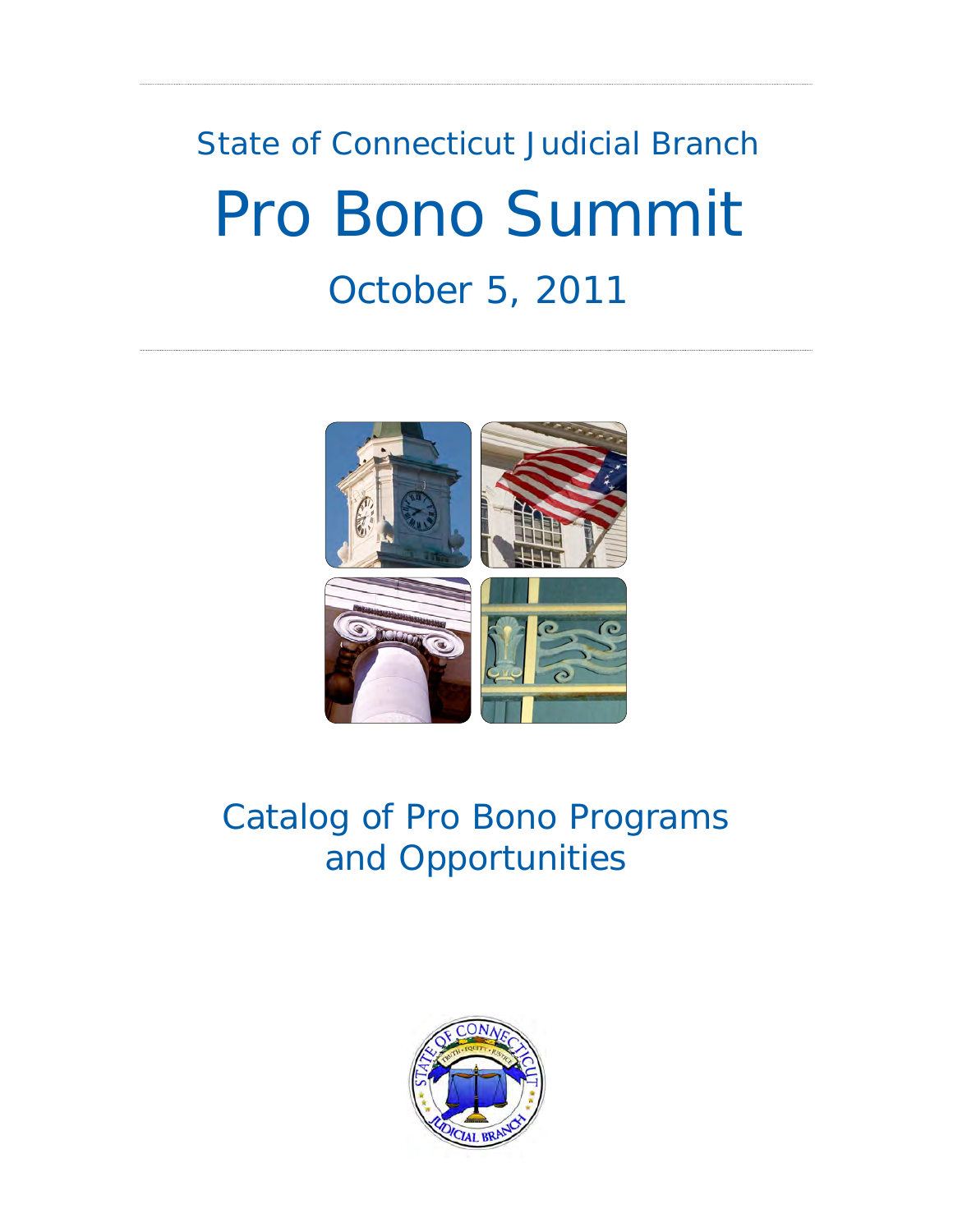# Table of Contents

| Educational Advocacy for children in foster care<br>and/or juvenile justice system                           |  |
|--------------------------------------------------------------------------------------------------------------|--|
| The Truancy Intervention Project                                                                             |  |
| Co-Counsel for Civil Rights                                                                                  |  |
| Greater Hartford Legal Aid, Inc.<br>New Haven Legal Assistance Association, Inc.<br>In-office Volunteers     |  |
| Stamford Day Laborer Wage Clinic                                                                             |  |
| Serving Connecticut's Veterans                                                                               |  |
| Volunteer Income Tax Assistance (VITA)                                                                       |  |
| Lawyers for Children America                                                                                 |  |
| Volunteer Attorney Program                                                                                   |  |
| Fast Track to Legal Services Evening Intake Clinic  22<br>Wills/Health Care Directives/Power of Attorney  38 |  |
| Tax Clinic-low income taxpayer legal clinic                                                                  |  |
|                                                                                                              |  |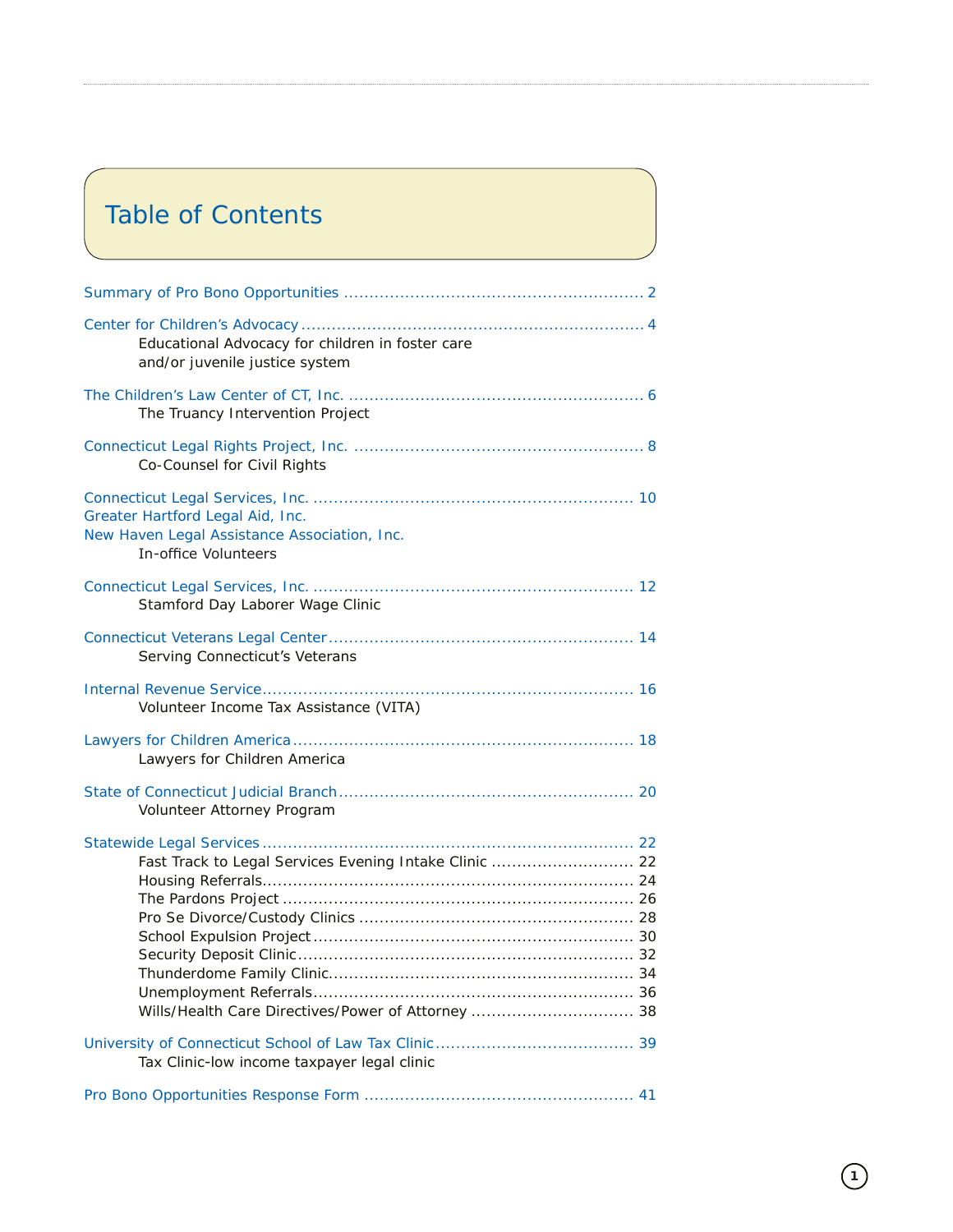# Summary of Pro Bono **Opportunities**

#### **Agency/Project/Contact Info**

#### **1. Center for Children's Advocacy** Educational Advocacy for children in foster care and/or juvenile justice system *Contact*: Martha Stone, Executive Director *Phone:* 860-570-5327 *Email:* mstone@kidscounsel.org

#### **2. The Children's Law Center**

The Truancy Intervention Project *Contact:* Melissa Stachelek, Project Administrator *Phone*: 860-832-8000 *Email:* TruancyProject@clcct.org

#### **3. Connecticut Legal Rights Project, Inc.** Co-Counsel for Civil Rights *Contact*: Jan VanTassel, Executive Director *Phone:* 860-262-5042 *Email:* jvantassel@clrp.org

#### **4. Connecticut Legal Services, Inc. Greater Hartford Legal Aid, Inc. New Haven Legal Assistance Association, Inc.** In-office Volunteers

*Contact:* Steve Eppler-Epstein, Executive Director *Phone:* 860-344-0447 x109 *Email:* Seppler-Epstein@ConnLegalServices.org

*Contact:* Branford Brown, Executive Director *Phone:* 860-541-5048 *Email:* BBrown@GHLA.org

*Contact:* Pat Kaplan, Executive Director *Phone:* 203-946-4811 x115 *Email:* PKaplan@NHLegal.org

#### **5. Connecticut Legal Service, Inc.** Stamford Day Laborer Wage Clinic *Contact:* Nadine Nevins, Managing Attorney *Phone:* 203-336-3851 x4105 *Email:* NNevins@connlegalservices.org

#### **6. Connecticut Veterans Legal Center**

Serving Connecticut's Veterans *Contact:* Margaret Middletown, Executive Director *Phone:* 203-903-2852 *Email:* mmiddleton@ctveteranslegal.org

#### **7. Internal Revenue Service**

Volunteer Income Tax Assistance (VITA) *Contact:* Jodonna Powell, SPEC Territory Manager *Phone:* 860-756-4660 *Email:* Jodonna.G.Powell@irs.gov

#### **8. Lawyers for Children America**

Lawyers for Children America *Contact:* Priscilla Pappadia, Executive Director *Phone:* 860-273-0441 *Email:* pappadiap@aetna.com

#### **9. State of Connecticut Judicial Branch** Volunteer Attorney Program *Contact:* Krista Hess, Program Manager *Phone:* 860-263-2734 x3043

#### **10. Statewide Legal Services**

*Email:* Krista.Hess@jud.ct.gov

Fast Track to Legal Services Evening Intake Clinic *Contact:* Claudia Magnan, Pro Bono Coordinator *Phone:* 860-852-1252 *Email:* cmagnan@slsct.org

**2**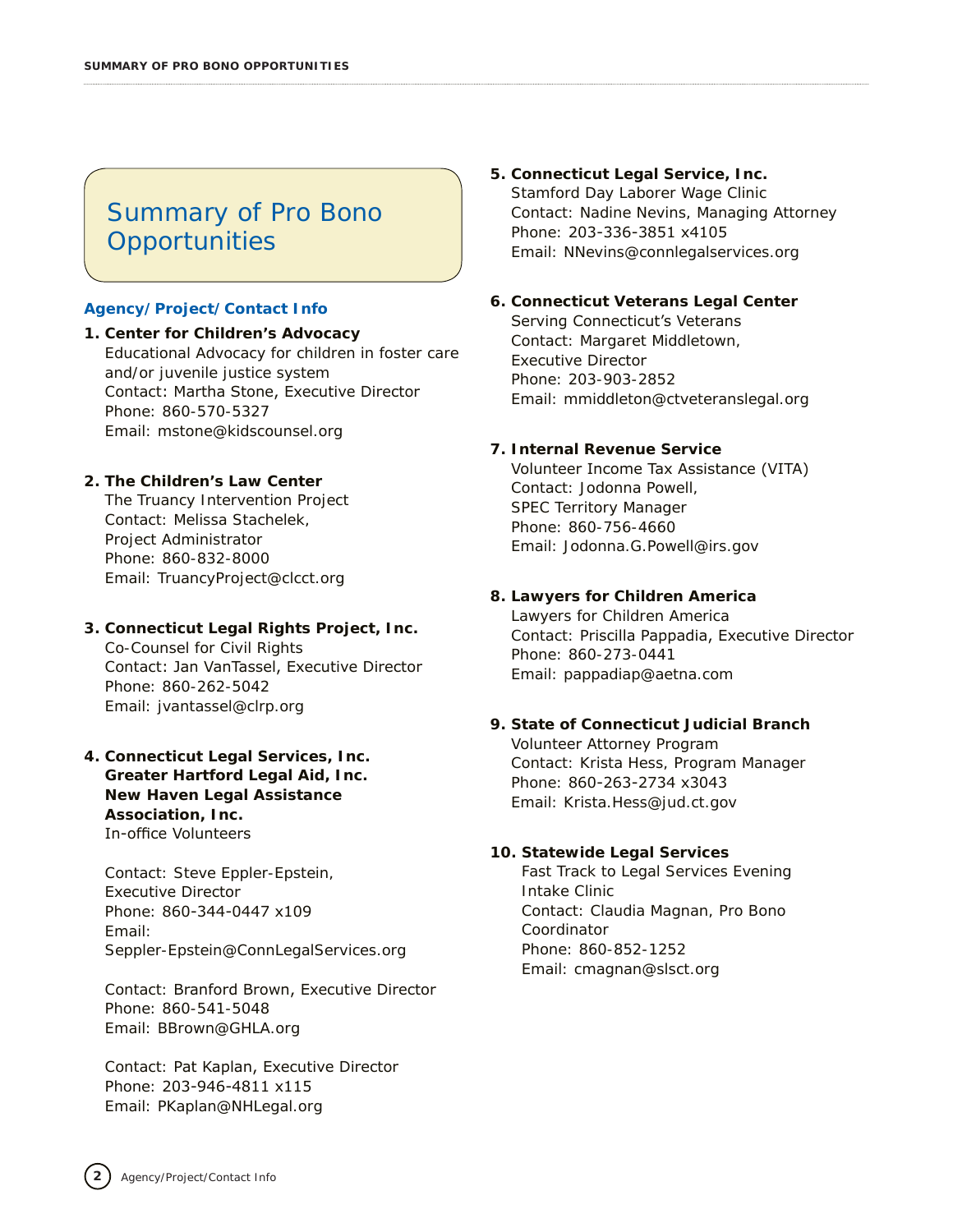#### **11. Statewide Legal Services**

Housing Referrals *Contact:* John Bozzi, Pro Bono Coordinator *Phone:* 860-344-8096 x3040 *Email:* JBozzi@slsct.org

#### **12. Statewide Legal Services**

The Pardons Project *Contact:* Claudia Magnan, Pro Bono Coordinator *Phone:* 860-852-1252 *Email:* cmagnan@slsct.org

#### **13. Statewide Legal Services**

Pro Se Divorce/Custody Clinics *Contact:* Claudia Magnan, Pro Bono Coordinator *Phone:* 860-852-1252 *Email:* cmagnan@slsct.org

#### **14. Statewide Legal Services**

School Expulsion Project *Contact:* John Bozzi, Pro Bono Coordinator *Phone:* 860-344-8096 x3040 *Email:* JBozzi@slsct.org

#### **15. Statewide Legal Services**

Security Deposit Clinic *Contact:* Claudia Magnan, Pro Bono Clinic Coordinator *Phone:* 860-852-1252 *Email:* cmagnan@slsct.org

#### **16. Statewide Legal Services**

Thunderdome Family Clinic *Contact:* Claudia Magnan, Pro Bono Coordinator *Phone:* 860-852-1252 *Email:* cmagnan@slsct.org

#### **17. Statewide Legal Services**

Unemployment referrals *Contact:* John Bozzi, Pro Bono Coordinator *Phone:* 860-344-8096 x3040 *Email:* JBozzi@slsct.org

#### **18. Statewide Legal Services**

Wills/Health Care Directives/Power of Attorney *Contact:* John Bozzi, Pro Bono Coordinator *Phone:* 860-344-8096 x3040 *Email:* JBozzi@slsct.org

#### **19. University of Connecticut School of Law Tax Clinic**

Tax Clinic-low income taxpayer legal clinic *Contact:* Diana Leyden, Director and Clinical Professor of Law *Phone:* 860-570-5461 *Email:* Diana.leyden@law.uconn.edu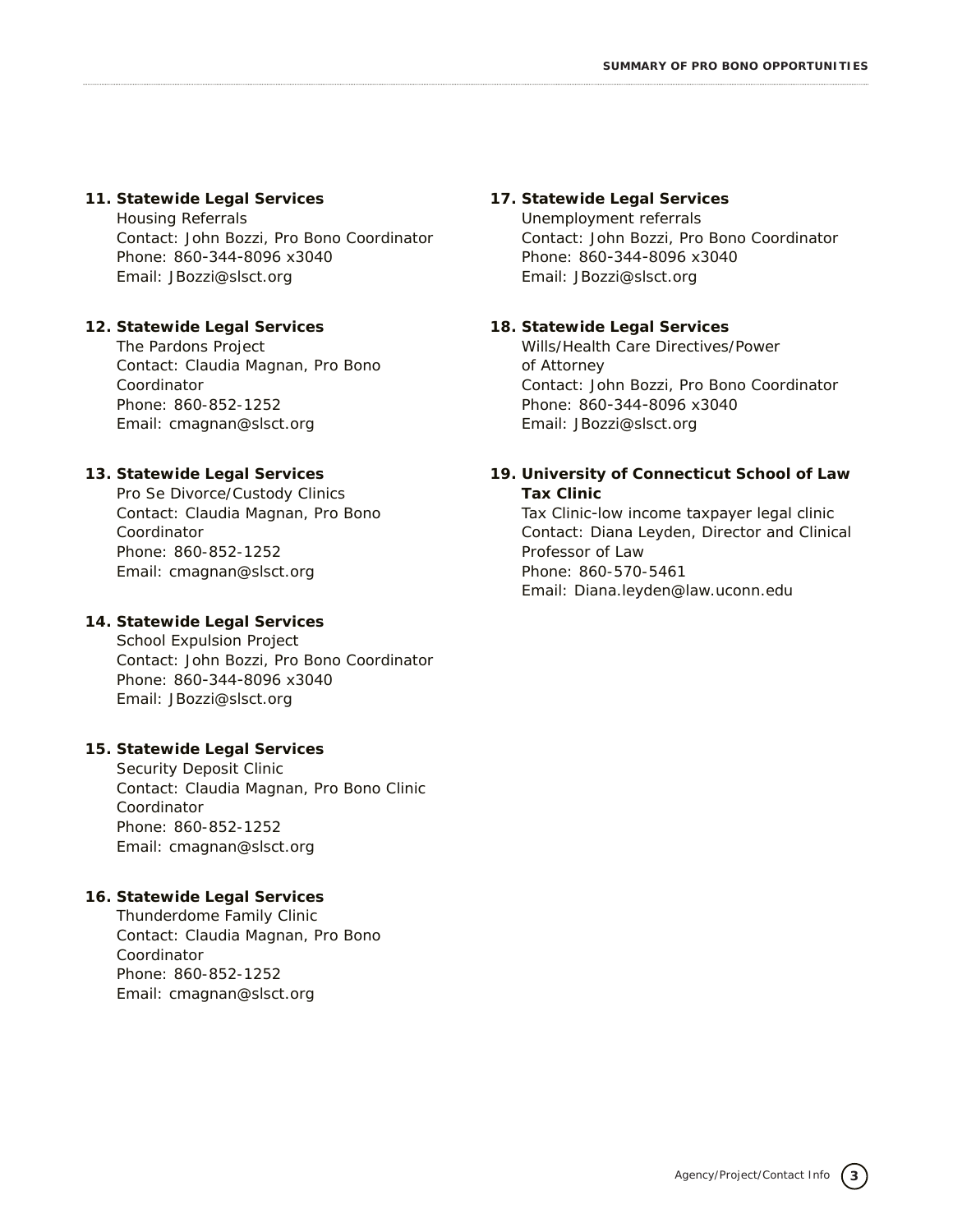# **NAME OF NON-PROFIT AGENCY** Center for Children's **Advocacy**

**NAME OF PRO BONO PROJECT OR OPPORTUNITY** Educational Advocacy for children in foster care and/ or juvenile justice system

#### **Who are the clients?**

Children 3-18 in the care and custody of DCF; youth who are 12 and over and who are at risk of incarceration.

#### **What legal problem do these clients face?**

Often have been unidentified as special education students; districts have violated Child Find requirements.

#### **Who are the adverse parties (if any) for this type of work (e.g. landlords, spouses, banks, government entities)?**

School districts.

**4**

#### **What legal strategies do the pro bono lawyers use to assist the clients?**

Administrative advocacy; administrative complaints with the State Dept. of Education. **What are the outcome goals of this assistance?** Educational achievement.

#### **Why is this assistance important to these clients?**

These youths have no other advocates to speak up for them and enforce their legal rights.

#### **What time commitment is required to do this pro bono work ?**

Dependent upon the case; need to go through training program if no special education background.

#### **Where is the pro bono work done? (at a legal aid office, at the pro bono attorney's office, etc.)?**

At pro bono attorney's office.

#### **If the pro bono attorney will be appearing for the client, in what court or other forum is that appearance?**

Administrative hearing.

#### **At what time of day is the pro bono work done (evening clinic, etc.)** Daytime.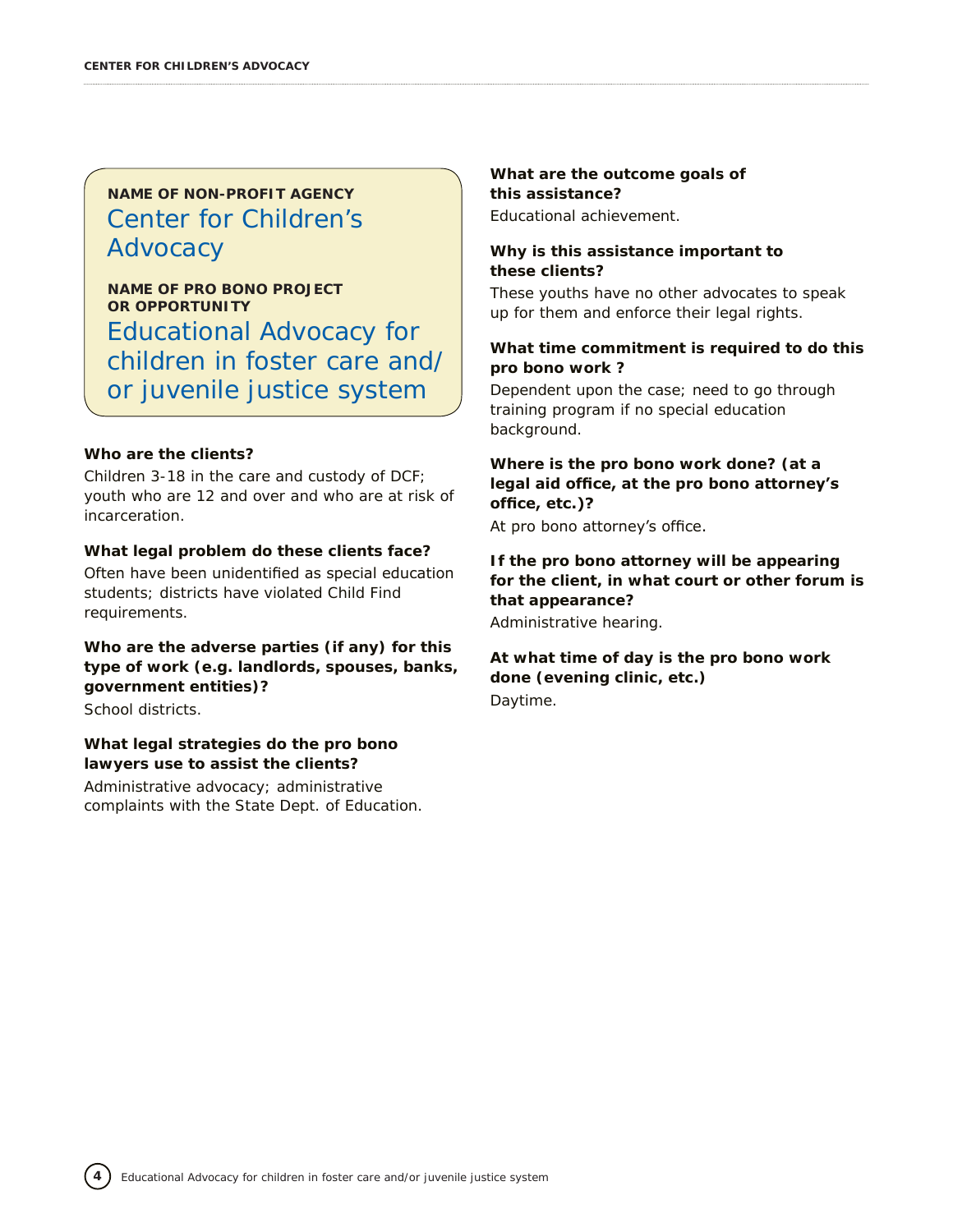#### **Give a short (1-paragraph) case example**

Johnny is 12 and is in foster care. He is failing all his courses and did poorly on the mastery tests, in part because he has been moving from school system to school system as he bounces between residentials, group homes and foster homes. No school system has properly identified him or given him what he is legally entitled to.

**Does this pro bono work require full admission to practice in Connecticut?** Yes.

#### **If it is important that a pro bono lawyer already have particular legal background or training please describe.**

Yes... prefer background in special education law.

#### **What training is provided to pro bono lawyers doing this work?**

Some training in special education law.

#### **Who provides the training?**

Staff at the Center.

**Where is the training held? How long does the training last?**

At U. of Ct. School of Law... one day.

**When is the next training (after October 1) and how often is training offered?** Not yet scheduled.

**Can the training be attended remotely (webinar or teleconference)?** No.

Ø **To sign up for this pro bono opportunity or to get more information contact:** Martha Stone Executive Director 860-570-5327 mstone@kidscounsel.org

# These youths have no other advocates to speak up for them and enforce their legal rights.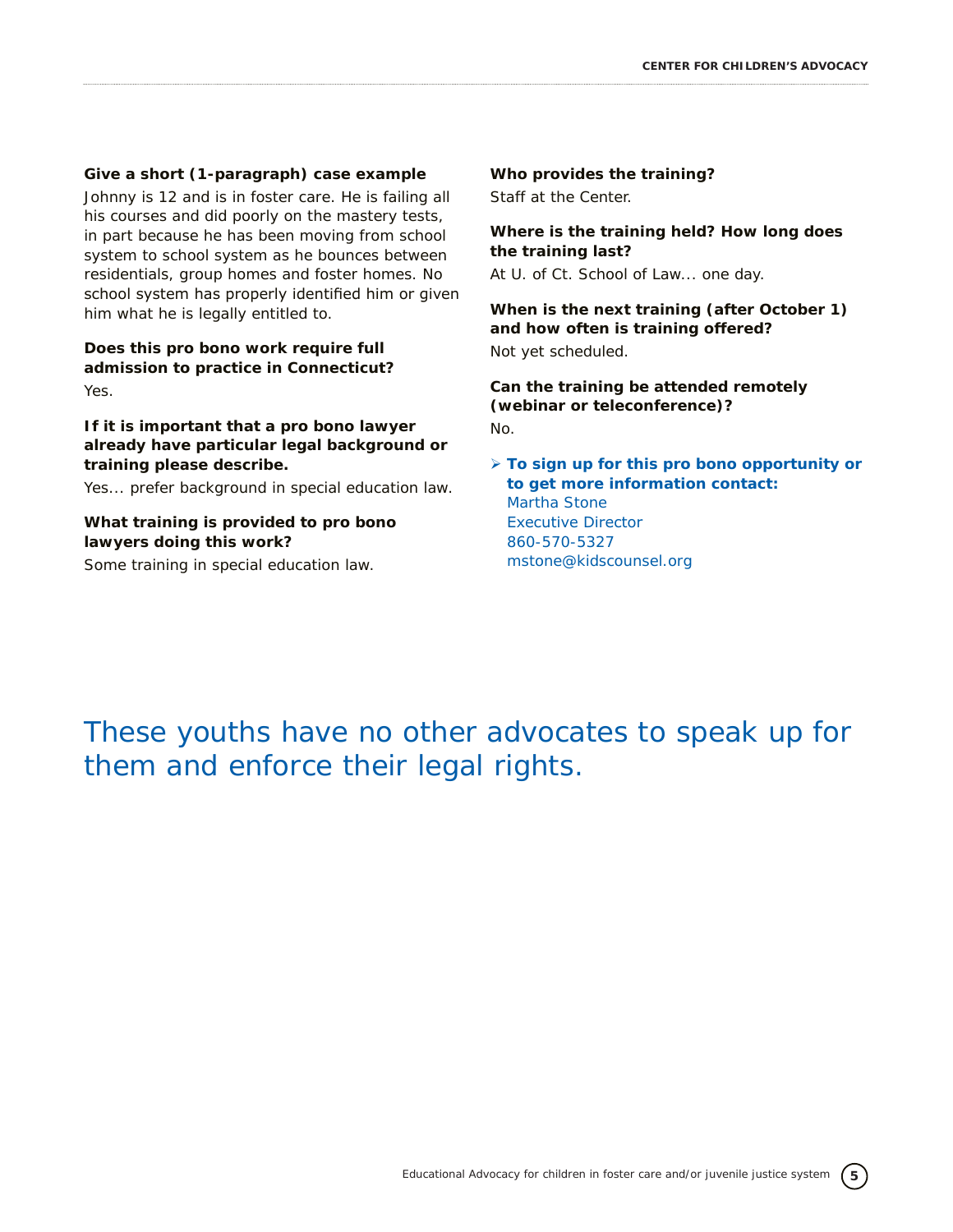# **NAME OF NON-PROFIT AGENCY** The Children's Law Center of CT, Inc.

**NAME OF PRO BONO PROJECT OR OPPORTUNITY** The Truancy Intervention Project

#### **Who are the clients?**

Middle school-aged children who are experiencing problems with school attendance.

#### **What legal problem do these clients face?**

Potential for filing of a Family With Services Needs petition.

#### **What legal strategies do the pro bono lawyers use to assist the clients?**

Attorneys have three major roles:

- 1) Prioritizing the importance of education as a role model to, and advocate for, the child in matters related to or affecting school attendance.
- 2) Problem solver for the family assisting in identifying and utilizing community resources.
- 3) Representing the child in truancy and related proceedings.

#### **What are the outcome goals of this assistance?**

Improvement in child's school attendance.

#### **Why is this assistance important to these clients?**

High school drop-outs have a higher incidence of incarceration and are more likely to be lifelong victims of poverty than their graduating peers. Educators report that the best predictor of whether a student will become a drop-out is their history of school attendance. Truancy is frequently an early warning signal of stress affecting their family, and also their first encounter with the judicial system. The Project matches middle school-aged students with attorney volunteers who provide early intervention before truancyrelated problems become intractable.

#### **What time commitment is required to do this pro bono work ?**

Weekly contact with the child totaling 3-4 hours or more per month, much of which will be outside normal work hours.

#### **Where is the pro bono work done? (at a legal aid office, at the pro bono attorney's office, etc.)?**

Locations are determined by volunteer and child (with parental consent). For example: the library, the child's school/home.

#### **If the pro bono attorney will be appearing for the client, in what court or other forum is that appearance?**

Juvenile Court.

#### **At what time of day is the pro bono work done (evening clinic, etc.)**

The times are arranged through mutual agreement between the volunteer and the child.

#### **Case example**

Anna, age fourteen, had 17 unexcused absences when she entered the Truancy Project. As her attorney volunteer got to know Anna and her family, it was discovered that Anna was responsible for waking herself up in the morning for school. Certainly not an unreasonable responsibility for someone her age, but there was no alarm clock, no clock radio and no person in the morning at home to wake Anna on time. Anna's volunteer decided to touch base with her every day in addition to their weekly time together. So every morning the volunteer called

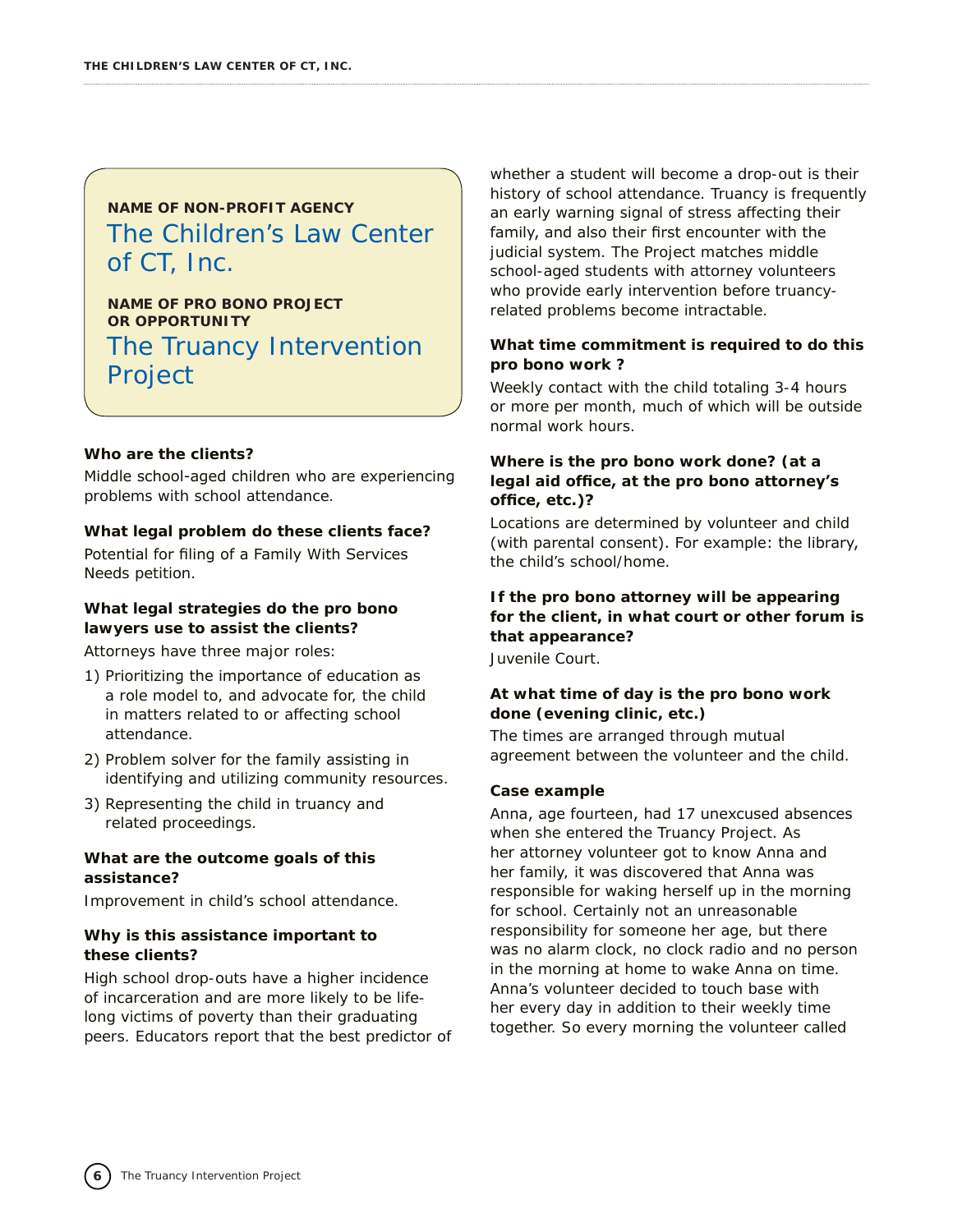# High school drop-outs have a higher incidence of incarceration and are more likely to be life-long victims of poverty than their graduating peers.

Anna at 7 a.m. (to wake her up) wished her a great day at school, and through brief discussion encouraged her to make good choices (i.e. to get to school on time), and reminded her to take her medication (for ADHD). The arrangement had a profound effect on the child's attendance.

#### **Does this pro bono work require full admission to practice in Connecticut?** Yes.

If no: how are those without full admission partnered and supervised to ensure avoidance of issues regarding unlicensed practice? The Truancy Intervention Project has experienced attorney volunteers who will supervise if the person is not fully admitted.

#### **If it is important that a pro bono lawyer already have particular legal background or training please describe.**

The program is designed to be comfortable for attorneys who are not litigators, have little or no courtroom experience and are not seeking a volunteer experience in a courtroom setting.

#### **What training is provided to pro bono lawyers doing this work?**

Training topics include special education law, understanding issues of culture and poverty, learning about community and state services available to clients and their families, and procedures in Family with Service Needs cases. In addition, non-compulsory supplemental

training on such topics as mentoring and adolescent psychological development is offered. We also have experts in areas such as special education law, juvenile law, benefits law, and child protection, who serve as resources to our volunteers. Consultants are available to provide assistance with identifying available social service programs.

#### **Who provides the training?**

Training is delivered by attorneys and other service providers who are designated as subject matter experts.

#### **Where is the training held? How long does the training last?**

Training is on a Saturday at the CBA in New Britain. Training is for six hours.

#### **When is the next training (after October 1) and how often is training offered?**

Next training is October 22, 2011. Training is offered annually in the fall.

### **Can the training be attended remotely (webinar or teleconference)?**

Not as yet.

#### Ø **To sign up for this pro bono opportunity or to get more information contact:** Melissa Stachelek Project Administrator 860-832-8000 TruancyProject@clcct.org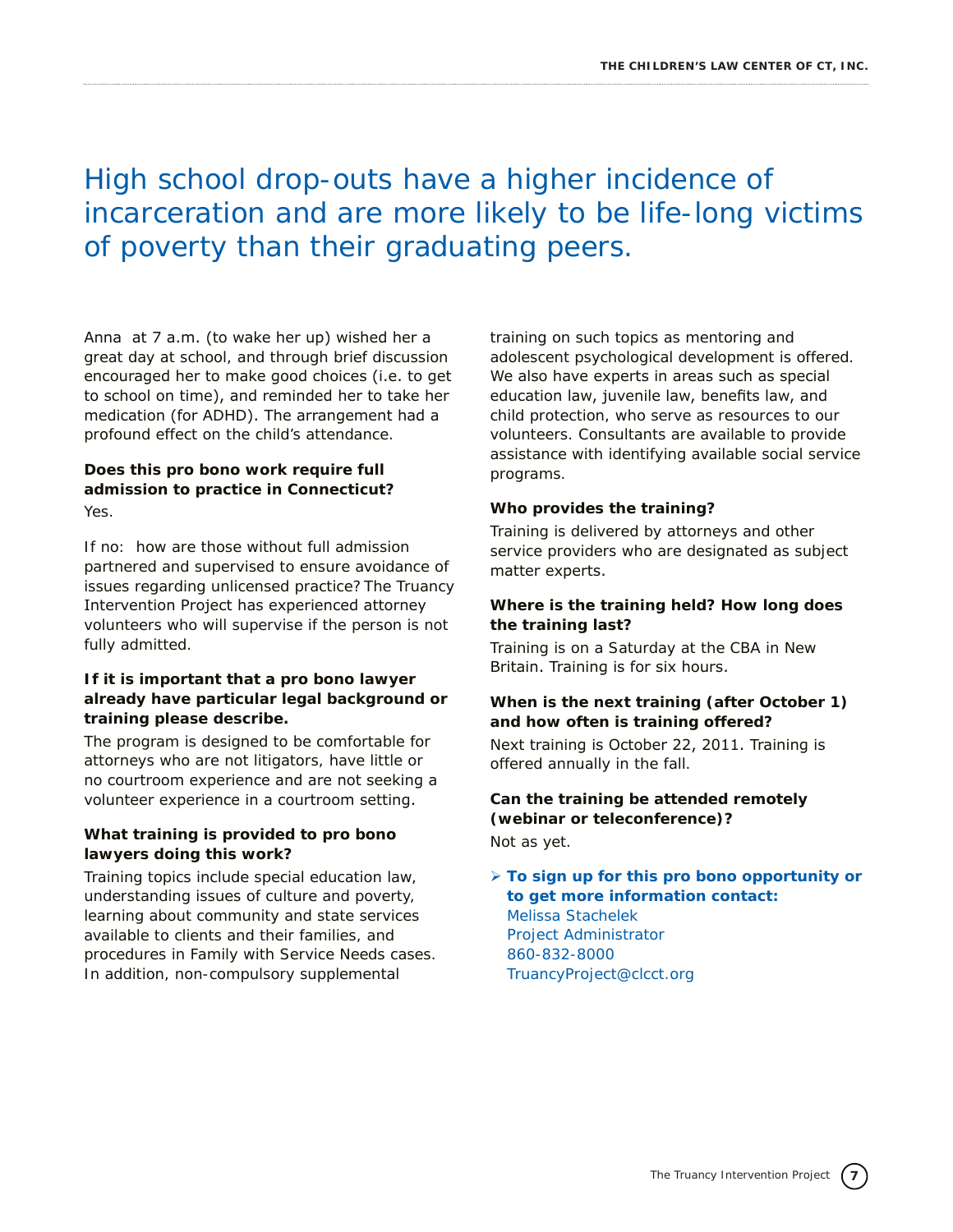# **NAME OF NON-PROFIT AGENCY** Connecticut Legal Rights Project, Inc.

**NAME OF PRO BONO PROJECT OR OPPORTUNITY** Co-Counsel for Civil Rights

#### **Who are the clients?**

Low income adults who are or are perceived to have a psychiatric disability.

#### **What legal problem do these clients face?**

In addition to the challenges imposed by poverty, our clients regularly encounter discrimination, particularly in housing and employment.

#### **Who are the adverse parties (if any) for this type of work (e.g. landlords, spouses, banks, government entities)?**

Generally, landlords and private employers and some state agencies, such as Department of Mental Health and Addiction Services and the Bureau of Rehabilitative Services.

#### **What legal strategies do the pro bono lawyers use to assist the clients?**

CLRP is seeking co-counsel for litigation. Cases are usually based on state and federal fair housing statutes and the Americans with Disabilities Act, but also raise related civil rights claims, such as Section1983 and constitutional issues.

The Equal Protection Clause of the Connecticut Constitution explicitly protects persons with physical and psychiatric disabilities.

#### **What are the outcome goals of this assistance?**

CLRP seeks to both protect the individual civil rights of clients and promote systemic change to dispel the stigma and discrimination against persons with mental illness.

#### **Why is this assistance important to these clients?**

Housing and employment are fundamental to the stability and recovery of our clients, and their ability to be self-sufficient and participate as full members of the community.

#### **What time commitment is required to do this pro bono work ?**

Depends upon cases.

#### **Where is the pro bono work done? (at a legal aid office, at the pro bono attorney's office, etc.)?**

Private attorney's office.

CLRP seeks to both protect the individual civil rights of clients and promote systemic change to dispel the stigma and discrimination against persons with mental illness.

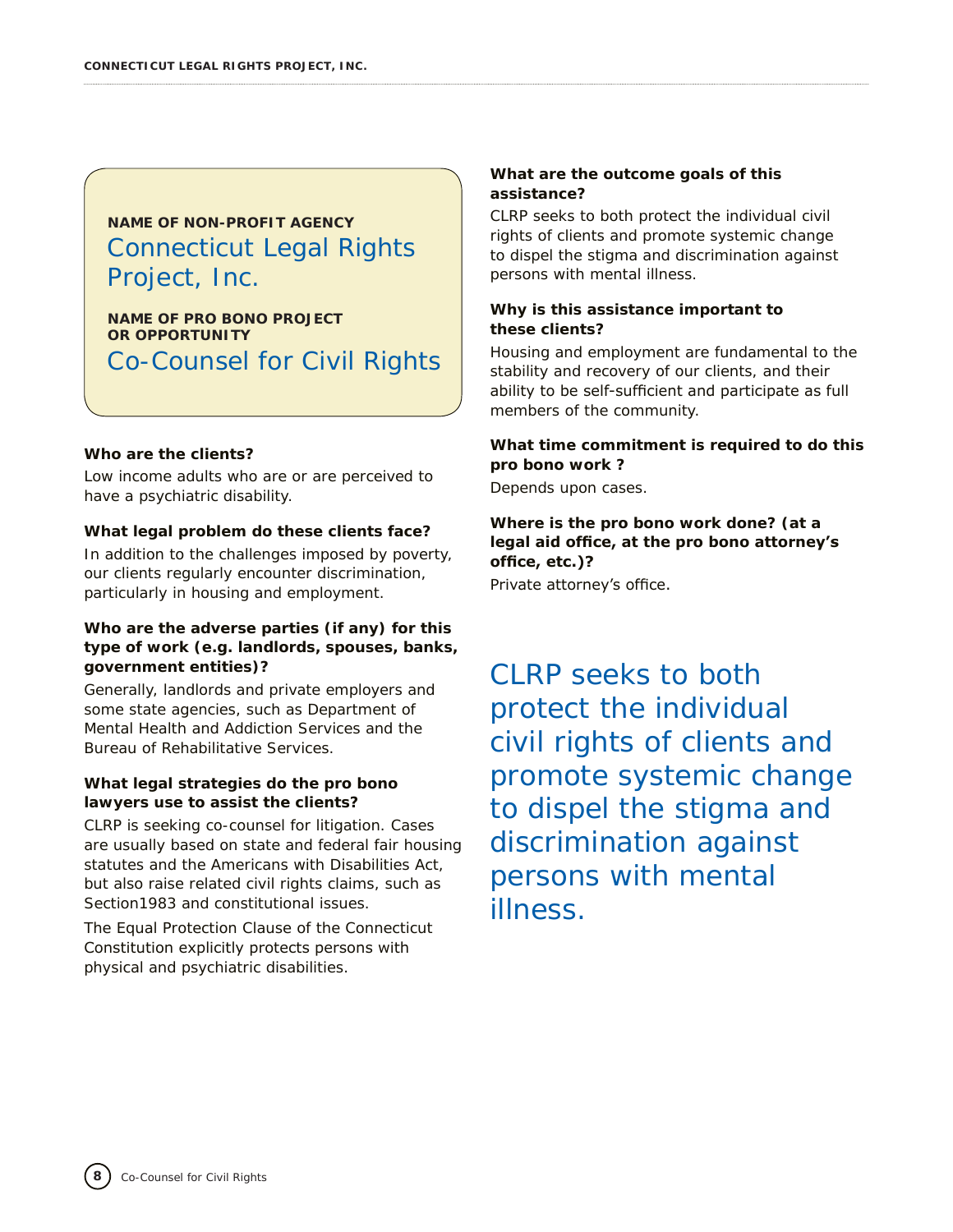Housing and employment are fundamental to the stability and recovery of our clients, and their ability to be self-sufficient and participate as full members of the community.

**If the pro bono attorney will be appearing for the client, in what court or other forum is that appearance?**

Most often, federal court.

#### **At what time of day is the pro bono work done (evening clinic, etc.)**

Depends upon nature of the collaboration.

#### **Give a short (1-paragraph) case example**

A client has been denied services from a job training agency because it has determined that the person cannot benefit from their services, but did not follow federally mandated procedures for making such a determination.

#### **Does this pro bono work require full admission to practice in Connecticut?** Yes.

#### **If it is important that a pro bono lawyer already have particular legal background or training please describe.**

Litigation experience is critical, and a familiarity with civil rights is helpful.

#### **What training is provided to pro bono lawyers doing this work?**

There is no specific training, but CLRP's Legal Director would be actively involved as co-counsel.

#### Ø **To sign up for this pro bono opportunity or to get more information contact:** Jan VanTassel Executive Director 860-262-5042 jvantassel@clrp.org

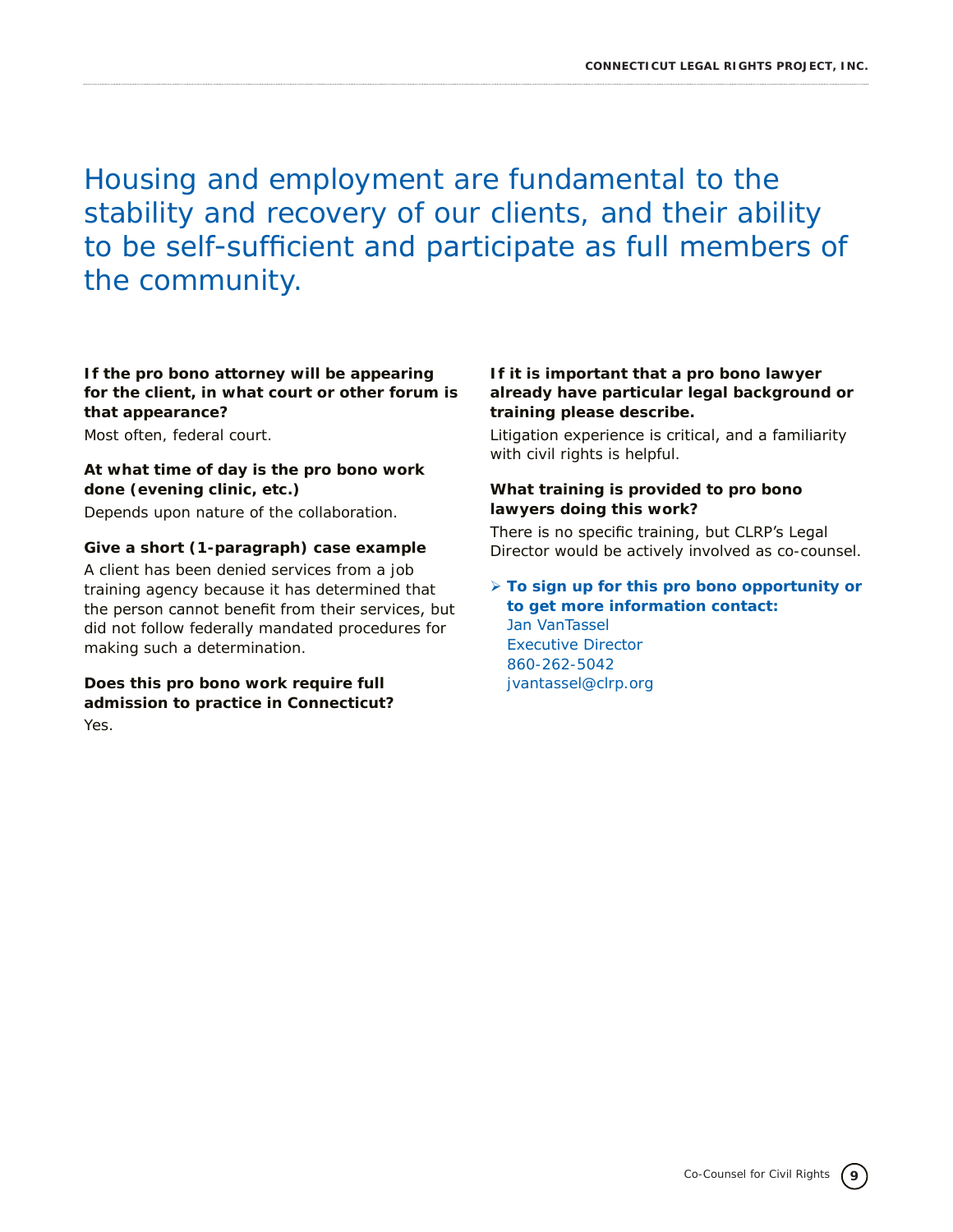**NAME OF NON-PROFIT AGENCY** Connecticut Legal Services, Inc.

Greater Hartford Legal Aid, Inc.

New Haven Legal Assistance Association, Inc.

**NAME OF PRO BONO PROJECT OR OPPORTUNITY** In-office Volunteers

#### **Who are the clients?**

Low-income people facing civil legal crises.

#### **What legal problem do these clients face?**

Denial of government assistance; refusal of medical treatment; problems of disabled children; problems of the elderly; domestic violence; issues relating to disability; housing issues.

#### **Who are the adverse parties (if any) for this type of work (e.g. landlords, spouses, banks, government entities)?**

Case-dependent; can be government entities or private parties including landlords, banks, and abusive spouses.

#### **What legal strategies do the pro bono lawyers use to assist the clients?**

Volunteers will meet with clients to develop a legal analysis of their problems; decide on appropriate legal course of action, provide in-depth legal counseling, and/or court or administrative representation.

#### **What are the outcome goals of this assistance?**

The primary goal of all of the assistance we provide is the resolution of the client's problem.

#### **Why is this assistance important to these clients?**

We provide access to justice. Without our legal counsel and representation, the promise of "justice for all" is an empty phrase. Many lowincome people are unable to represent themselves adequately in legal matters or even recognize that their problem has a legal component for which they can obtain assistance. We help them make informed decisions, resolve their civil legal problem, and provide them with the necessary information to take action in the future.

#### **What time commitment is required to do this pro bono work ?**

Minimum of one day/week to volunteer in-office.

#### **Where is the pro bono work done? (at a legal aid office, at the pro bono attorney's office, etc.)?**

CLS has service offices in Willimantic, New London, New Britain, Waterbury, Bridgeport and Stamford.

Greater Hartford Legal Aid has its office in Hartford.

New Haven Legal Assistance Association has its office in New Haven.

#### **If the pro bono attorney will be appearing for the client, in what court or other forum is that appearance?**

Varies depending on the individual case.

## **At what time of day is the pro bono work done (evening clinic, etc.)**

Normal business hours.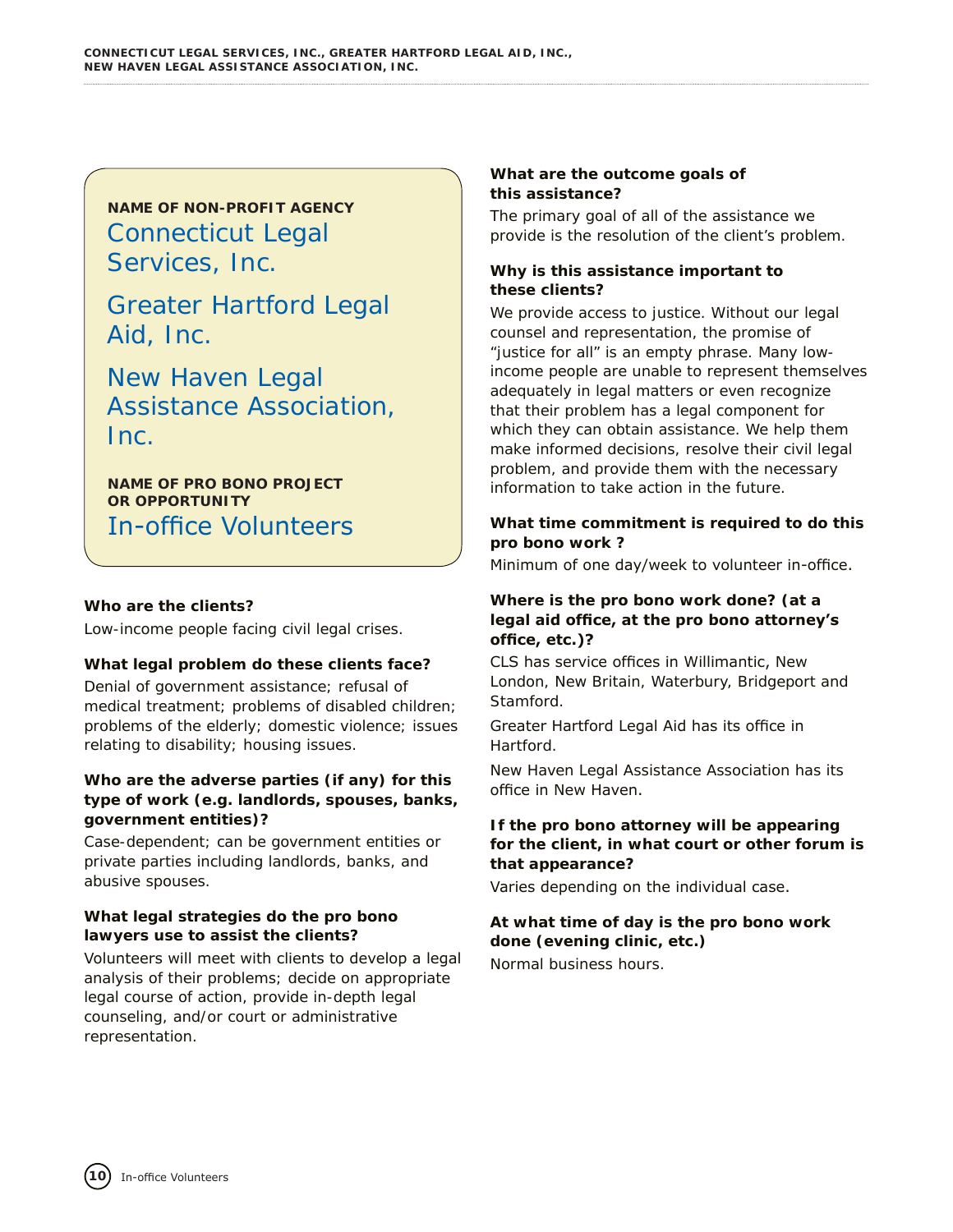#### **Give a short (1-paragraph) case example**

Some in-house volunteers are trained and supervised to handle federal disability benefit appeals. Others help elderly clients with nursing home or consumer problems. Others represent people being evicted from their apartments who have defenses to the eviction; others represent victims of domestic violence.

John and Katherine are an elderly married couple and their only sources of income are John's pension and social security, which are deposited into a joint bank account. When a judge ordered Katherine to pay a debt from years earlier, the creditor executed on the couple's joint bank account. Katherine filled out a form to have the income from John's pension and social security payments—the couple's only income—exempt from the execution as specified by law. They were granted a hearing. The judge at the hearing asked a lawyer in the courtroom to help the creditor and Katherine and John come to an agreement. Under the agreement, Katherine and John agreed to pay over \$1,500 plus additional fees. Feeling that this agreement was unfair, John and Katherine contacted CLS for guidance. Their CLS attorney reviewed their case, and helped John and Katherine request the return of their money. When the courts granted John and Katherine a second hearing, they had the assistance of their CLS attorney. The judge ruled in favor of John and Katherine and ordered that their money be returned to them.

#### **Does this pro bono work require full admission to practice in Connecticut?** No.

#### **If no: how are those without full admission partnered and supervised to ensure avoidance of issues regarding unlicensed practice?**

Volunteers work under attorney supervision. Appearance in court on behalf of clients requires full admission.

**If it is important that a pro bono lawyer already have particular legal background or training please describe.** 

No.

#### **What training is provided to pro bono lawyers doing this work?**

Training is tailored to the type of volunteer work and the background of the volunteer attorney.

#### **Who provides the training?**

Legal services attorneys in that office.

#### **Where is the training held? How long does the training last?**

Training is help on-site and is tailored to the individual volunteer attorney and the type of work the attorney will be doing.

#### **When is the next training (after October 1) and how often is training offered?**

We train volunteer attorneys as needed.

#### **Can the training be attended remotely (webinar or teleconference)?** No.

#### Ø **To sign up for this pro bono opportunity or to get more information contact:**

*Connecticut Legal Services:* Steve Eppler-Epstein Executive Director 860-344-0447 x109 Seppler-Epstein@ConnLegalServices.org

*Greater Hartford Legal Aid:* Branford Brown Executive Director 860-541-5048 BBrown@GHLA.org

*New Haven Legal Assistance Association:* Patricia Kaplan Executive Director 203-946-4811 PKaplan@NHLegal.org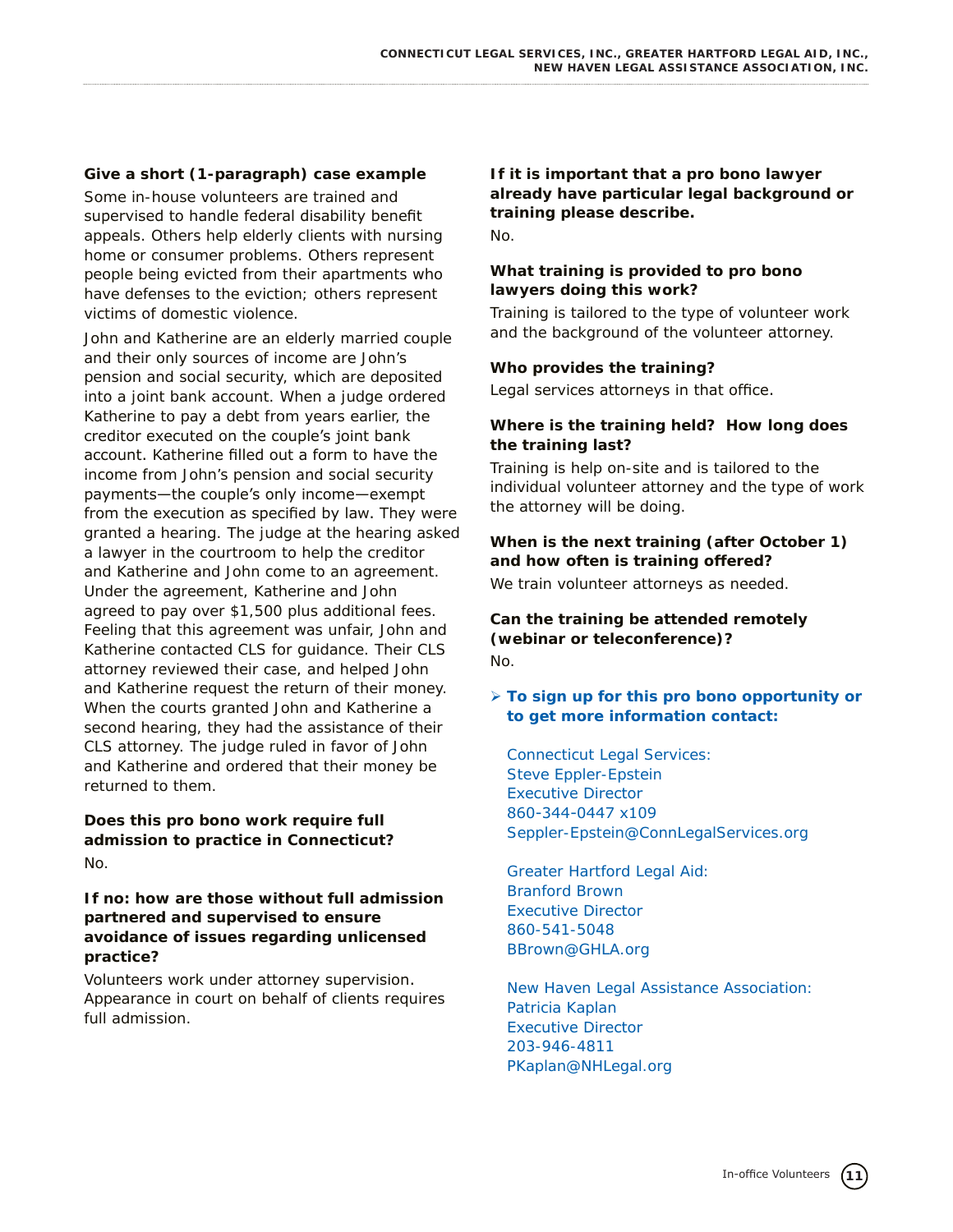# **NAME OF NON-PROFIT AGENCY** Connecticut Legal Services, Inc.

**NAME OF PRO BONO PROJECT OR OPPORTUNITY** Stamford Day Laborer Wage Clinic

#### **Who are the clients?**

The clients are low-wage workers in the Stamford area who have not been paid the wages and overtime they have earned. They are mostly uneducated, unaware of their legal rights and non-English speaking.

#### **What legal problem do these clients face?**

They have not been paid wages and overtime for work they have performed in violation of Connecticut and federal wage and hour laws.

#### **Who are the adverse parties (if any) for this type of work (e.g. landlords, spouses, banks, government entities)?**

Employers: individuals; small and large businesses; LLCs; corporations; and DBAs.

#### **What legal strategies do the pro bono lawyers use to assist the clients?**

Telephone negotiations, preparation of demand letters, small claims writs, answers, executions and judgment liens; sometimes representation in small claims court.

#### **What are the outcome goals of this assistance?**

To make the workers whole for the work that they have performed, to educate workers on ways to protect themselves against this wage abuse in the future, and to collect double damages to prevent the employers from continuing to cheat workers.

#### **Why is this assistance important to these clients?**

These are low-wage workers who often do not have savings or other resources to fall back on if they are not paid. Without timely payment of their wages they cannot fulfill their and their family's subsistence needs. Their housing is at risk and their ability to feed their family is compromised.

#### **What time commitment is required to do this pro bono work ?**

The clinics are held on the second and fourth Wednesday of each month. We take clients from 6pm to 8pm but work is not usually completed until 9 or 9:30 pm. The Monday prior to each clinic volunteers receive an email asking if they will be attending that week's clinic. We ask that volunteers attend a minimum of 6 clinics per year. A 2-3 hour training is required before attendance at a clinic. If an attorney accepts a case for small claims representation: reviewing the file, meeting with the client, preparing the case and the client and representing the client in small claims court should take a total of approximately six hours.

#### **Where is the pro bono work done? (at a legal aid office, at the pro bono attorney's office, etc.)?**

The evening clinic is held at the Stamford office of Connecticut Legal Services, Inc. at 20 Summer Street in Stamford. Small claims representation: you can meet with clients at Connecticut Legal Services' Stamford office at 20 Summer Street or at your office, whichever is more convenient for you and the clients. We will mail you the file. The hearing takes place in the Superior Court in Stamford on Hoyt Street.

#### **If the pro bono attorney will be appearing for the client, in what court or other forum is that appearance?**

Small claims court in Stamford.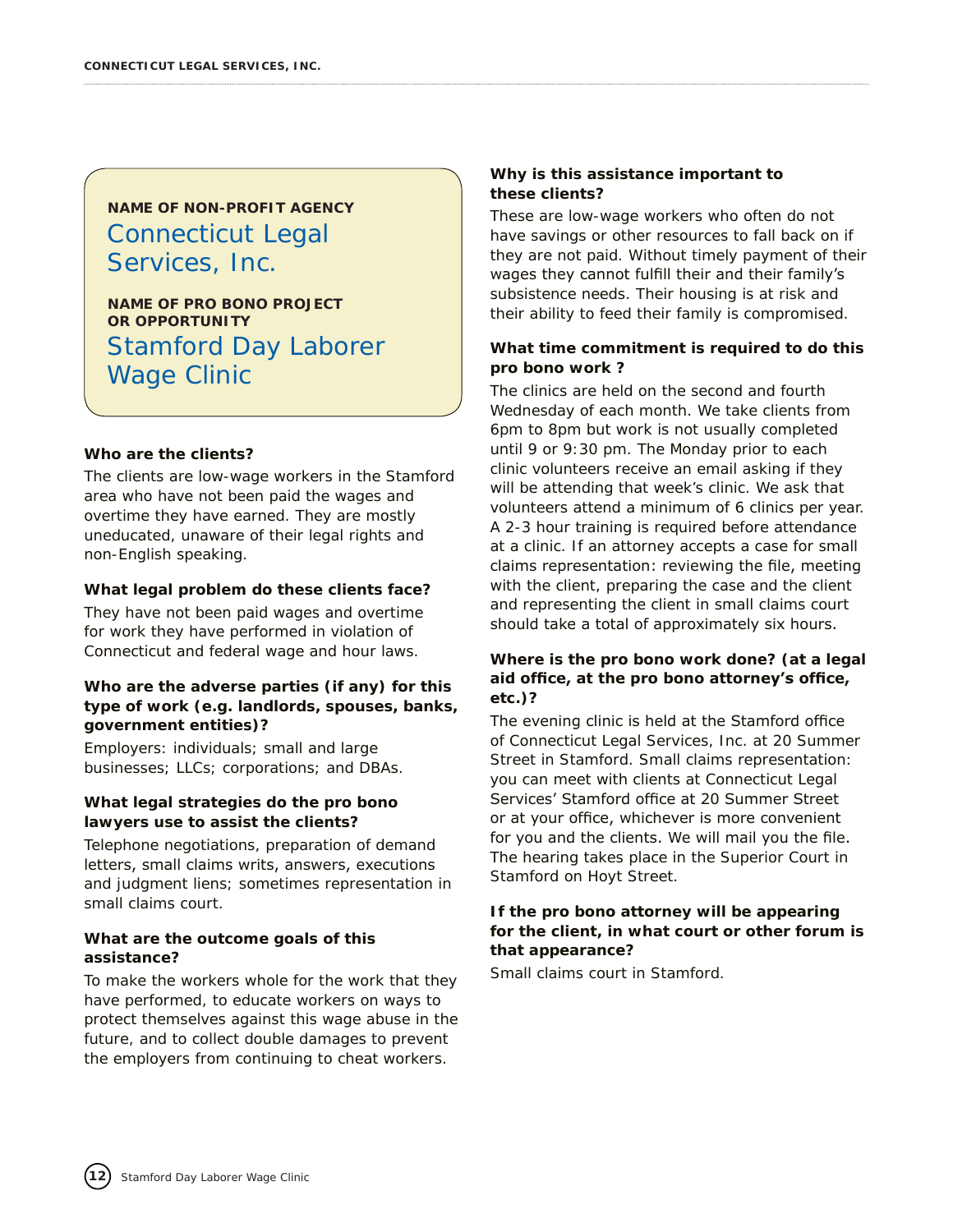These are low-wage workers who often do not have savings or other resources to fall back on if they are not paid.

#### **At what time of day is the pro bono work done (evening clinic, etc.)**

The evening clinic is every other Wednesday from 6pm to about 9-9:30 pm. The small claims calendar is called at either 10 am or 2 pm. You can schedule meetings with the clients and perform any necessary case work at your convenience.

#### **Give a short (1-paragraph) case example**

Mr. Diaz worked for a veterinarian in New Canaan. He was never paid overtime. His pay stubs corroborated many, many hours of overtime. A demand letter was sent to the employer demanding payment. The employer's bookkeeper responded. She said the worker was not owed overtime pay because he 'voluntarily worked overtime'. She was told that was not the law. They checked with their attorney and soon after mailed a check to the worker.

#### **Does this pro bono work require full admission to practice in Connecticut?** No.

#### **If no: how are those without full admission partnered and supervised to ensure avoidance of issues regarding unlicensed practice?**

All clinic volunteers are trained and supervised by Connecticut Legal Services (CLS) attorneys who are present at each clinic. All the work that is produced at each clinic is reviewed by CLS attorneys. Attorneys represented clients in small claims court must be fully admitted.

**If it is important that a pro bono lawyer already have particular legal background or training please describe.**  No.

#### **What training is provided to pro bono lawyers doing this work?**

For participation in the clinic, a 2-3 hour training is provided to each volunteer on the applicable wage and hour laws and clinic operation and procedures. All volunteers are provided with a clinic manual. Updates and additional training are provided on an as needed basis. For small claims representation, we provide memos on issues that have come up regularly in small claims court and 'Tips on Representing Workers in Small Claims Court.'

#### **Who provides the training?**

The training and training materials are prepared by Connecticut Legal Services, Inc. attorneys.

#### **Where is the training held? How long does the training last?**

Trainings have been held at the Stamford office of Connecticut Legal Services, Inc. and at private law firms and companies when we have been able to get a group together. Trainings usually last 2-3 hours.

#### **When is the next training (after October 1) and how often is training offered?**

Training is held on an ad hoc basis when there are at least 2 or 3 new volunteers to be trained.

#### **Can the training be attended remotely (webinar or teleconference)?**

Although we prefer that trainings be attended in person, we have conferenced-in a volunteer to a training.

#### Ø **To sign up for this pro bono opportunity or to get more information contact:** Nadine Nevins Managing Attorney 203-336-3851 x4105 NNevins@connlegalservices.org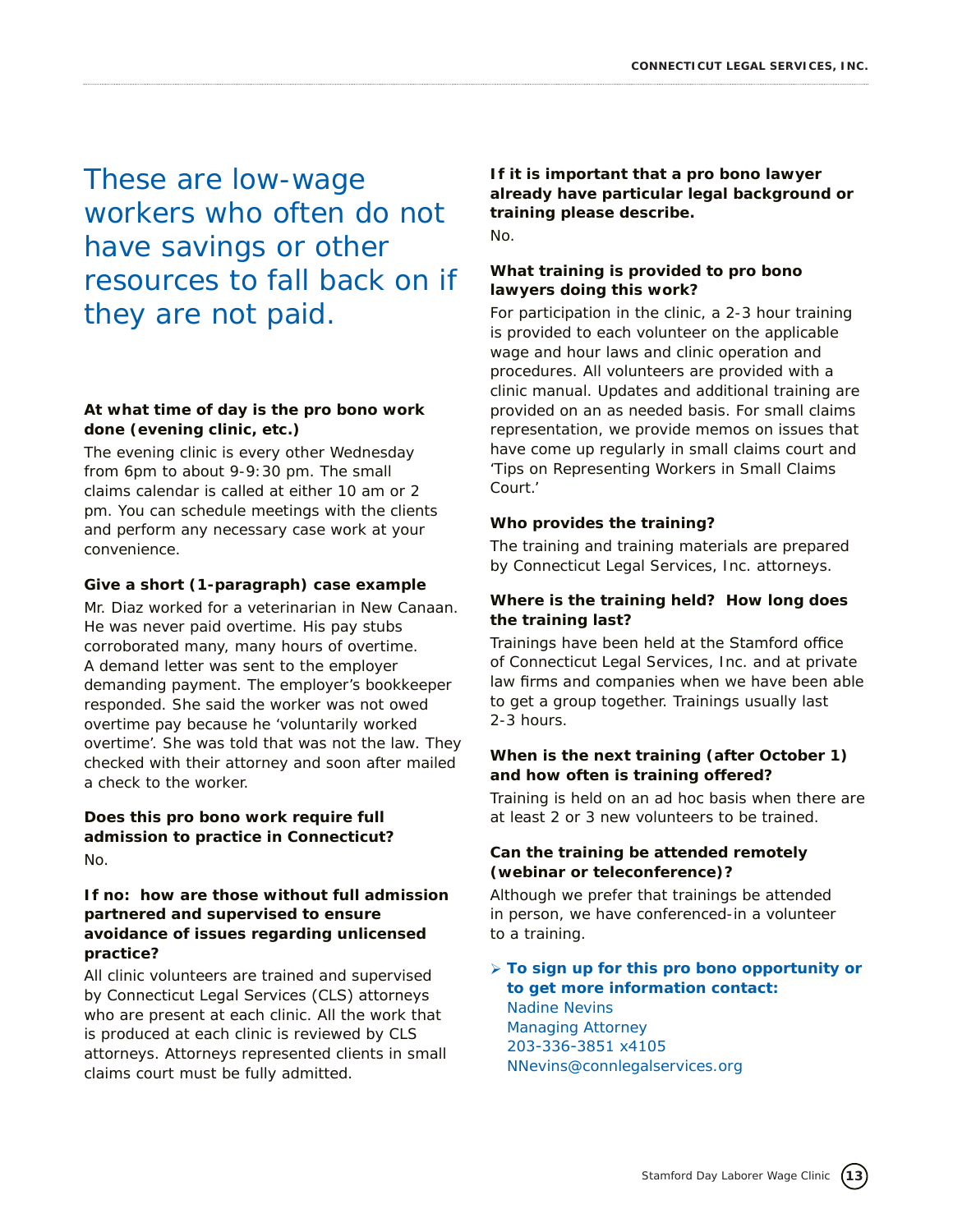# **NAME OF NON-PROFIT AGENCY** Connecticut Veterans Legal Center

**NAME OF PRO BONO PROJECT OR OPPORTUNITY** Serving Connecticut's Veterans

#### **Who are the clients?**

Connecticut Veterans Legal Center exists to help military veterans recovering from homelessness and mental illness overcome legal barriers to stable housing and income.

#### **What legal problem do these clients face?**

Veterans recovering from homelessness and mental illness face a huge array of issues including, but not limited to, family, tax, criminal, pardon, DMV, immigration, child support, landlordtenant, foreclosure, consumer and student debt, consumer fraud, and social security benefits and overpayments. The CVLC also helps veterans secure medical, educational and compensatory benefits from the Department of Veterans Affairs and corrections to military records from the Department of Defense.

#### **Who are the adverse parties (if any) for this type of work (e.g. landlords, spouses, banks, government entities)?**

Adverse parties include landlords, banks, insurance companies, spouses, various state agencies, federal and state prosecutors, the IRS, the VA, and third party debt collectors.

#### **What legal strategies do the pro bono lawyers use to assist the clients?**

Pro bono lawyers volunteering with the CVLC have provided full representation to veterans, advice to CVLC staff attorneys in handling cases and investigation into possible claims.

#### **What are the outcome goals of this assistance?**

To help veterans recovering from homelessness and mental illness remove legal barriers to stable housing and income.

#### **Why is this assistance important to these clients?**

CVLC's clients are actively engaged in treatment and recovery from serious mental illness and substance abuse. While they are doing the hard work of personal transformation, we provide support to alleviate the stress of legal problems like criminal records, outstanding traffic violations, or a dispute with a landlord, which can derail recovery.

#### **What time commitment is required to do this pro bono work ?**

CVLC clients have a range of issues, so there are lots of options ranging from a single court appearance or meeting to longer-term client relationships.

#### **Where is the pro bono work done? (at a legal aid office, at the pro bono attorney's office, etc.)?**

CVLC meets with clients at a VA community mental health facility. CVLC hopes all of its volunteers will come to see the special facility where we work and how this arrangement serves our clients. We also offer space for pro bono attorneys to meet with clients. However, most pro bono work happens at the volunteer's office.

**14**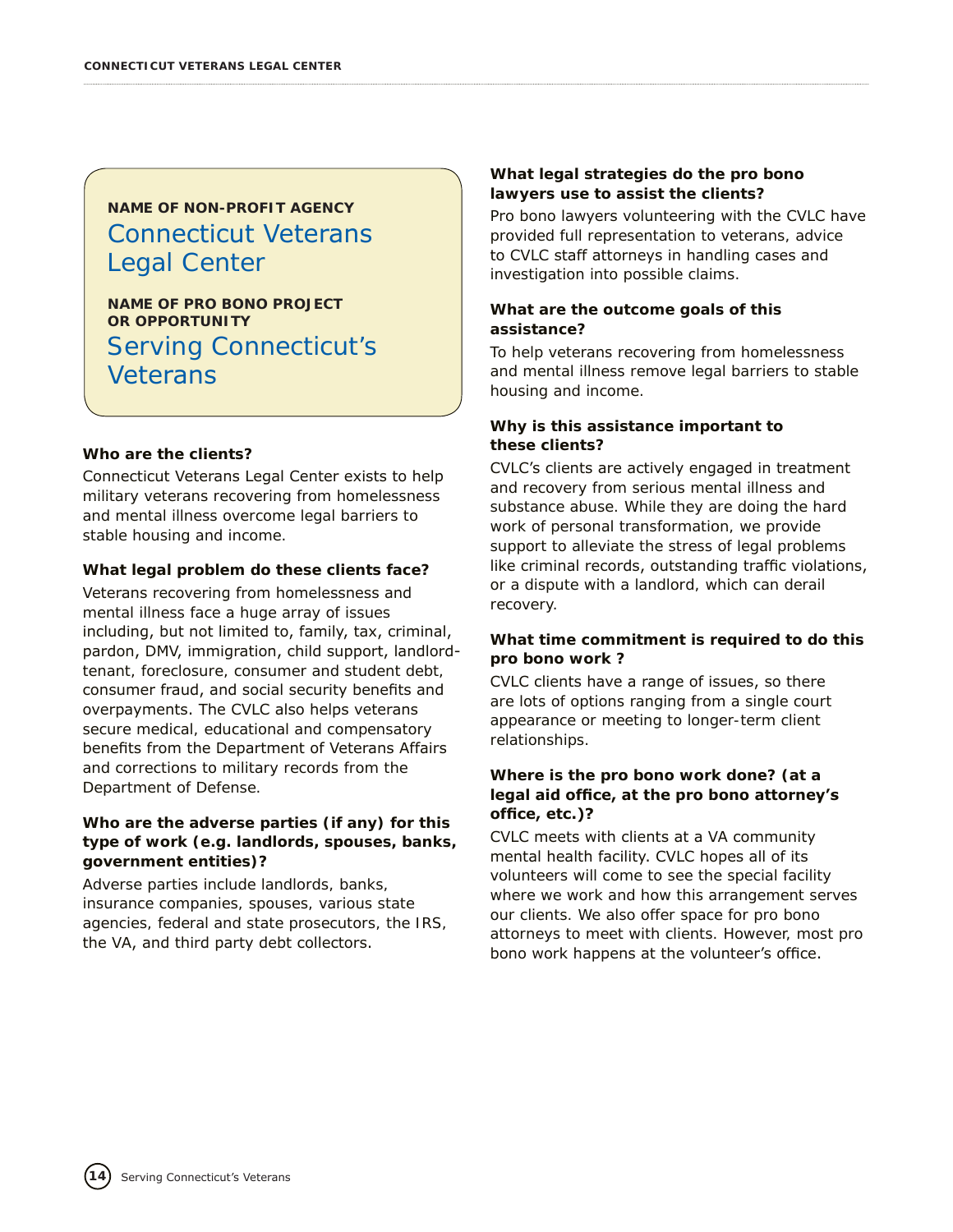#### **If the pro bono attorney will be appearing for the client, in what court or other forum is that appearance?**

Small claims, civil, housing, support enforcement, family, Department of Veterans Affairs, Social Security and other administrative hearings.

#### **At what time of day is the pro bono work done (evening clinic, etc.)**

CVLC is co-hosting a series of estate-planning events for veterans across the state in 2011-2012 with the Estate and Probate Section of the CBA. Those events are held in the evenings. Otherwise, pro bono work is done at the volunteer's convenience.

# Veterans recovering from homelessness and mental illness face a huge array of issues.

#### **Case example**

Recently a formerly homeless female veteran who had been deployed with the first unit sent to Iraq was facing eviction in Waterbury due to \$300 in unpaid rent when her employer reduced her hours. A volunteer attorney in her town quickly jumped into the case and negotiated a settlement that let the veteran and her five-year-old daughter avoid homelessness and pay back the outstanding debt at a pace she could manage. Great outcome!

#### **Does this pro bono work require full admission to practice in Connecticut?**

Not necessarily. There are several types of assistance CVLC provides that do not require admission, including assistance with discharge upgrades and pardons.

#### **If no: how are those without full admission partnered and supervised to ensure avoidance of issues regarding unlicensed practice?**

In some instances, in-house counsel not licensed in Connecticut have partnered with outside-counsel to represent veterans. In limited circumstances CVLC would assume representation so that a lawyer without full admission could assist.

#### **If it is important that a pro bono lawyer already have particular legal background or training, please describe.**

CVLC volunteer attorneys have had great success representing veterans in areas of the law that were new to them.

#### **What training is provided to pro bono lawyers doing this work?**

The CVLC provides training to lawyers and other advocates interested in helping veterans seeking a discharge upgrade or other correction to their military records.

#### **Who provides the training?**

The CVLC, in partnership with the CBA and Yale Law School's Veterans Legal Services Clinic.

#### **Where is the training held? How long does the training last?**

There are no training dates currently scheduled, but could be arranged on request.

#### Ø **To sign up for this pro bono opportunity or to get more information contact:**

Margaret Middleton Executive Director 203-903-2852 mmiddleton@ctveteranslegal.org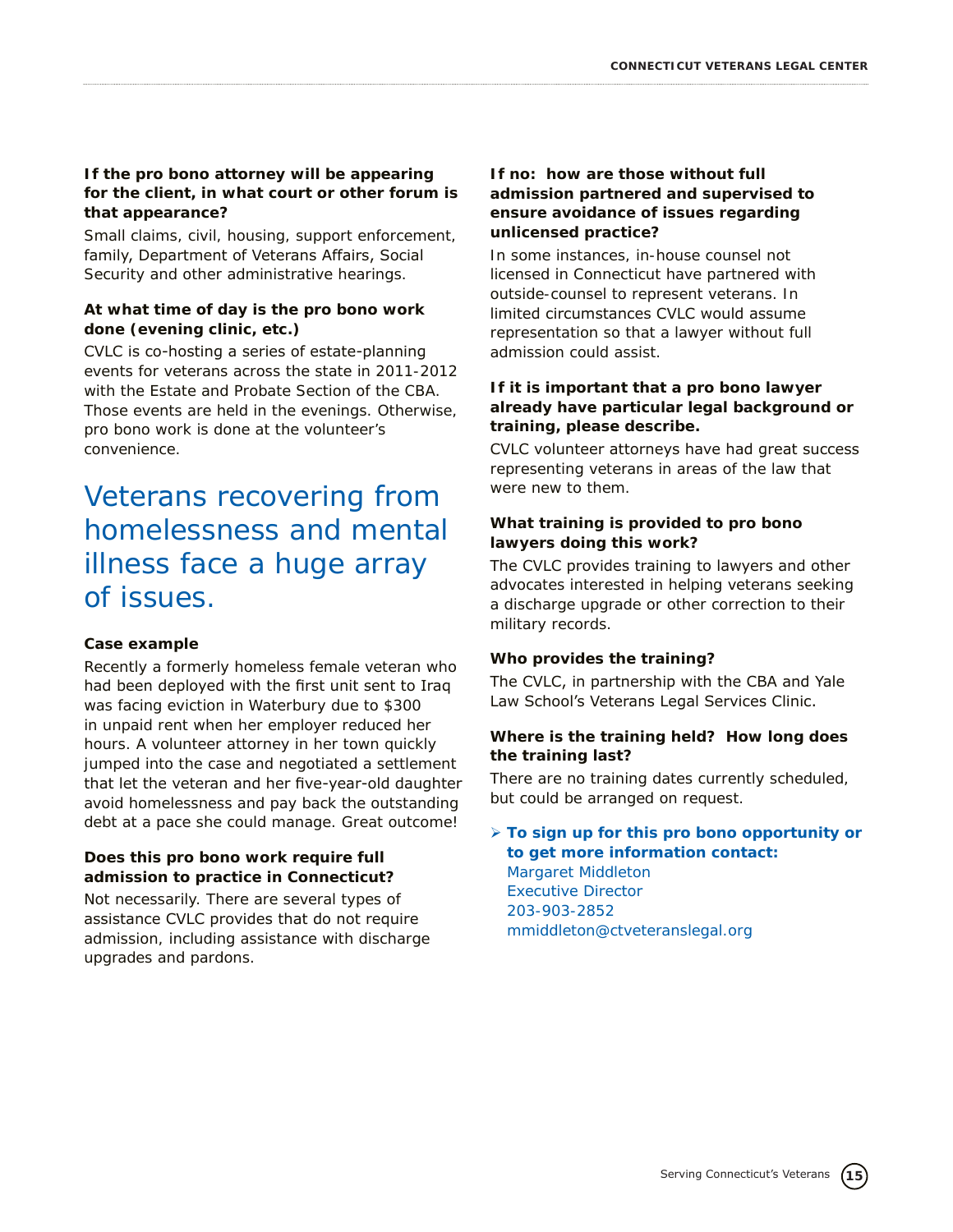### **NAME OF NON-PROFIT AGENCY** Internal Revenue Service

**NAME OF PRO BONO PROJECT OR OPPORTUNITY** Volunteer Income Tax Assistance (VITA)

#### **Who are the clients?**

Low income taxpayers, persons with disabilities, elderly, and persons who do not speak English as their first language.

#### **What legal problem do these clients face?**

Clients often have difficulty understanding tax laws, notices, and filings.

#### **Who are the adverse parties (if any) for this type of work (e.g. landlords, spouses, banks, government entities)?**

US Treasury – Internal Revenue Service.

#### **What legal strategies do the pro bono lawyers use to assist the clients?**

Prepare tax returns; become certified volunteers and assist with free tax preparation at a VITA site where clients may need assistance with filing multiple year tax returns.

#### **What are the outcome goals of this assistance?**

Free preparation of tax returns. Save on tax preparation fees. Receive credits that they would not normally be aware of. Learn about credit repair, budget coaching, first-time homebuyer workshops and Individual Development Accounts for education and business.

#### **Why is this assistance important to these clients?**

They want to be compliant, but cannot afford a paid preparer. They do not know how to prepare a tax return and need assistance. Often these clients fall prey to service providers that wish to take advantage of them.

#### **What time commitment is required to do this pro bono work ?**

Approximately 4 hours a week during filing season – Jan 15-April 15.

#### **Where is the pro bono work done? (at a legal aid office, at the pro bono attorney's office, etc.)?**

At a VITA site which may be in a library, senior center, non-profit office, community center, etc.

#### **If the pro bono attorney will be appearing for the client, in what court or other forum is that appearance?**

(Unusual) Before the Taxpayer Advocate or representing clients for Tax Audits.

#### **At what time of day is the pro bono work done (evening clinic, etc.)**

Depends upon the hours of operation of the site in which they volunteer. Most VITA sites are open in the evenings; some are open during the day.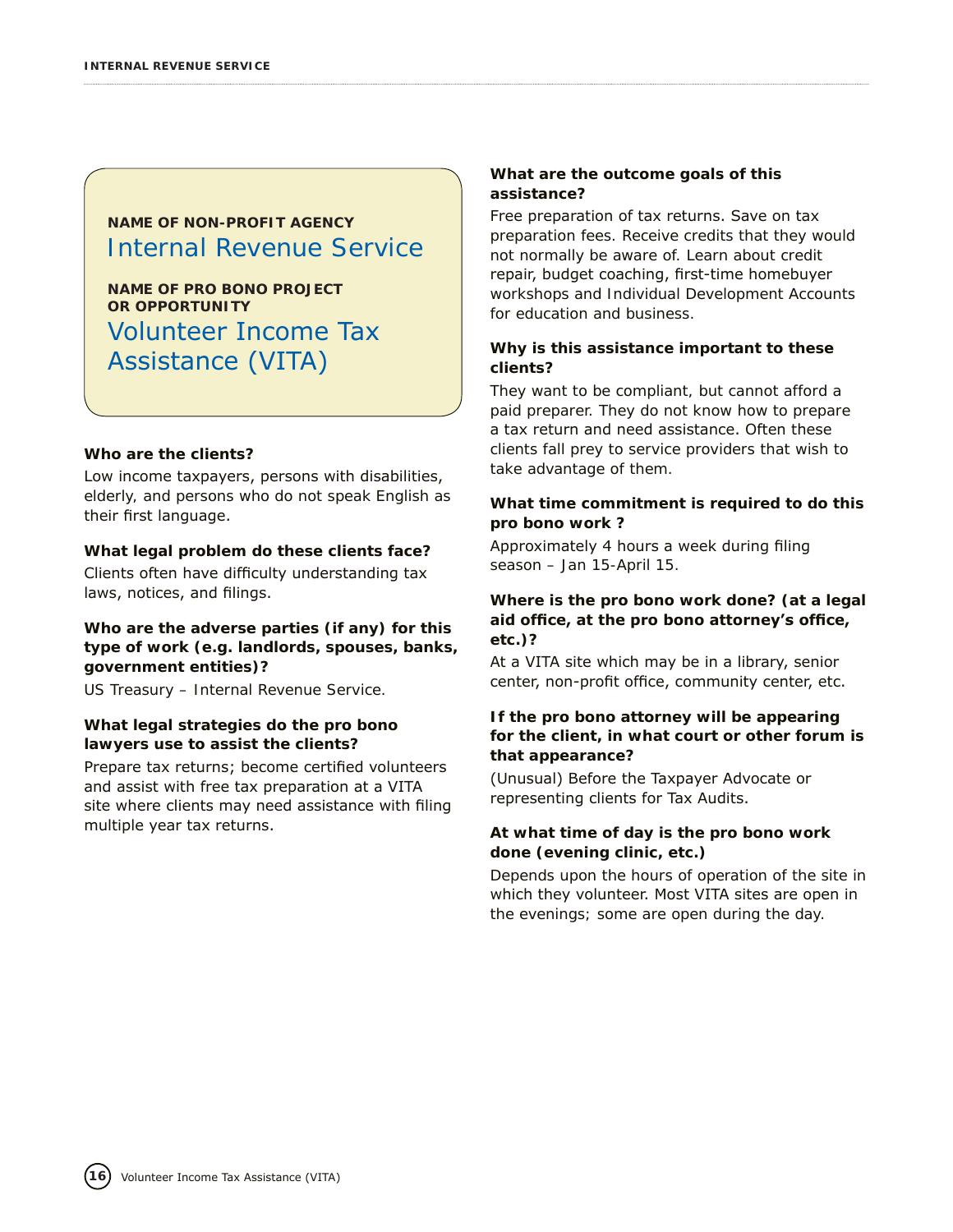### **Give a short (1-paragraph) case example**

Taxpayers bring in their paperwork and the volunteer prepares a basic tax return.

**Does this pro bono work require full admission to practice in Connecticut?** No.

#### **If no: how are those without full admission partnered and supervised to ensure avoidance of issues regarding unlicensed practice?**

IRS requires that all volunteers be certified to prepare returns by successfully passing a test. Volunteers are mentored by returning volunteers and site coordinators.

#### **If it is important that a pro bono lawyer already have particular legal background or training, please describe.**

No – it is only important to have a desire to help.

#### **What training is provided to pro bono lawyers doing this work?**

IRS offers free training. Face-to face classes are offered and Link and Learn is available 24/7 in the Internet. Self-study is also available.

#### **Who provides the training?**

IRS in conjunction with partners in the community.

#### **Where is the training held? How long does the training last?**

Face-to-face classes are offered at various locations throughout the state. Link and Learn is available 24/7 on the Internet.

#### **When is the next training (after October 1) and how often is training offered?**

Face-to-face training is usually offered in January. Link and Learn and self-study materials are available the middle of November.

#### **Can the training be attended remotely (webinar or teleconference)?** Via the Internet.

Ø **To sign up for this pro bono opportunity or to get more information contact:** Jodonna Powell SPEC Territory Manager 860-756-4660 Jodonna.G.Powell@irs.gov

# Often these clients fall prey to service providers that wish to take advantage of them.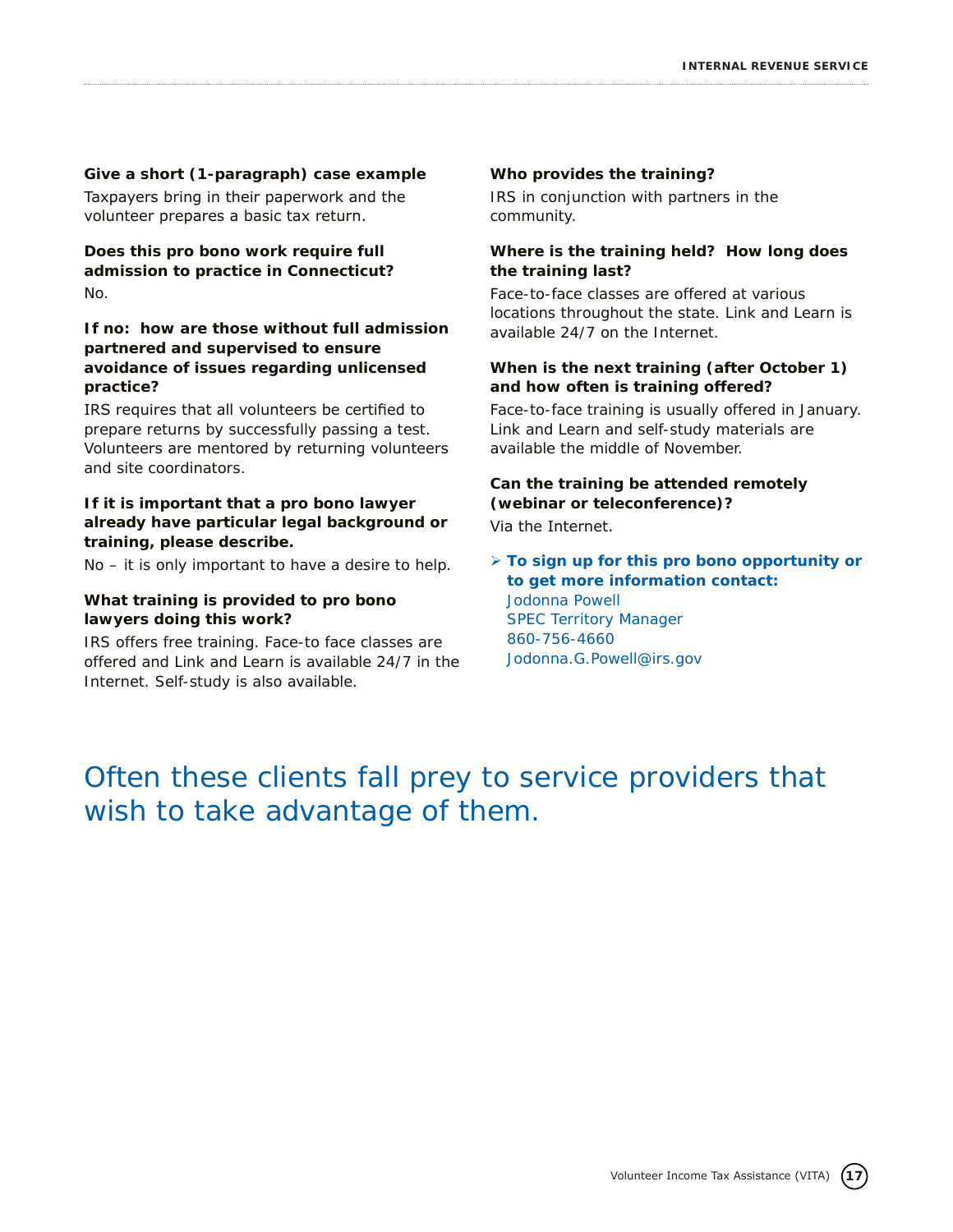# **NAME OF NON-PROFIT AGENCY** Lawyers for Children America

**NAME OF PRO BONO PROJECT OR OPPORTUNITY** Lawyers for Children America

#### **Who are the clients?**

Abused and Neglected Children involved with the Juvenile Court Child Protection Division.

#### **What legal problem do these clients face?**

Need legal representation and advocacy during child protection proceedings.

#### **Who are the adverse parties (if any) for this type of work (e.g. landlords spouses banks government entities)?**

Parents or caretakers who have committed abuse or neglect.

#### **What legal strategies do the pro bono lawyers use to assist the clients?**

Representation at Juvenile Court proceedings and DCF administrative hearings.

#### **What are the outcome goals of this assistance?**

To ensure that each child's safety, medical, mental health, and educational needs are met, to ensure permanent placements.

#### **Why is this assistance important to these clients?**

Children need individual representation during child protection proceedings to ensure that their best interests are served.

#### **What time commitment is required to do this pro bono work ?**

Cases can last anywhere from 6 weeks to several years.

#### **Where is the pro bono work done? (at a legal aid office, at the pro bono attorney's office, etc.)?**

Hartford, Rockville, Middletown, New Haven and Bridgeport, CT.

#### **If the pro bono attorney will be appearing for the client, in what court or other forum is that appearance?**

See above.

#### **At what time of day is the pro bono work done (evening clinic, etc.)**

Court appearances during daytime, visits with child possibly outside of normal work hours.

#### **Give a short (1-paragraph) case example**

LFCA is fortunate to have many capable and experienced attorney volunteers. We are especially grateful to have Attorney Sheila Huddleston, a partner with the Hartford firm of Shipman & Goodwin, LLP as a volunteer. Attorney Huddleston represented the legal interests of one of our child clients not only at the Connecticut Appellate Court but all the way to the Connecticut Supreme Court. The decision handed down by the Supreme Court in this case clarifies the issue of out-of-court statements made by children during abuse/neglect investigations and their admissibility in court.

At the initial neglect trial the psychologist deemed it to be harmful for the child to testify in court about the statements made to police, social workers and the psychologist during the investigation. The Department of Children and Families' position was that the children can be harmed by the very system that is designed to protect them. The statements were allowed in without the child having to testify.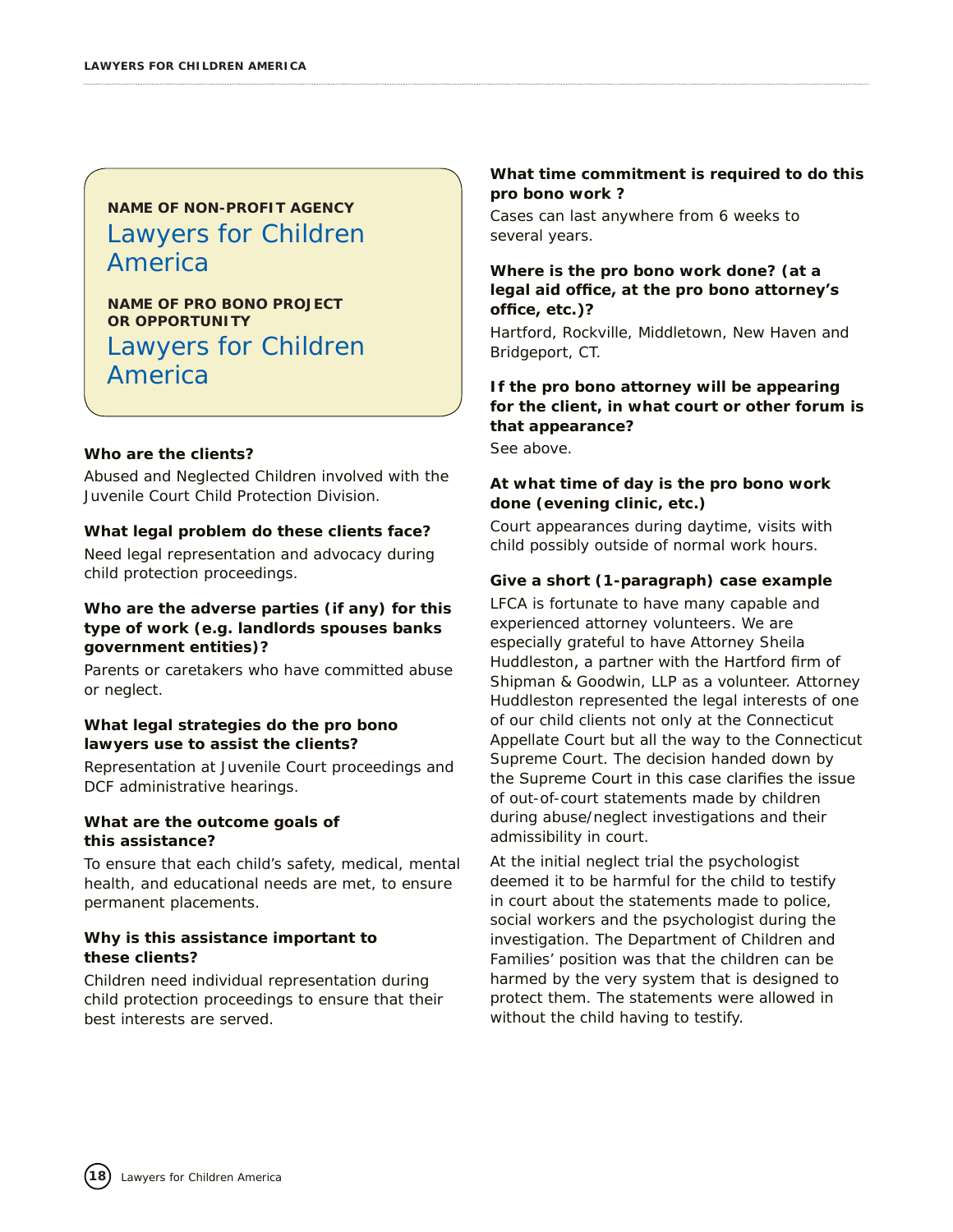Under the rules of evidence, out-of-court statements are not allowed unless the person who made them is unavailable under the rules or testifies where they can be cross-examined by counsel preserving the constitutional right of confrontation. Testifying in court is upsetting for anyone but for a child it could be very damaging psychologically especially when the statements are made against a parent or caretaker.

The issue before the court in this case involved the admissibility of the out-of-court statements the child made during the investigative phase of an abuse/neglect allegation against the child's custodial parent and whether one of the permissible exceptions to the rule applied.

Both of the children reported witnessing domestic violence and substance abuse by the mother and her boyfriend, which included driving under the influence with the children in the car, being subjected to verbal and physical abuse and being locked in a room as punishment by the mother's boyfriend.

A report was made to the DCF hotline and an investigation was opened. The children were found to have been neglected. The mother appealed the trial court's decision to the state appellate court. The Appellate Court, relying on the rationale that the testimony of abused children requires special consideration agreed with the trial court's decision. The mother appealed to the Connecticut Supreme Court which concluded that the Appellate Court correctly found that the statements made by the children were admissible at the trial.

When a case is appealed and goes to the Appellate and then the Supreme Court it requires an enormous time commitment and legal expertise. The outcome here will benefit all child victims and prevent them experiencing the harm and the trauma of having to testify in court when they tell a caring adult about abuse or neglect they are experiencing at home.

Children need individual representation during child protection proceedings to ensure that their best interests are served.

#### **Does this pro bono work require full admission to practice in Connecticut?** Yes.

#### **What training is provided to pro bono lawyers doing this work?**

Full-day core training mandatory, optional continuing trainings, continued mentoring provided throughout case lifetime by Lawyers for Children America staff.

#### **Who provides the training?**

Lawyers for Children America staff and Yale Child Study Center Staff.

#### **Where is the training held? How long does the training last?**

Throughout the state of CT. Full day training.

#### **When is the next training (after October 1) and how often is training offered?**

Next training to be determined. Approximately 6-7 trainings conducted annually.

#### **Can the training be attended remotely (webinar or teleconference)?** Possibly.

Ø **To sign up for this pro bono opportunity or to get more information contact:** Priscilla Pappadia Executive Director 860-273-0441 pappadiap@aetna.com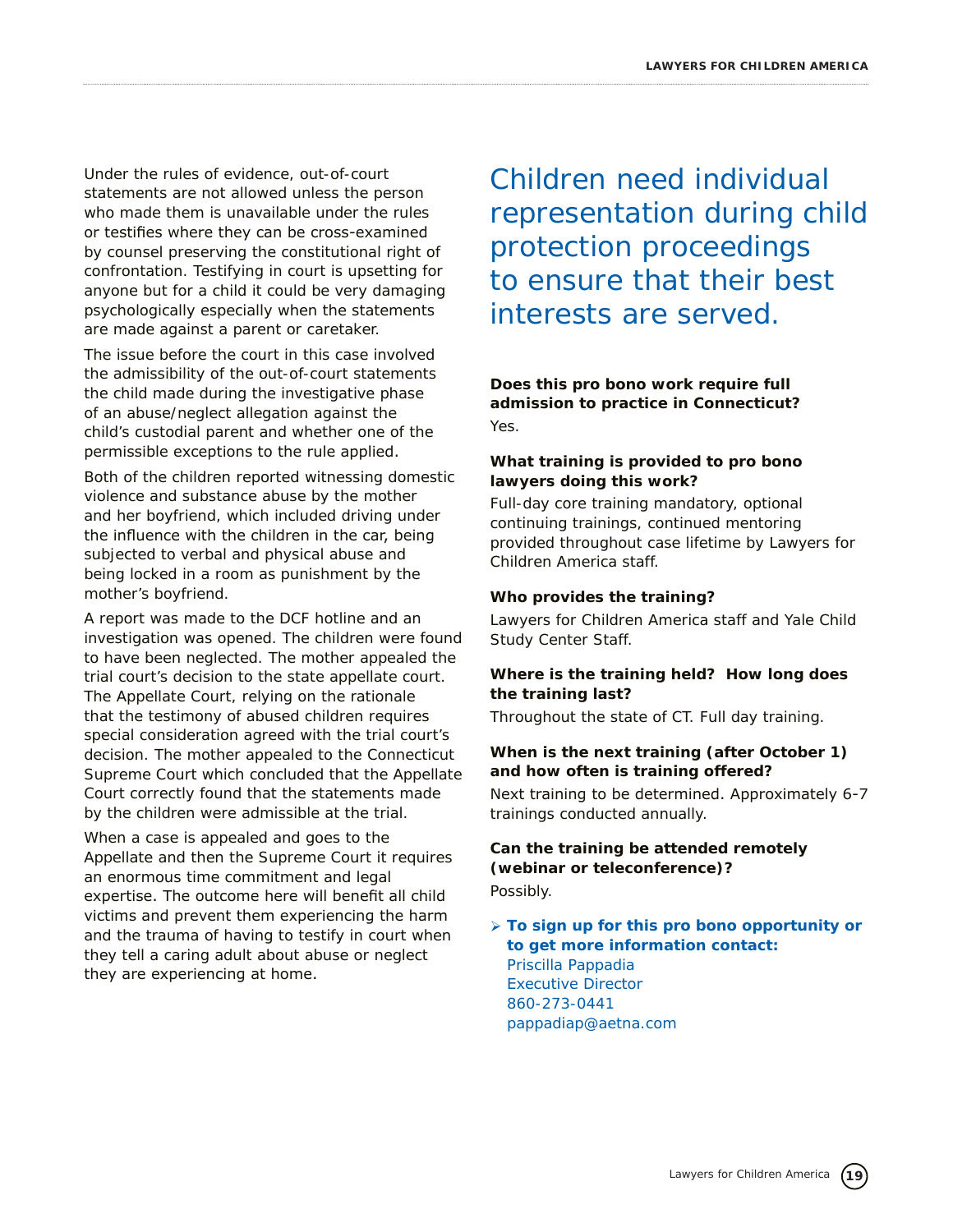# **NAME OF NON-PROFIT AGENCY** State of Connecticut Judicial Branch

**NAME OF PRO BONO PROJECT OR OPPORTUNITY** Volunteer Attorney Program

#### **Who are the clients?**

The clients are any self-represented party who needs legal help in the area of family or foreclosure law. The criteria for participation is that the client must have a legal issue or question in the subject area and may not be represented by an attorney at the time they meet with the volunteer attorney. The program does not incomequalify participants and the participant needn't have a case pending or a case pending in the Judicial District court location where the program is running.

#### **What legal problem do these clients face?**

As the Volunteer Attorney Programs are available in the areas of family or foreclosure law, clients may be facing a range of problems including but not limited to divorce, custody, child support, contempt, civil unions, grandparent rights, loan modifications, foreclosure, foreclosure mediation.

#### **Who are the adverse parties (if any) for this type of work (e.g. landlords, spouses, banks, government entities)?**

The adverse parties include banks, landlords, spouses, custodial/non-custodial parents, boyfriend, girlfriend, etc.

#### **What legal strategies do the pro bono lawyers use to assist the clients?**

The volunteer attorneys provide the selfrepresented parties with a range of options that may be appropriate to help resolve their problem. They advise them on specific legal procedures and answer specific legal questions about 'should I?' or 'what would happen if?' types of questions. The attorneys utilize the other resources provided by the Judicial Branch such as the Law Libraries and the Court Service Centers to further assist parties.

#### **What are the outcome goals of this assistance?**

The participants are able to get their legal questions answered and leave the session with a clear idea of what options are available to them and what the consequences of those options are. The self-represented party leaves the session more informed and educated.

#### **Why is this assistance important to these clients?**

Even though the Volunteer Attorney Program does not income-qualify the participants, these parties do not have access to competent legal counsel. Many have lost their jobs or are under-employed and are forced to make the choice between paying their mortgage or hiring an attorney. The economic turndown has created a new class of indigent self-represented parties, many of whom have some means to support their families, but have little or no access to discretionary funds.

#### **What time commitment is required to do this pro bono work ?**

Depending on the Judicial District court location, the program runs either once a week or twotimes per month for a 2-hour period. Volunteer attorneys are generally asked to select between three and five dates over a 1-year period.

#### **Where is the pro bono work done? (at a legal aid office, at the pro bono attorney's office, etc.)?**

The Volunteer Attorney Program runs in the Judicial District courthouse in a courtroom (if available) or a hearing room.

#### **If the pro bono attorney will be appearing for the client, in what court or other forum is that appearance?**

The Volunteer Attorney Program does not require the attorneys to file appearances on behalf of the parties they meet with and provide advice to.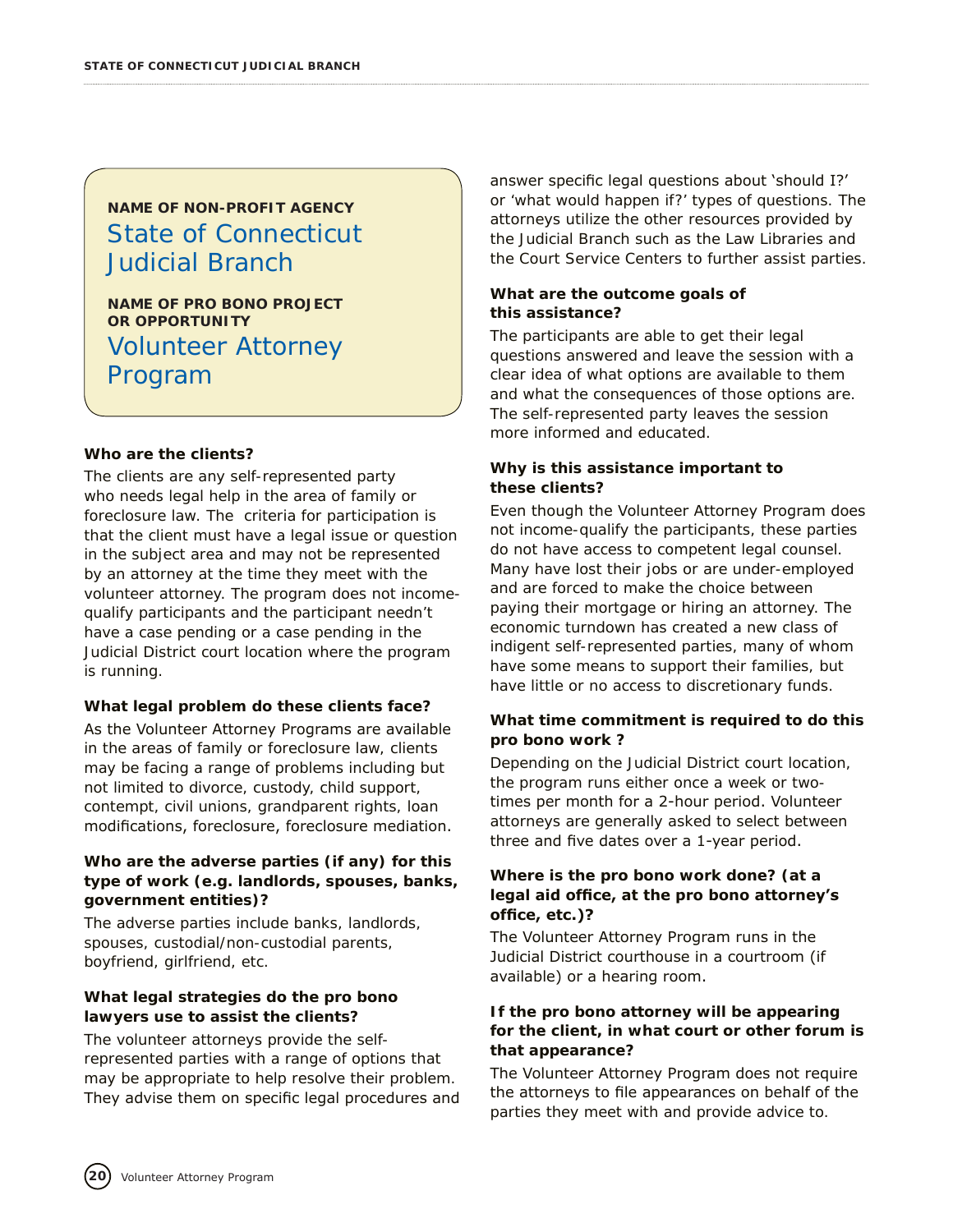#### **At what time of day is the pro bono work done (evening clinic, etc.)**

The Volunteer Attorney Programs run from 9-11am.

#### **Give a short (1-paragraph) case example**

A party to a divorce action may not understand what their rights are to the marital assets or what type of relief they can seek from the court. The volunteer attorneys advise them on such issues as the automatic orders and what they mean, as well as available options in terms of what motions they can file and what types of pendente lite or post-judgment relief they may be able to ask the court to order. Similarly, in a foreclosure action, the volunteer attorneys may advise clients on such issues as Foreclosure Mediation, loan modifications, foreclosure scams, HAMP Affidavits and HUD certified counselors. Depending on the circumstances of the foreclosure action, the volunteer attorneys may discuss whether the client has a viable defense to the foreclosure, or may simply advise them on how to negotiate a graceful exit.

#### **Does this pro bono work require full admission to practice in Connecticut?**

Yes. The volunteer attorneys must be a member of the bar in good standing in accordance with Practice Book section 2-65.

#### **If it is important that a pro bono lawyer already have particular legal background or training, please describe.**

The application process for the Volunteer Attorney Program asks the attorney to indicate how many years they have been practicing law and how many years of experience they have in the subject area. The attorneys are also asked to provide the name of a professional reference. The Program does not require a minimum number of years of experience in the subject area, but the volunteers are required to demonstrate some experience.

#### **What training is provided to pro bono lawyers doing this work?**

Training was provided for the volunteers in the New Haven foreclosure Volunteer Attorney Program through the CT Fair Housing Center

as the number of attorneys experienced in foreclosure defense in the New Haven bar was insufficient to support the needs of the program. Historically, training has not been provided in the family programs.

#### **Who provides the training?**

The CT Fair Housing Center provided the training to the New Haven volunteer attorneys.

#### **Where is the training held? How long does the training last?**

CT Fair Housing conducts regular foreclosure clinics for defendant homeowners in foreclosure cases. The Center offered to provide this same training for the New Haven volunteer attorneys. The training was 2 hours.

#### **When is the next training (after October 1) and how often is training offered?**

The CT Fair Housing Center conducts foreclosure clinics for homeowners. The training was adapted for the volunteer attorneys in New Haven. Attorney Jeff Gentes, Foreclosure Prevention Attorney at the CT Fair Housing Center, conducts the Foreclosure Prevention Clinics. Currently, clinics are being offered in Hartford County on October 18, November 15 and December 20, 2011 and in Fairfield County on October 19, November 16 and December 21, 2011. There are also training materials that are available as handouts. Additional clinic dates for 2012 will be announced as they're scheduled.

#### **Can the training be attended remotely (webinar or teleconference)?**

The foreclosure training cannot be attended remotely via teleconference or webinar. However, regional training sessions are scheduled to accommodate participants from different parts of the State.

#### Ø **To sign up for this pro bono opportunity or to get more information contact:** Krista Hess Program Manager 860-263-2734 x3043 Krista.Hess@jud.ct.gov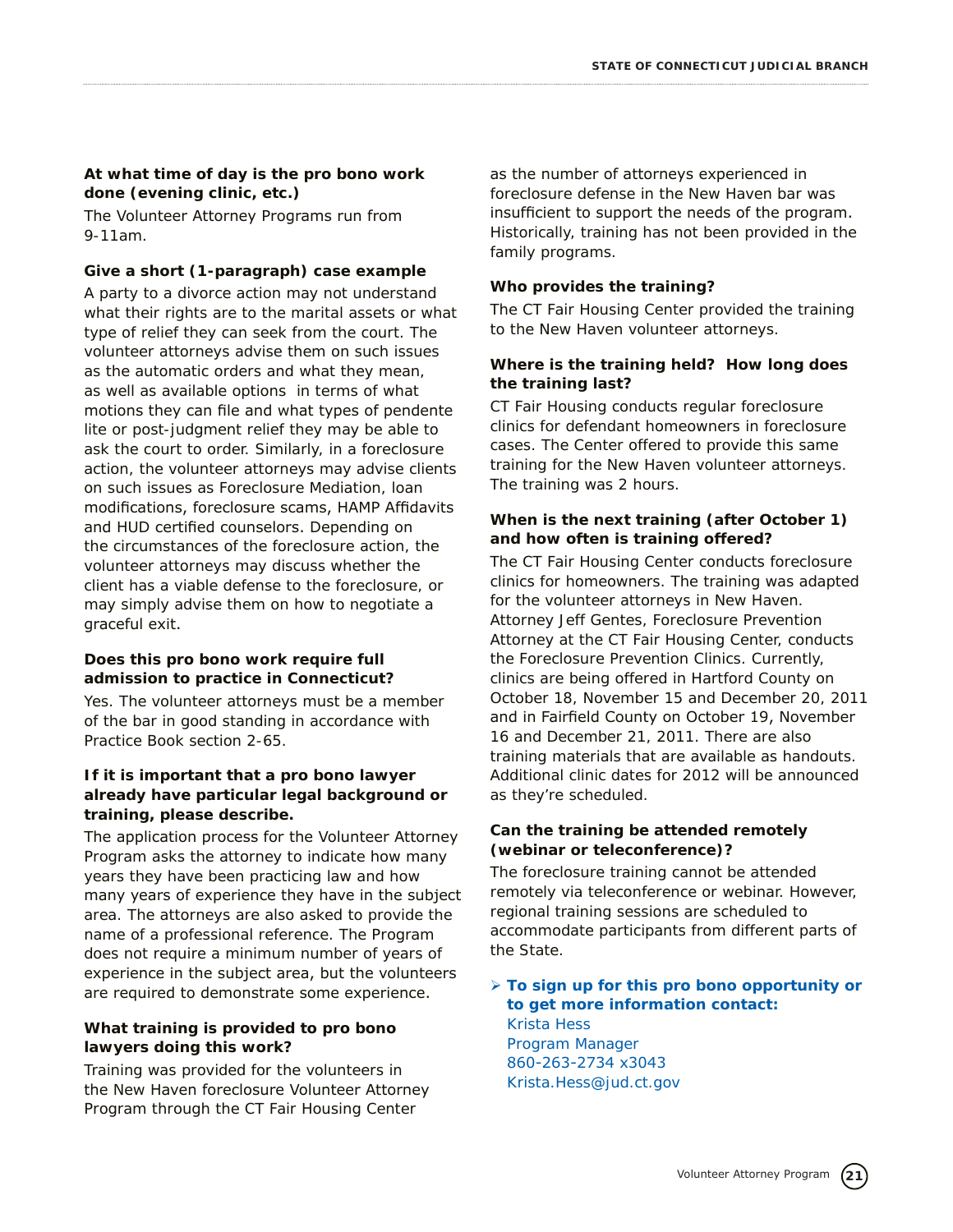**NAME OF PRO BONO PROJECT OR OPPORTUNITY**

Fast Track to Legal Services Evening Intake Clinic

#### **Who are the clients?**

Low income people seeking civil legal advice and representation.

#### **What legal problem do these clients face?**

All Civil Law issues such as Housing, Family Law, Public Benefits, Employment and Consumer Law.

#### **What legal strategies do the pro bono lawyers use to assist the clients?**

Clients may be confused as to how to answer the questions on the on-line intake form. In our Evening Intake Clinic, Volunteers will make an initial contact to clients and help them fill out the on-line form.

#### **What are the outcome goals of this assistance?**

More clients can speak to someone without having to wait on the phone.

#### **Why is this assistance important to these clients?**

Clients get personalized service going through the intake process faster to get help. It gives them information about additional resources along with information about Legal Aid.

#### **What time commitment is required to do this pro bono work ?**

Clinics will be held weekly for about 2 hours. Volunteers can come for one clinic or on a rotating basis.

#### **Where is the pro bono work done? (at a legal aid office, at the pro bono attorney's office, etc.)?**

Statewide Legal Services, 425 Main Street, Middletown, CT.

#### **At what time of day is the pro bono work done (evening clinic, etc.)**

This will be an early evening clinic.

# Clients get personalized service going through the intake process faster to get help.

**22**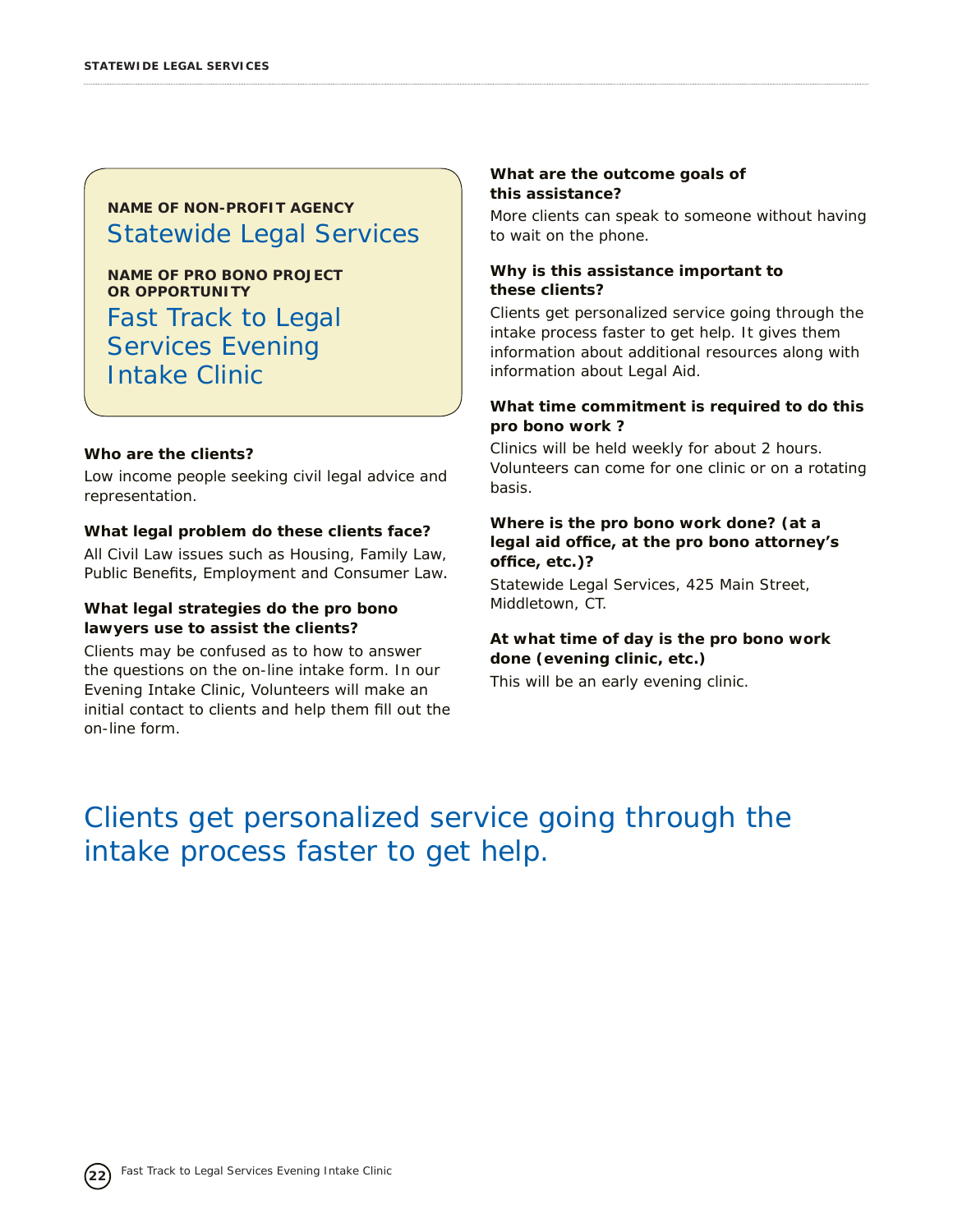#### **Give a short (1-paragraph) case example**

Volunteers will be given a web-generated request for service. They will interview applicants by phone to continue the application. Volunteers will determine if the applicant qualifies for legal service within the CT Legal Aid Network and complete the application after which the application will be given to the appropriate advocate.

**Does this pro bono work require full admission to practice in Connecticut?** No.

#### **If no: how are those without full admission partnered and supervised to ensure avoidance of issues regarding unlicensed practice?**

Clinics are held under supervision of a legal aid staff attorney or manager.

**If it is important that a pro bono lawyer already have particular legal background or training, please describe.**  No.

#### **What training is provided to pro bono lawyers doing this work?**

Volunteers will be trained in all aspects of intake and customer services skills required to serve our client population.

**Who provides the training?** SLS Staff.

#### **Where is the training held? How long does the training last?**

Training held at SLS office on a rolling basis. We can be flexible with anyone wishing to train during evening intake hours or daytime.

**When is the next training (after October 1) and how often is training offered?**

October 27, 2011 at 5:30 - 7:30.

**Can the training be attended remotely (webinar or teleconference)?** Yes.

Ø **To sign up for this pro bono opportunity or to get more information contact:** Claudia Magnan Pro Bono Coordinator 860-852-1252

cmagnan@slsct.org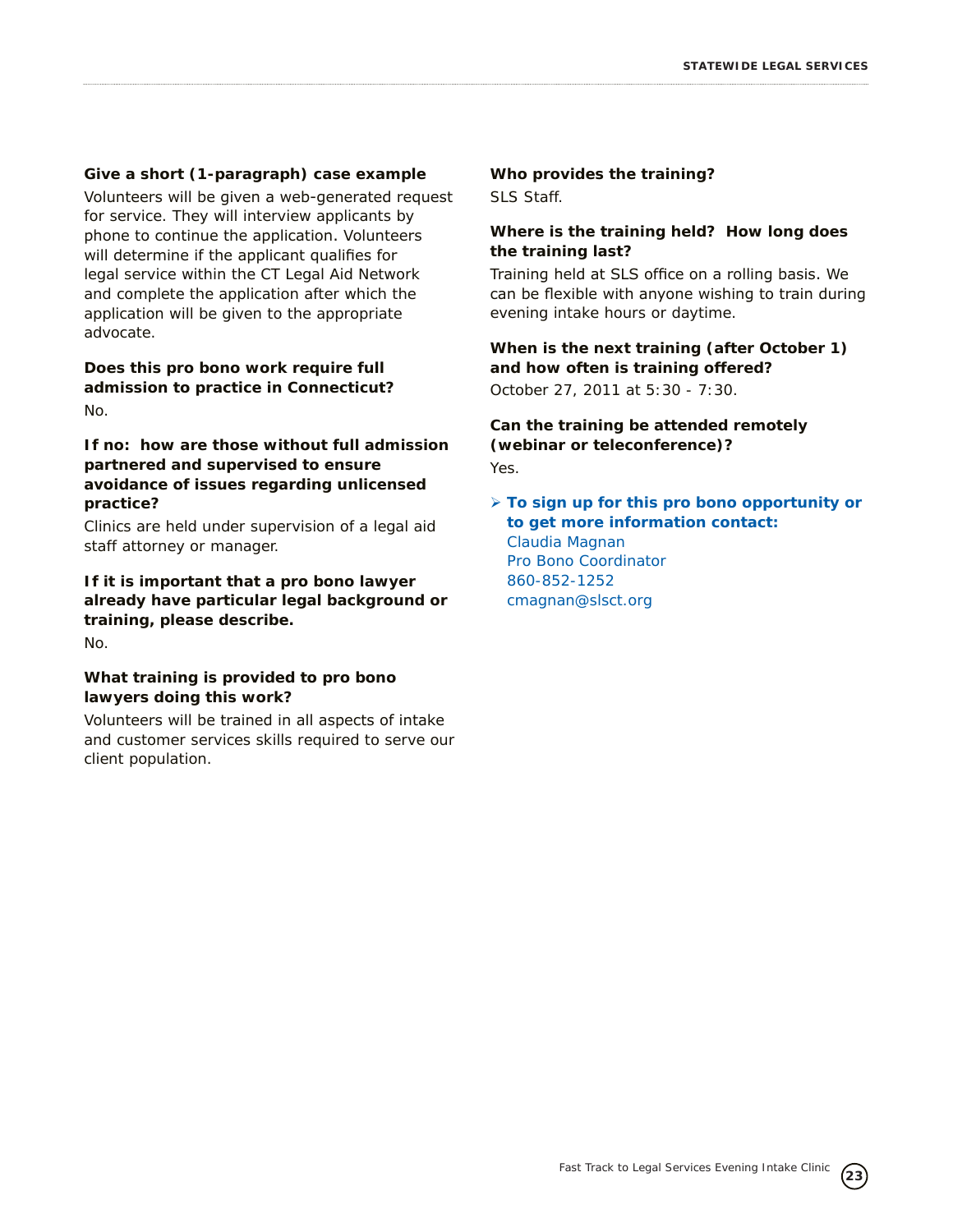**NAME OF PRO BONO PROJECT OR OPPORTUNITY** Housing Referrals

#### **Who are the clients?**

Low income Connecticut residents.

#### **What legal problem do these clients face?**

Eviction and foreclosure.

#### **What legal strategies do the pro bono lawyers use to assist the clients?**

Lawyers represent clients that are faced with an eviction or foreclosure.

#### **What are the outcome goals of this assistance?**

Clients will come through the process in the best possible position to stabilize their lives and to avoid homelessness.

#### **Why is this assistance important to these clients?**

Low income clients are always vulnerable to losing their basic shelter through eviction or foreclosure. Any kind of emergency can disrupt their family finances. It is very hard to recover from this situation. Many clients don't know that you can try to stop these actions or that they can request more time to gather their resources.

#### **What time commitment is required to do this pro bono work ?**

Duration of the case.

**Where is the pro bono work done? (at a legal aid office, at the pro bono attorney's office, etc.)?**

Attorney's office.

**If the pro bono attorney will be appearing for the client, in what court or other forum is that appearance?** Superior Court.

**At what time of day is the pro bono work done (evening clinic, etc.)** Office hours.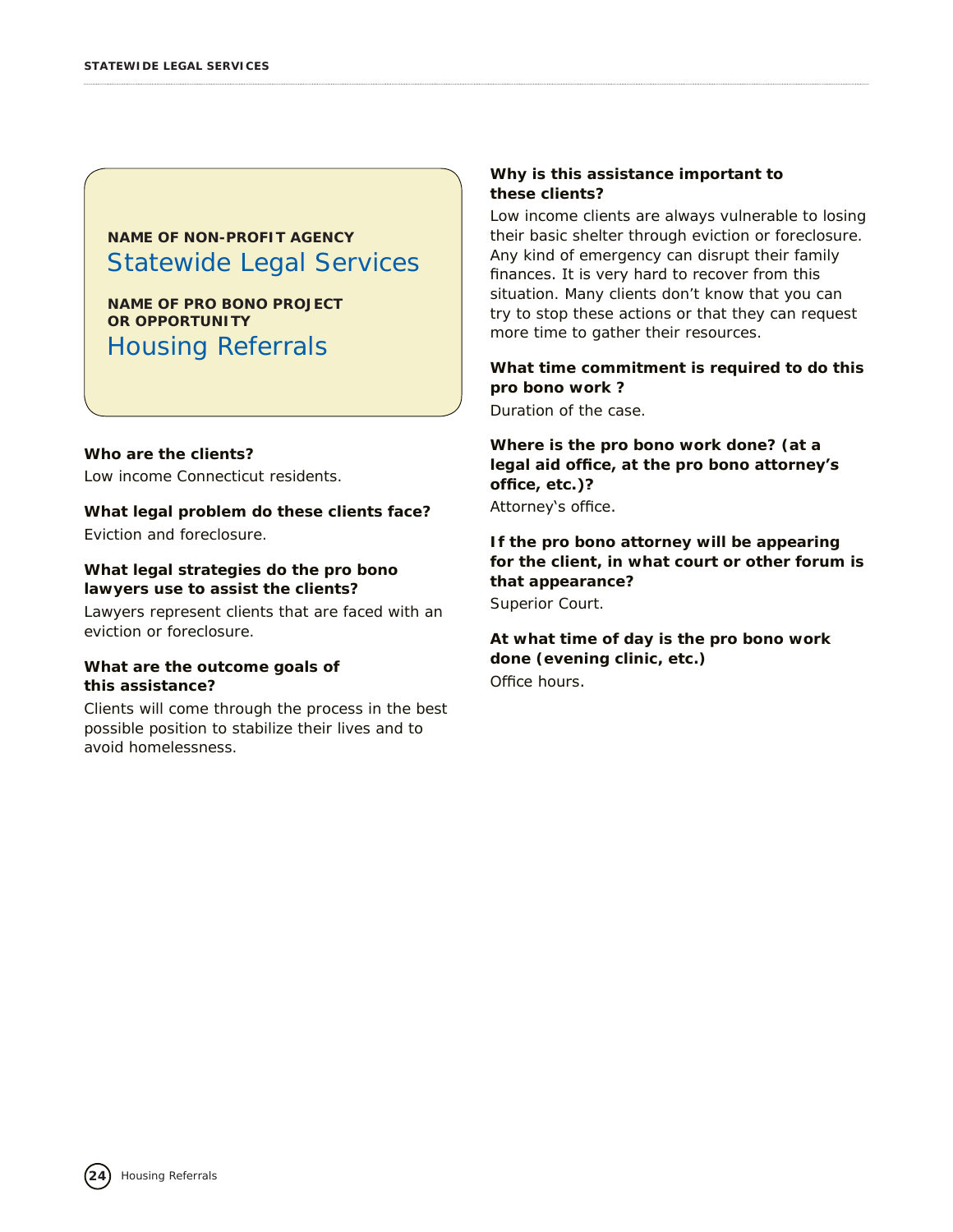# Low income clients are always vulnerable to losing their basic shelter through eviction or foreclosure.

#### **Case example**

Client and wife have lived at present address for a little over a year. Client and his landlord got into an argument regarding repairs that the client wanted. Landlord refused to make the repairs and served client with a Notice to Quit. Client called our office in a panic because he thought that he had to leave in 3 days.

**Does this pro bono work require full admission to practice in Connecticut?** Yes.

**If it is important that a pro bono lawyer already have particular legal background or training, please describe.**  Yes.

**What training is provided to pro bono lawyers doing this work?**

There will be eviction training offered by the CBA and Legal Services.

**When is the next training (after October 1) and how often is training offered?** Winter 2011.

**Can the training be attended remotely (webinar or teleconference)?** No.

Ø **To sign up for this pro bono opportunity or to get more information contact:** John Bozzi Pro Bono Coordinator 860-344-8096 x3040 jbozzi@slsct.org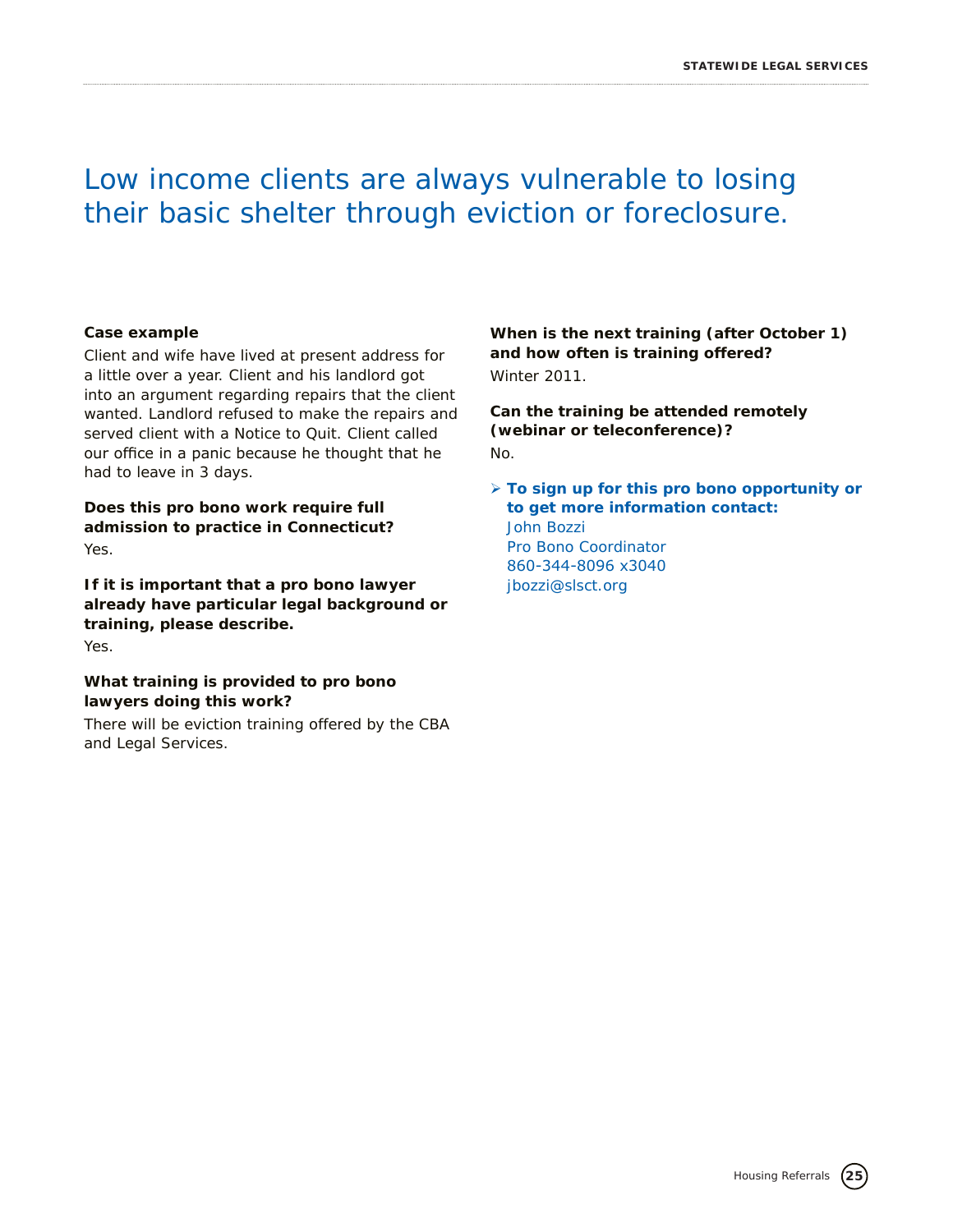**NAME OF PRO BONO PROJECT OR OPPORTUNITY** The Pardons Project

#### **Who are the clients?**

People with a criminal record who want to have it erased.

#### **What legal problem do these clients face?**

Clients have problems finding jobs or public housing because of their criminal records.

**Who are the adverse parties (if any) for this type of work (e.g. landlords, spouses, banks, government entities)?**  n/a.

**What legal strategies do the pro bono lawyers use to assist the clients?**

Paralegals volunteer for two projects.

- 1. Outreach go to Department of Labor to give information about the Pardon Project and hand out materials.
- 2. Paralegal volunteers come to Statewide Legal Services and prepare the pardon application for clients using information that clients have provided.

#### **What are the outcome goals of this assistance?**

We hope that people with old convictions will be granted a pardon and have their records erased.

#### **Why is this assistance important to these clients?**

Clients would be able to find employment without the criminal records holding them back. They also would be able to get into public housing.

#### **What time commitment is required to do this pro bono work ?**

Usually a 3 hour commitment every time they volunteer.

#### **Where is the pro bono work done? (at a legal aid office, at the pro bono attorney's office, etc.)?**

Either at a Department of Labor facility or Statewide Legal Services office.

#### **If the pro bono attorney will be appearing for the client, in what court or other forum is that appearance?**

n/a.

**At what time of day is the pro bono work done (evening clinic, etc.)** Daytime.

The Pardons Project **26**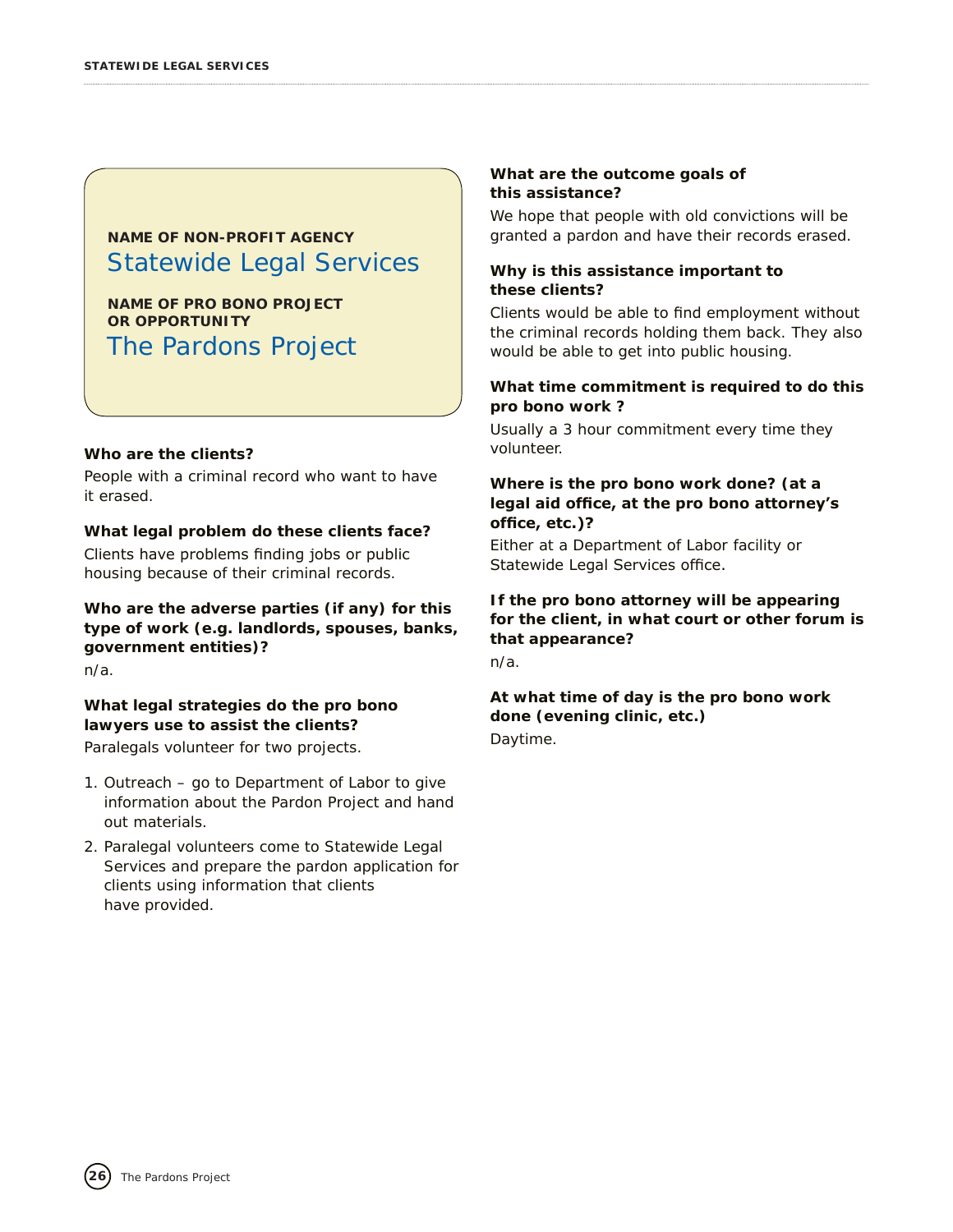# We hope that people with old convictions will be granted a pardon and have their records erased.

#### **Give a short (1-paragraph) case example**

John has just been laid off from a job that he held for 4 years. He has had a hard time finding a job because of an old criminal record. He gets lots of interviews but they all fall apart when potential employers do the criminal records check. He never hears from them.

If John can get his record erased, he will be able to get a job. He will also be able to volunteer for his son's Little League team.

**Does this pro bono work require full admission to practice in Connecticut?** No.

**If no: how are those without full admission partnered and supervised to ensure avoidance of issues regarding unlicensed practice?**

All pardon applications are reviewed by an attorney before they are sent out.

**If it is important that a pro bono lawyer already have particular legal background or training please describe.**  n/a.

**What training is provided to pro bono lawyers doing this work?**

Paralegals are trained by SLS staff.

#### **Who provides the training?**

Statewide Legal Services.

Ø **To sign up for this pro bono opportunity or to get more information contact:** Claudia Magnan Pro Bono Clinic Coordinator (860)852-1252 cmagnan@slsct.org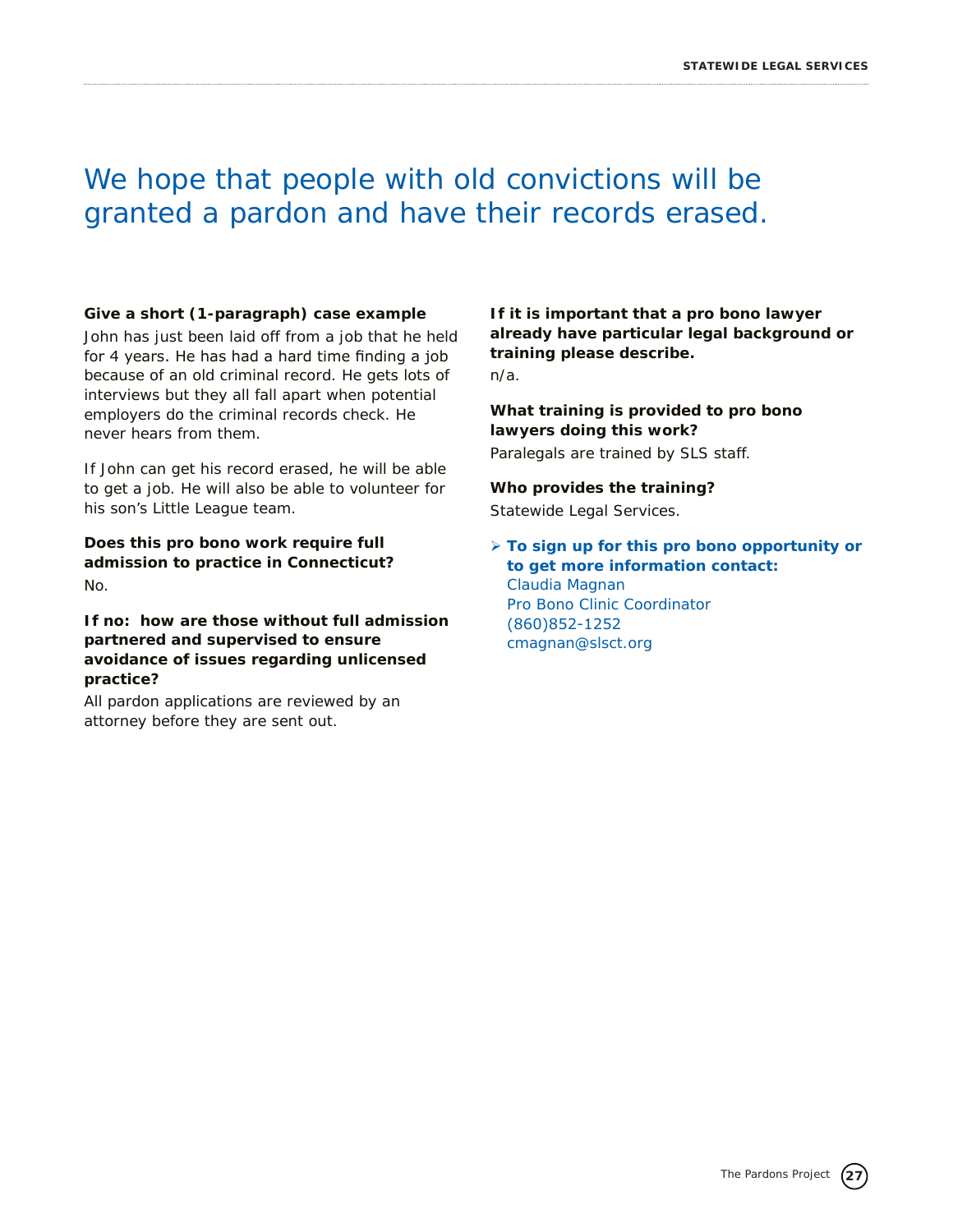**NAME OF PRO BONO PROJECT OR OPPORTUNITY** Pro Se Divorce/Custody **Clinics** 

#### **Who are the clients?**

Low income clients.

#### **What legal problem do these clients face?**

Clients wanting to start a divorce or custody action.

**Who are the adverse parties (if any) for this type of work (e.g. landlords, spouses, banks, government entities)?** 

Spouses or parents of children.

#### **What legal strategies do the pro bono lawyers use to assist the clients?**

Assist clients to complete Family Court forms so that they can represent themselves in Family Court.

#### **What are the outcome goals of this assistance?**

Clients will be able to file paperwork in court to start a divorce or custody case.

#### **Why is this assistance important to these clients?**

Many clients have handicaps or literacy issues and find the court paperwork daunting.

#### **What time commitment is required to do this pro bono work ?**

Each clinic is 3 hours long and volunteer lawyers usually see 3 clients during that clinic.

#### **Where is the pro bono work done? (at a legal aid office, at the pro bono attorney's office, etc.)?**

Our Family Law Clinics are held in three locations:

- 1. Hartford Greater Hartford Legal Aid, first and third Tuesday of the month from 9:30 a.m.-12:30 p.m.
- 2. New Haven New Haven Legal Assistance, second and fourth Tuesday of the month from 9:30 a.m.-12:30 p.m.
- 3. Middletown Statewide Legal Services, first and third Wednesday of the month from 9:30 a.m.-12:30 p.m.

#### **If the pro bono attorney will be appearing for the client in what court or other forum is that appearance?**

n/a.

Many clients have handicaps or literacy issues and find the court paperwork daunting.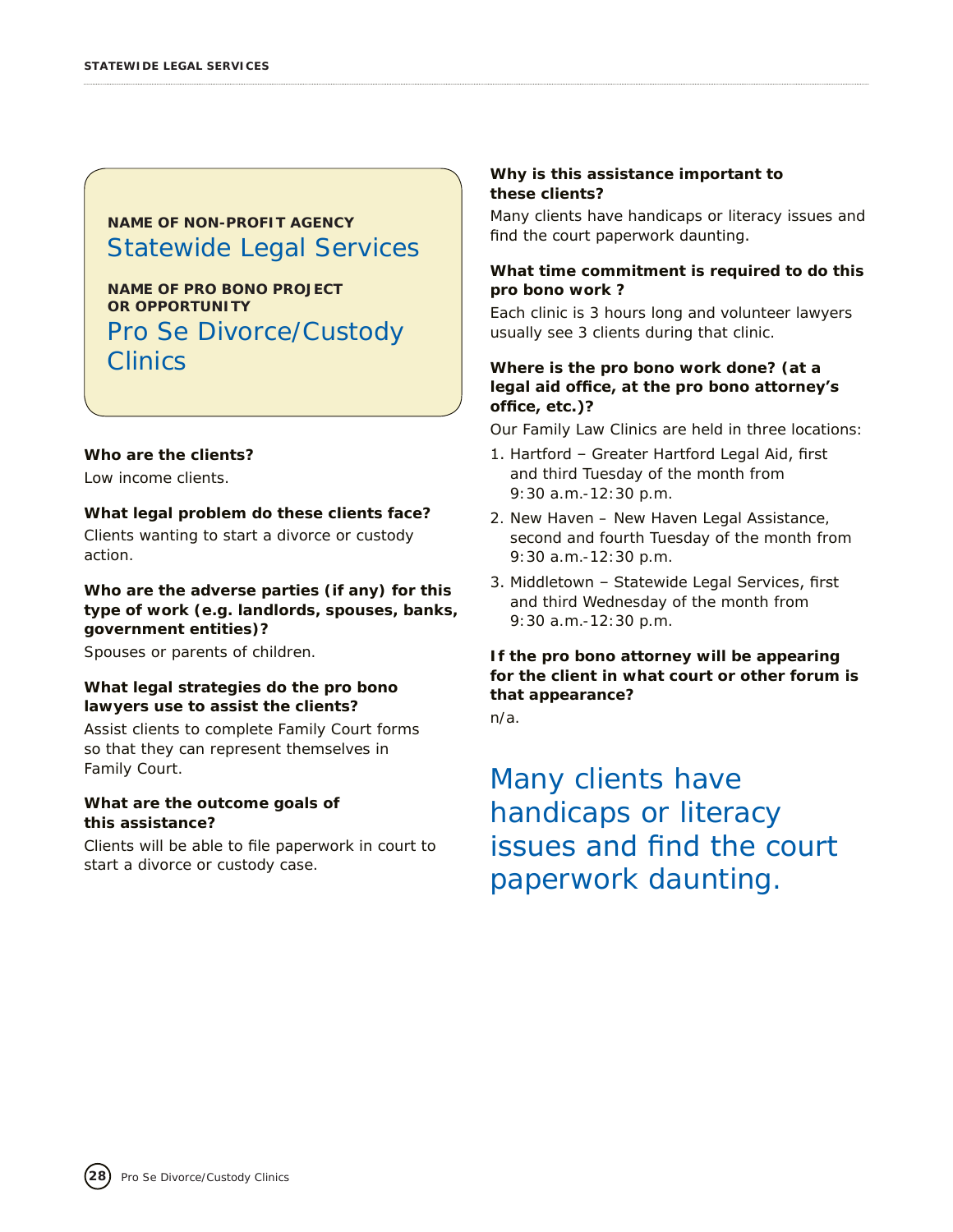#### **At what time of day is the pro bono work done (evening clinic etc.)**

Morning clinics from 9:30 a.m.-12:30 a.m.

#### **Give a short (1-paragraph) case example**

Mary and her husband have been separated for 2 years. They have one child together, but no property. Mary wants to end this marriage but doesn't know how to start, and is intimidated by the paperwork.

**Does this pro bono work require full admission to practice in Connecticut?** Yes.

**If no: how are those without full admission partnered and supervised to ensure avoidance of issues regarding unlicensed practice?**

n/a.

#### **If it is important that a pro bono lawyer already have particular legal background or training, please describe.**

Yes. We ask lawyers to take a family law training or to observe the clinic until they are ready to do a clinic on their own.

#### **What training is provided to pro bono lawyers doing this work?** Observing the clinic.

#### **Who provides the training?**

Family Law training at CBA.

#### **Where is the training held? How long does the training last?**

Connecticut Bar Association, New Britain.

#### Ø **To sign up for this pro bono opportunity or to get more information contact:** Claudia Magnan

Pro Bono Clinic Coordinator (860) 852-1252 cmagnan@slsct.org.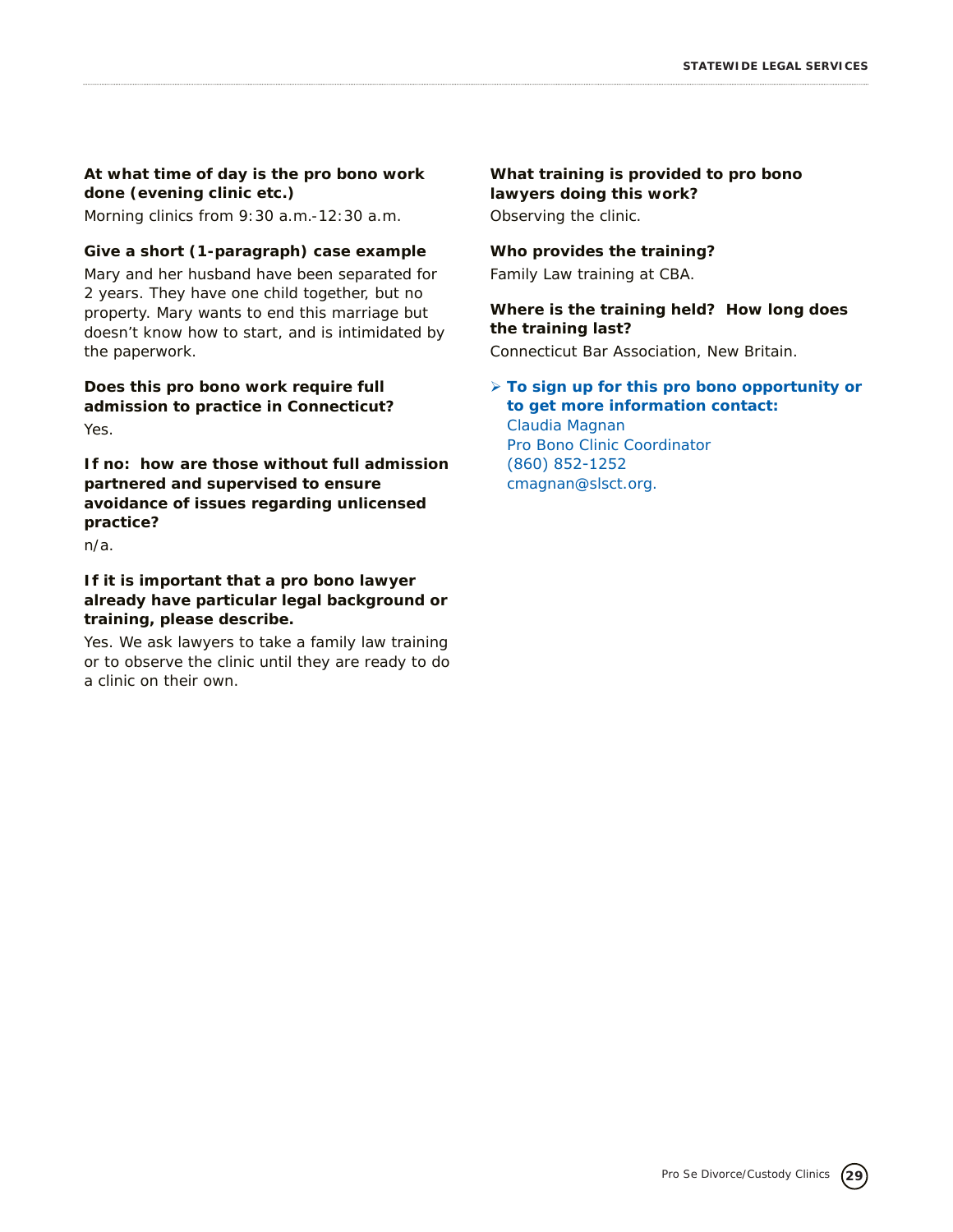**NAME OF PRO BONO PROJECT OR OPPORTUNITY** School Expulsion Project

#### **Who are the clients?**

Children (with the parents on their behalf).

#### **What legal problem do these clients face?**

Expulsion from school.

#### **What legal strategies do the pro bono lawyers use to assist the clients?**

State and federal procedural protections leading up to an administrative hearing.

#### **What are the outcome goals of this assistance?**

Avoid expulsion or minimize sanctions.

#### **Why is this assistance important to these clients?**

The Pro Bono Expulsion Project seeks to address the unmet legal need of meaningful representation for low income students facing significant loss of time in school. Despite the state and federal protections, the majority of low income children go unrepresented at these proceedings.

**What time commitment is required to do this pro bono work?**

The duration of the case.

#### **Where is the pro bono work done? (at a legal aid office, at the pro bono attorney's office, etc.)?**

At the attorney's office, the client's home and on the school premises.

#### **If the pro bono attorney will be appearing for the client, in what court or other forum is that appearance?**

The attorney will be appearing at the administrative hearing.

#### **At what time of day is the pro bono work done (evening clinic, etc.)**

Usually daytime hours, but the attorney may work with the client and family on evenings and weekends if desired.

#### **Case example**

"Garry" is a 16 year old who lived most of his life in foster care until moving in with his sister last year. He was suspended for 10 days on suspicion of carrying narcotics and his DCF worker was notified that the school was pursuing expulsion. His school assessment showed that while Garry is currently an F student, by all accounts he could be getting A's but for the fact he is hanging out with bad influences. Garry has no other history of problems other than his poor grades in school. Garry's pro bono attorney got the school to agree to an educational plan that avoided expulsion but did include more oversight with DCF and regularly scheduled meetings with his sister. Garry's grades have improved and his newer circle of friends are more interested in music and art rather than hanging out and getting into trouble.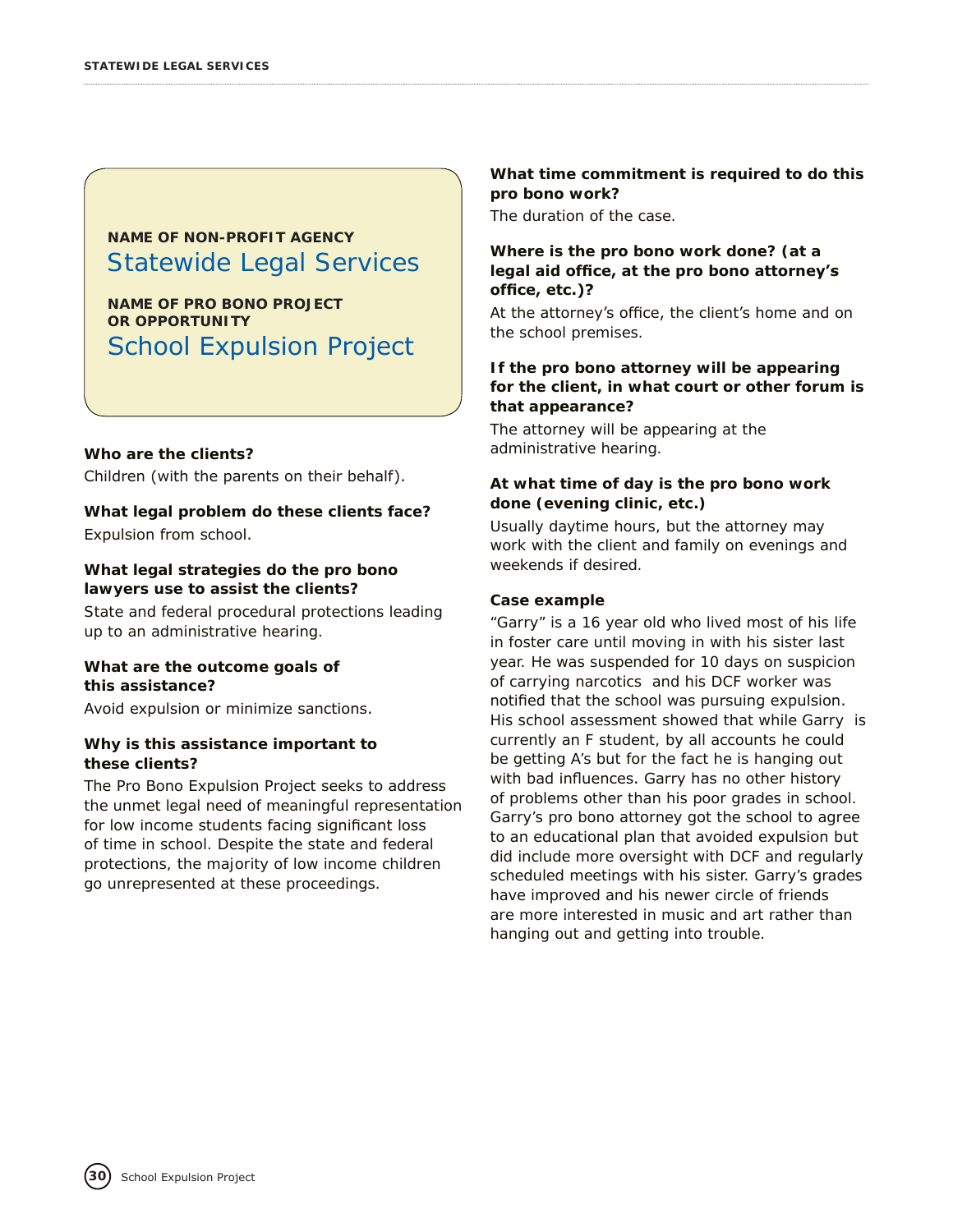**Does this pro bono work require full admission to practice in Connecticut?** No.

#### **If no: how are those without full admission partnered and supervised to ensure avoidance of issues regarding unlicensed practice?**

It is unusual for non-attorneys to take these cases. However should a non-attorney wish to do so, they should be working within an office setting under an attorney who already has experience.

#### **If it is important that a pro bono lawyer already have particular legal background or training please describe.**

Yes.

#### **What training is provided to pro bono lawyers doing this work?**

The Connecticut Bar Institute in cooperation with experienced attorneys from the Connecticut Legal Services provide in-depth training at least once a year.

#### **Who provides the training?**

The CBA and CLS.

#### **Where is the training held? How long does the training last?**

New Britain at the CBA. Other venues may be offered.

The Pro Bono Expulsion Project seeks to address the unmet legal need of meaningful representation for low income students facing significant loss of time in school.

**When is the next training (after October 1) and how often is training offered?** TBA.

**Can the training be attended remotely (webinar or teleconference)?** No.

#### Ø **To sign up for this pro bono opportunity or to get more information contact:** John Bozzi Pro Bono Coordinator 860-344-8096 x3040 jbozzi@slsct.org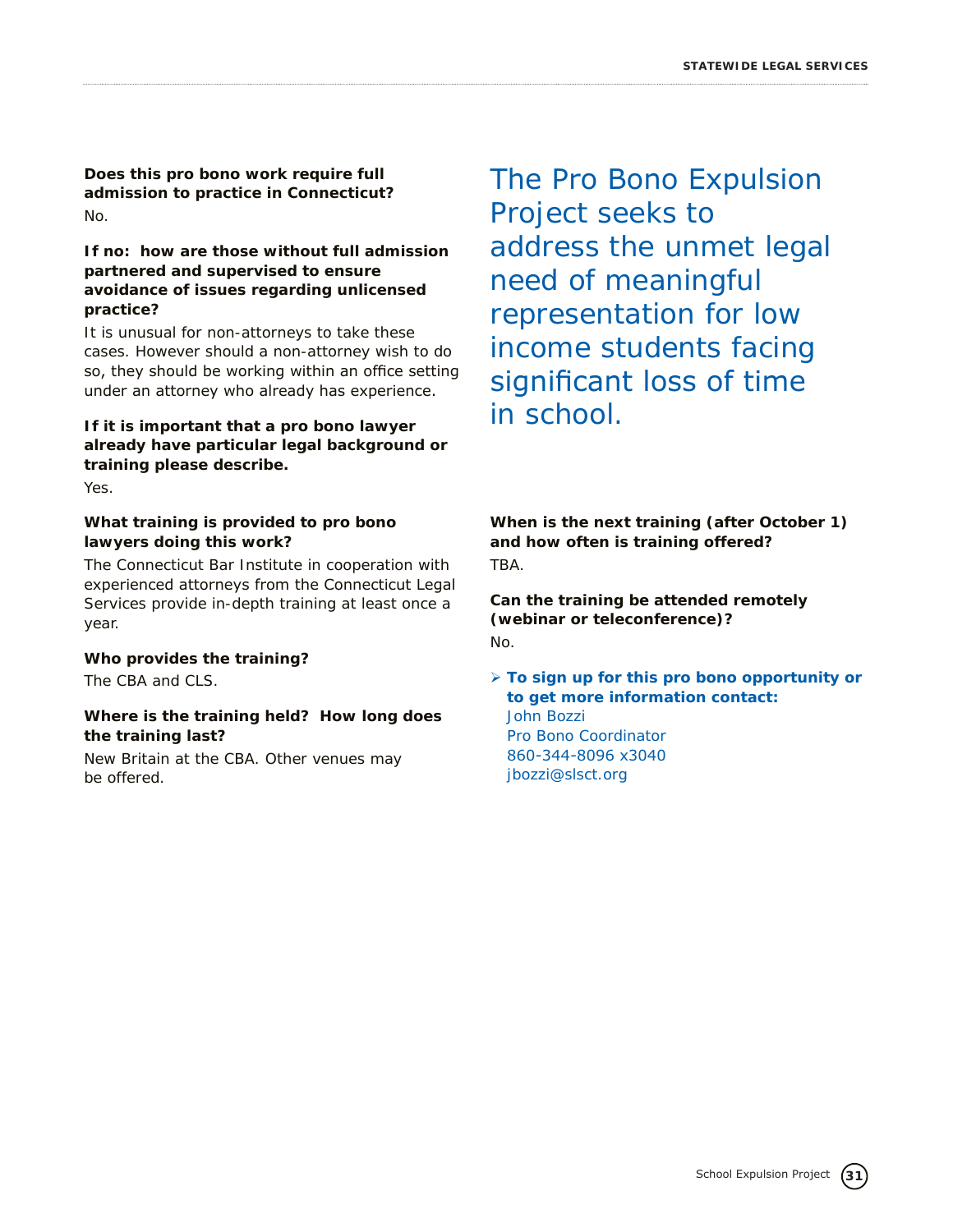**NAME OF PRO BONO PROJECT OR OPPORTUNITY** Security Deposit Clinic

#### **Who are the clients?**

Low income clients.

#### **What legal problem do these clients face?**

Self-represented clients suing in Small Claims to reclaim wrongfully withheld security deposits.

**Who are the adverse parties (if any) for this type of work (e.g. landlords, spouses, banks, government entities)?** 

Landlords.

#### **What legal strategies do the pro bono lawyers use to assist the clients?**

Pro Bono volunteers help fill out the Small Claims court paperwork and give advice on how clients can represent themselves in court.

#### **What are the outcome goals of this assistance?**

Clients will have the chance to represent themselves in Small Claims court.

#### **Why is this assistance important to these clients?**

The money from a Security Deposit is often needed for a Security Deposit in another apartment. For low income people, any source of money needs to be pursued.

#### **What time commitment is required to do this pro bono work ?**

The clinics are 3 hours long.

#### **Where is the pro bono work done? (at a legal aid office, at the pro bono attorney's office, etc.)?**

We have two locations for our Security Deposit Clinics:

Hartford – Greater Hartford Legal Aid – 2nd Wednesday of the month; And

New Haven - New Haven Legal Assistance the 3rd Tuesday of the month.

#### **If the pro bono attorney will be appearing for the client, in what court or other forum is that appearance?**

n/a.

**At what time of day is the pro bono work done (evening clinic, etc.)**

Evening clinic – 5:30-8:30.

Security Deposit Clinic

**32**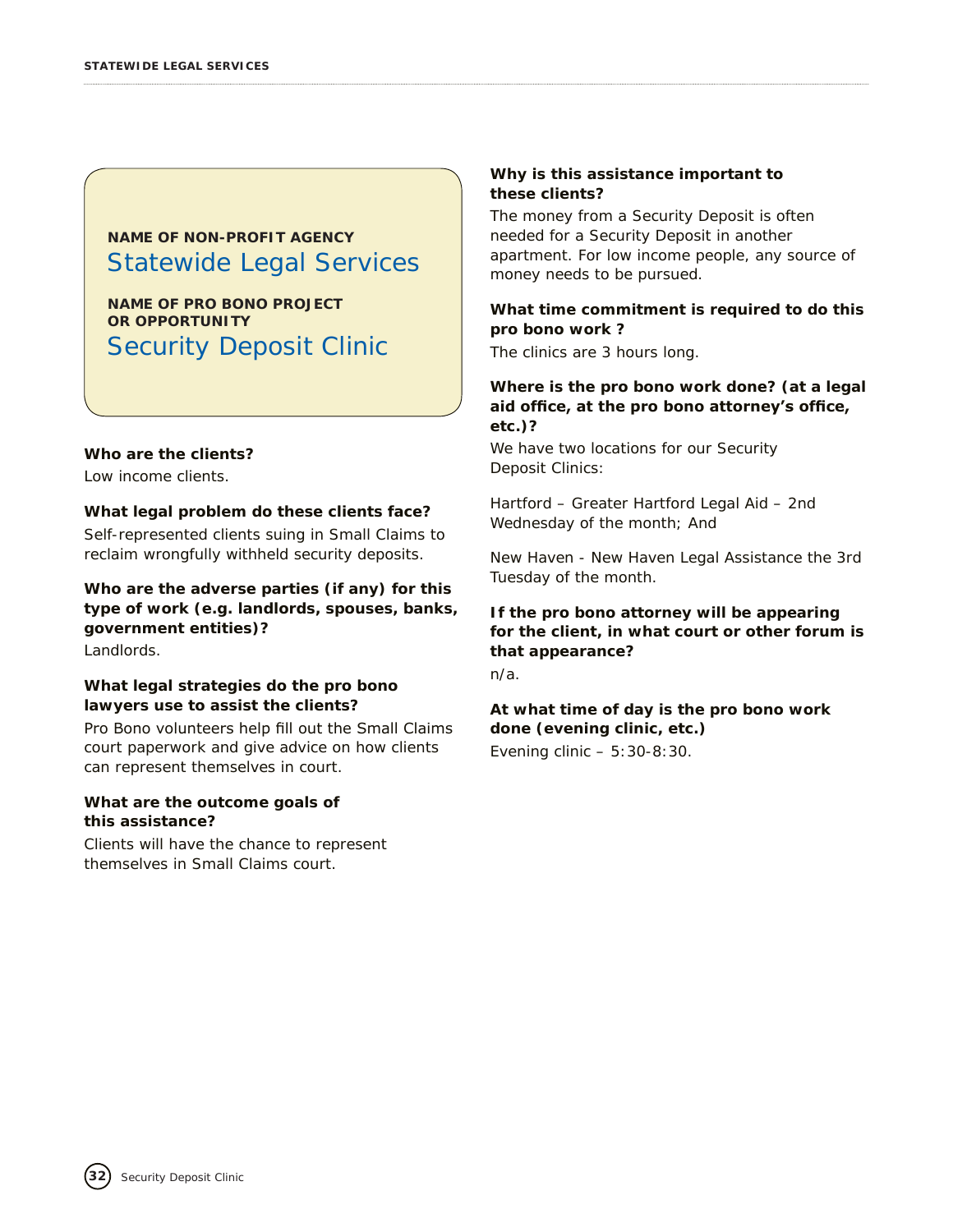The money from a Security Deposit is often needed for a Security Deposit in another apartment. For low income people, any source of money needs to be pursued.

#### **Give a short (1-paragraph) case example**

John and his wife moved from their apartment. After their move they wrote a letter to Landlord asking for the return of their security deposit (\$1200.00).

They have not heard from the landlord even though they left the apartment in good condition.

They need the money to pay the security deposit to their current landlord who agreed to rent to them and let them pay the current security deposit when they get their old deposit returned.

#### **Does this pro bono work require full admission to practice in Connecticut?** Yes.

#### **If it is important that a pro bono lawyer already have particular legal background or training, please describe.**

Short training or observing 3 clinics before doing a clinic on one's own.

#### **What training is provided to pro bono lawyers doing this work?** See above.

#### **Who provides the training?**

Security Deposit trainings are offered through the CBA. For those who can't attend the trainings, the materials can be made available and they can observe the clinics as they happen.

#### Ø **To sign up for this pro bono opportunity or to get more information contact:** Claudia Magnan Pro Bono Clinic Coordinator (860) 852-1252 cmagnan@slsct.org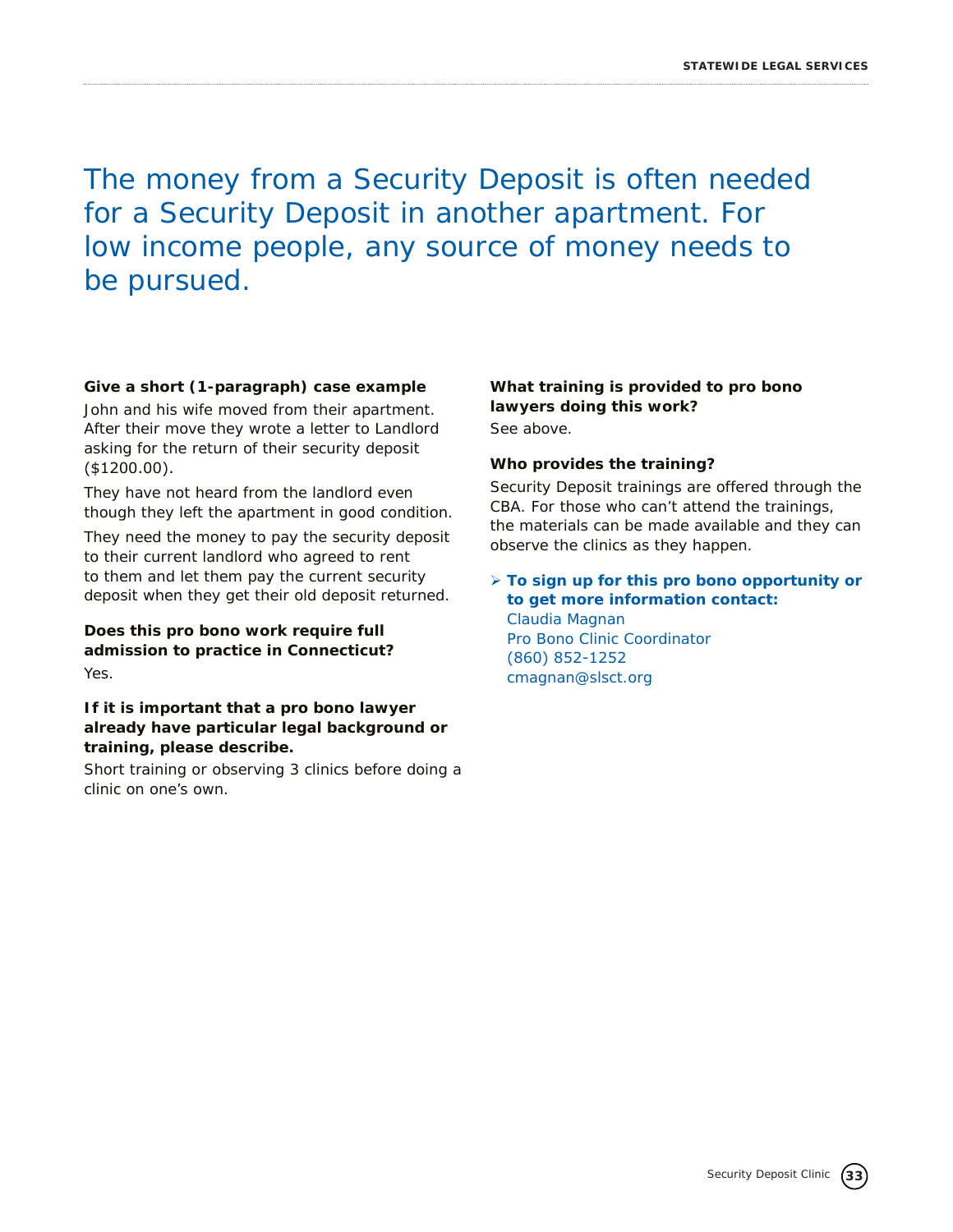**NAME OF PRO BONO PROJECT OR OPPORTUNITY** Thunderdome Family Clinic

#### **Who are the clients?**

Low income clients with easy divorce cases.

#### **What legal problem do these clients face?**

Clients want a divorce but do not feel able to represent themselves in court.

**Who are the adverse parties (if any) for this type of work (e.g. landlords, spouses, banks, government entities)?** 

Spouses.

#### **What legal strategies do the pro bono lawyers use to assist the clients?**

The original fictional Thunderdome was a gladiatorial arena where conflicts were resolved in a post-apocalyptic world. Our Thunderdome is a new type of arena – a legal training workshop where lawyers new to family law learn how to handle simple cases in a non-apocalyptic way. Novices enter. Veterans leave.

#### **What are the outcome goals of this assistance?**

Volunteer attorneys will be trained for family law at an appropriate pace, fostering a connection between volunteers and the SLS pro bono program. Creates a positive experience for volunteers resulting in a greater number that will continue with the program beyond their first case. Each attorney is given a client.

#### **Why is this assistance important to these clients?**

Clients will be represented by attorneys in court.

#### **What time commitment is required to do this pro bono work ?**

There is a commitment by attorneys to handle the case through to the finish.

#### **Where is the pro bono work done? (at a legal aid office, at the pro bono attorney's office, etc.)?**

Trainings are held at the Connecticut Bar Association. Clients can be seen at legal aid offices or at lawyer's offices.

#### **If the pro bono attorney will be appearing for the client, in what court or other forum is that appearance?**

Superior Court.

#### **At what time of day is the pro bono work done (evening clinic, etc.)**

Classes are in the evening  $-5:30-7:30$ .

Appointments with clients are done at the lawyer's convenience.

#### **Give a short (1-paragraph) case example**

Mary wants to get a divorce but doesn't think that she can do it by herself. She has agreed to be part of the Thunderdome clinic and get the representation from a lawyer as his/her first case.

#### **Does this pro bono work require full admission to practice in Connecticut?** Yes.

**If no: how are those without full admission partnered and supervised to ensure avoidance of issues regarding unlicensed practice?**

n/a.

**34**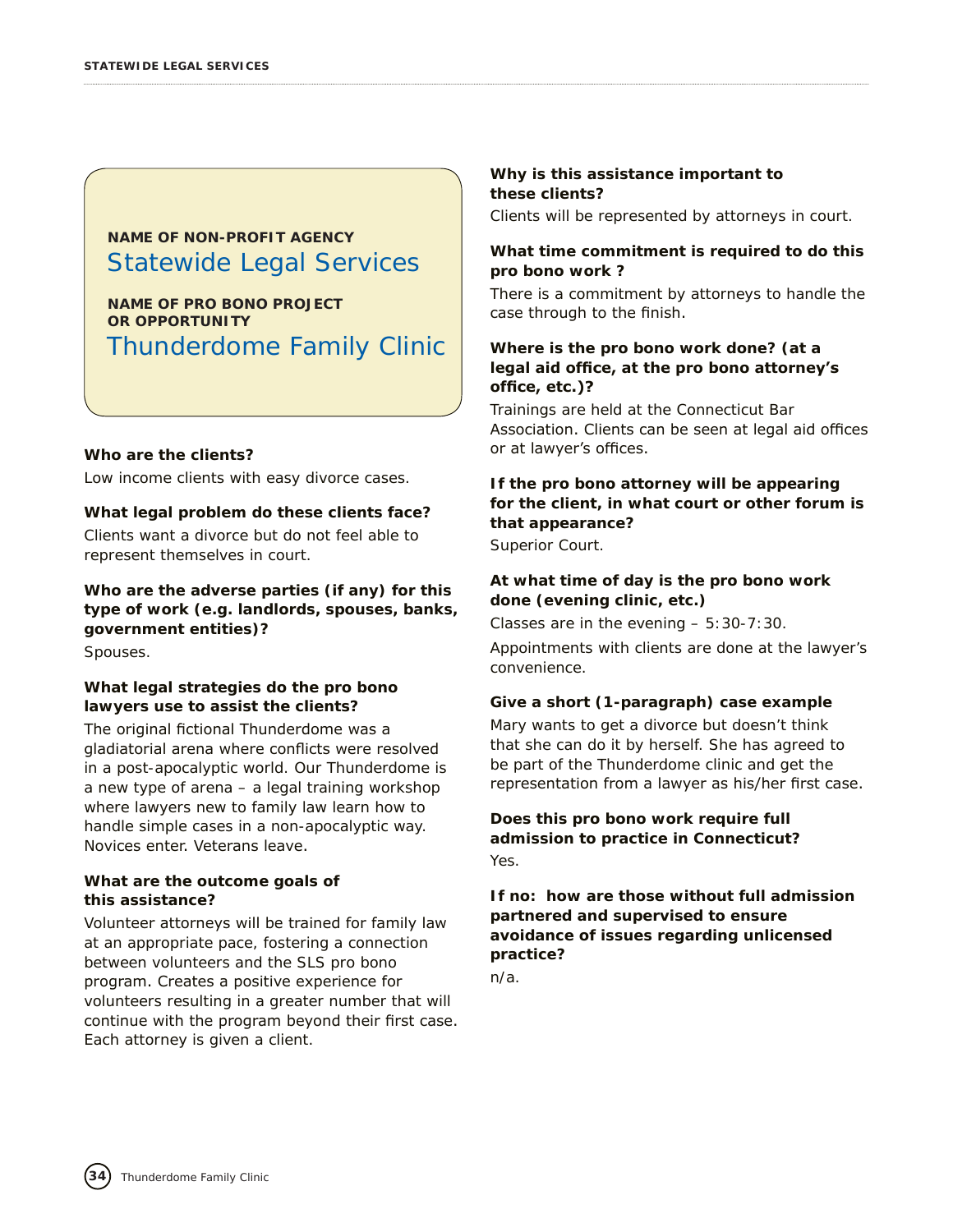#### **If it is important that a pro bono lawyer already have particular legal background or training, please describe.**

No. The purpose of Thunderdome is to train lawyers to be confident family law lawyers.

# There is a commitment by attorneys to handle the case through to the finish.

#### **What training is provided to pro bono lawyers doing this work?**

6 mos training.

- 1. The first class is an intensive multi-hour general overview of divorce law.
- 2. Second clinic provides training on client interviewing and working with our clients. Client applications are distributed that evening and all attorneys will meet with their clients on site for the next hour.
- 3. All subsequent clinics train for 1 hour and the second hour is for questions and discussion about cases. Trainings are relevant to the stages of the case and include Filing and pleading; Service and jurisdiction; Simple discovery; default; agreement; Preparation of judgment and final hearing.

All attorneys will be invited to an on-line group where they can ask questions and talk about the cases and all entries are sent to all participants.

#### **Who provides the training?**

Various family law attorneys.

#### **Where is the training held? How long does the training last?**

Connecticut Bar Association. The first training may run for 3 hours. The monthly trainings/workshops will run for 2 hours.

#### **When is the next training (after October 1) and how often is training offered?**

Once every 6 mos. The next training should be in January 2012.

Watch for Beyond Thunderdome – a class that takes lawyers beyond simple divorces.

Ø **To sign up for this pro bono opportunity or to get more information contact:** Claudia Magnan Pro Bono Clinic Coordinator (860) 852-1252

cmagnan@slsct.org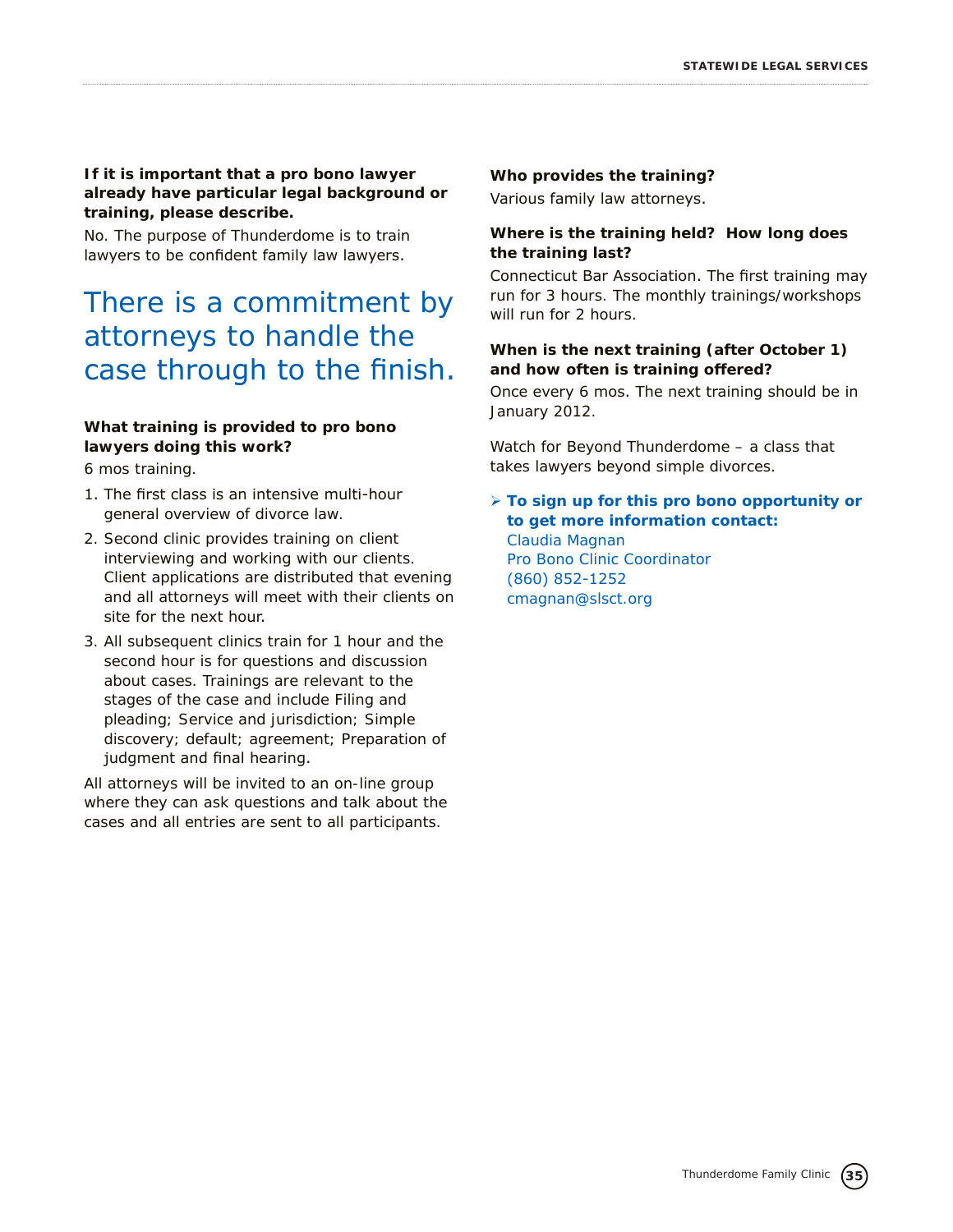**NAME OF PRO BONO PROJECT OR OPPORTUNITY** Unemployment Referrals

#### **Who are the clients?**

Low income clients.

#### **What legal problem do these clients face?**

Clients have recently been separated from a job and have been denied Unemployment Compensation.

#### **What legal strategies do the pro bono lawyers use to assist the clients?**

Lawyers give clients realistic expectations on their chances of winning an Unemployment hearing. Lawyers represent clients at the hearing.

#### **What are the outcome goals of this assistance?**

Clients will have some sort of financial support while they are looking for a new job.

#### **Why is this assistance important to these clients?**

Without this support, clients face losing their basic necessities such as housing and transportation.

#### **What time commitment is required to do this pro bono work ?**

Duration of the case.

**Where is the pro bono work done? (at a legal aid office, at the pro bono attorney's office, etc.)?**

Attorney's office.

#### **If the pro bono attorney will be appearing for the client, in what court or other forum is that appearance?**

Department of Labor hearing.

### **At what time of day is the pro bono work done (evening clinic, etc.)**

During office hours.

#### **Case example**

John has been working at his company for four years. Recently he called in sick for three days because he had pneumonia. His boss was irate that he was out sick for three days and fired him. John applied for unemployment and was surprised to find out that he would have to go to a hearing. At the hearing Johns boss says that he violated company policy by using up too many sick days. The Department of Labor finds that John is ineligible for benefits. John calls our office because he doesn't know what to do.

**36**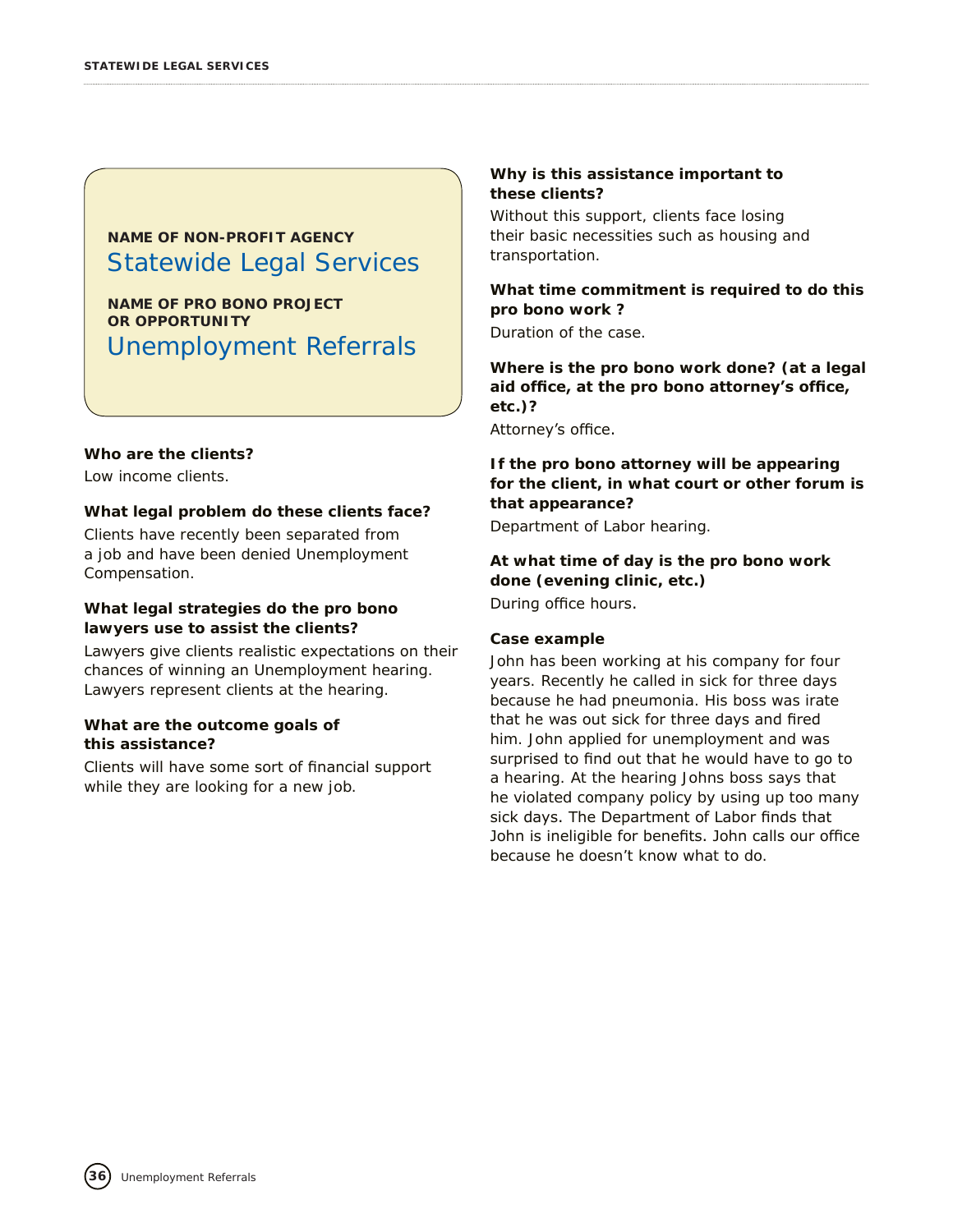**Does this pro bono work require full admission to practice in Connecticut?** No.

**If it is important that a pro bono lawyer already have particular legal background or training please describe.**  Yes.

**What training is provided to pro bono lawyers doing this work?** Training in Spring 2012.

**Who provides the training?** CBA or Legal Services.

**When is the next training (after October 1) and how often is training offered?** Early Spring 2012.

**Can the training be attended remotely (webinar or teleconference)?** No.

Ø **To sign up for this pro bono opportunity or to get more information contact:** John Bozzi Pro Bono Coordinator 860-344-8096 x3040 jbozzi@slsct.org

Without this support, clients face losing their basic necessities such as housing and transportation.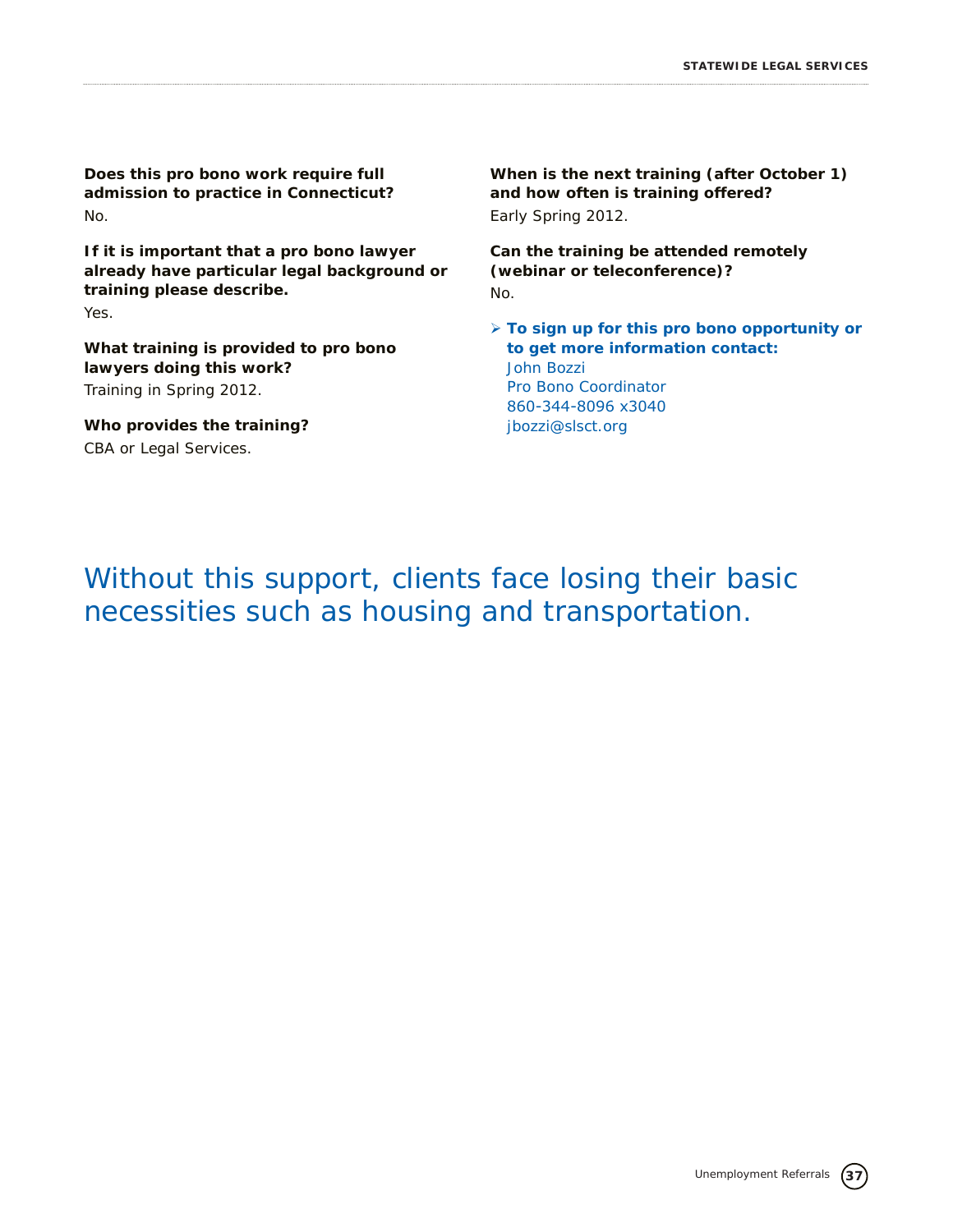**NAME OF PRO BONO PROJECT OR OPPORTUNITY** Wills/Health Care Directives/Power of Attorney

#### **Who are the clients?**

Low income clients.

#### **What legal problem do these clients face?**

Elderly or ill clients who need the peace of mind that a will, Health Care Directive or Power of Attorney can provide.

#### **What legal strategies do the pro bono lawyers use to assist the clients?**

Drafting the necessary documents. Explaining options to clients.

#### **What are the outcome goals of this assistance?**

Clients will have these documents should they need them.

#### **Where is the pro bono work done? (at a legal aid office, at the pro bono attorney's office, etc.)?**

Attorney's office.

**38**

#### **At what time of day is the pro bono work done (evening clinic, etc.)** Office hours.

#### **Case example**

Mary is 74 years old and is worried about what would happen to her should she become incapacitated. Mary doesn't have many assets, but does have a few family heirlooms that she wants to pass on to certain members of her family. Also, Mary wants a say in what would happen to her medically should she be unable to communicate her wishes.

**Does this pro bono work require full admission to practice in Connecticut?** Yes.

**If it is important that a pro bono lawyer already have particular legal background or training, please describe.**  Yes.

Ø **To sign up for this pro bono opportunity or to get more information contact:** John Bozzi Pro Bono Coordinator 860-344-8096 x3040 jbozzi@slsct.org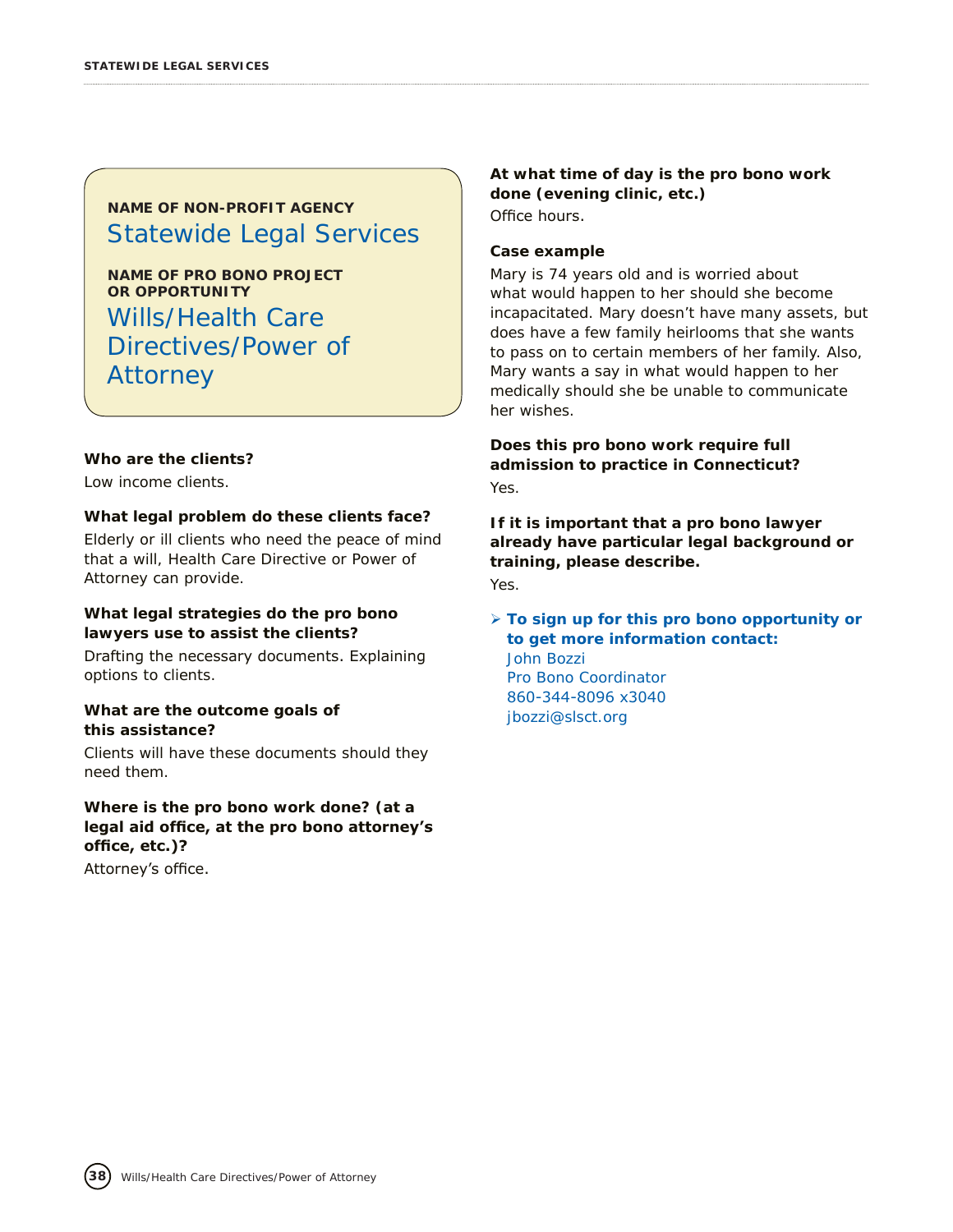# **NAME OF NON-PROFIT AGENCY** University of Connecticut School of Law Tax Clinic

**NAME OF PRO BONO PROJECT OR OPPORTUNITY** Tax Clinic-low income taxpayer legal clinic

#### **Who are the clients?**

Low income taxpayers with tax controversies and tax litigation cases involving individual income tax problems.

#### **What legal problem do these clients face?**

IRS collection actions such as levying of wages or social security benefits, filing of liens, audits of individual income tax returns, withholding of Earned Income Credit tax refunds, Collection due process hearings, etc; similar Conn. tax issues.

#### **Who are the adverse parties (if any) for this type of work (e.g. landlords, spouses, banks, government entities)?**

IRS; Conn. Dept of Revenue Services.

#### **What legal strategies do the pro bono lawyers use to assist the clients?**

Some familiarity with tax and tax procedure. Training will be provided if necessary.

#### **What are the outcome goals of this assistance?**

To assist low income taxpayers in getting much needed refunds or to stop collection by putting accounts in not collectible status or submitting an offer in compromise.

#### **Why is this assistance important to these clients?**

Without the assistance, many low income taxpayers would not have the tax refunds, wages or social security benefits necessary to pay their ordinary and necessary living expenses, or would not be able to correct the amount of tax they owe.

#### **What time commitment is required to do this pro bono work ?**

Depends on the case. Some can be resolved with an initial meeting with the client and a few phone calls. Other may require a financial statement to be prepared which could talk up to 10 hours. We work with the pro bono attorney upfront to see what amount of time he or she is willing to spend on the matter. If something comes up, we can take the case back in house.

#### **Where is the pro bono work done? (at a legal aid office, at the pro bono attorney's office, etc.)?**

At the pro bono attorney's office or in the Tax Clinic offices.

**If the pro bono attorney will be appearing for the client, in what court or other forum is that appearance?**

United States Tax Court.

#### **At what time of day is the pro bono work done (evening clinic, etc.)**

Anytime that works for both the pro bono attorney and the client, unless the pro bono attorney has to meet with an IRS or DRS employee. This is usually set up during the day.

# Without the assistance, many low income taxpayers would not have the tax refunds, wages or social security benefits necessary to pay their ordinary and necessary living expenses.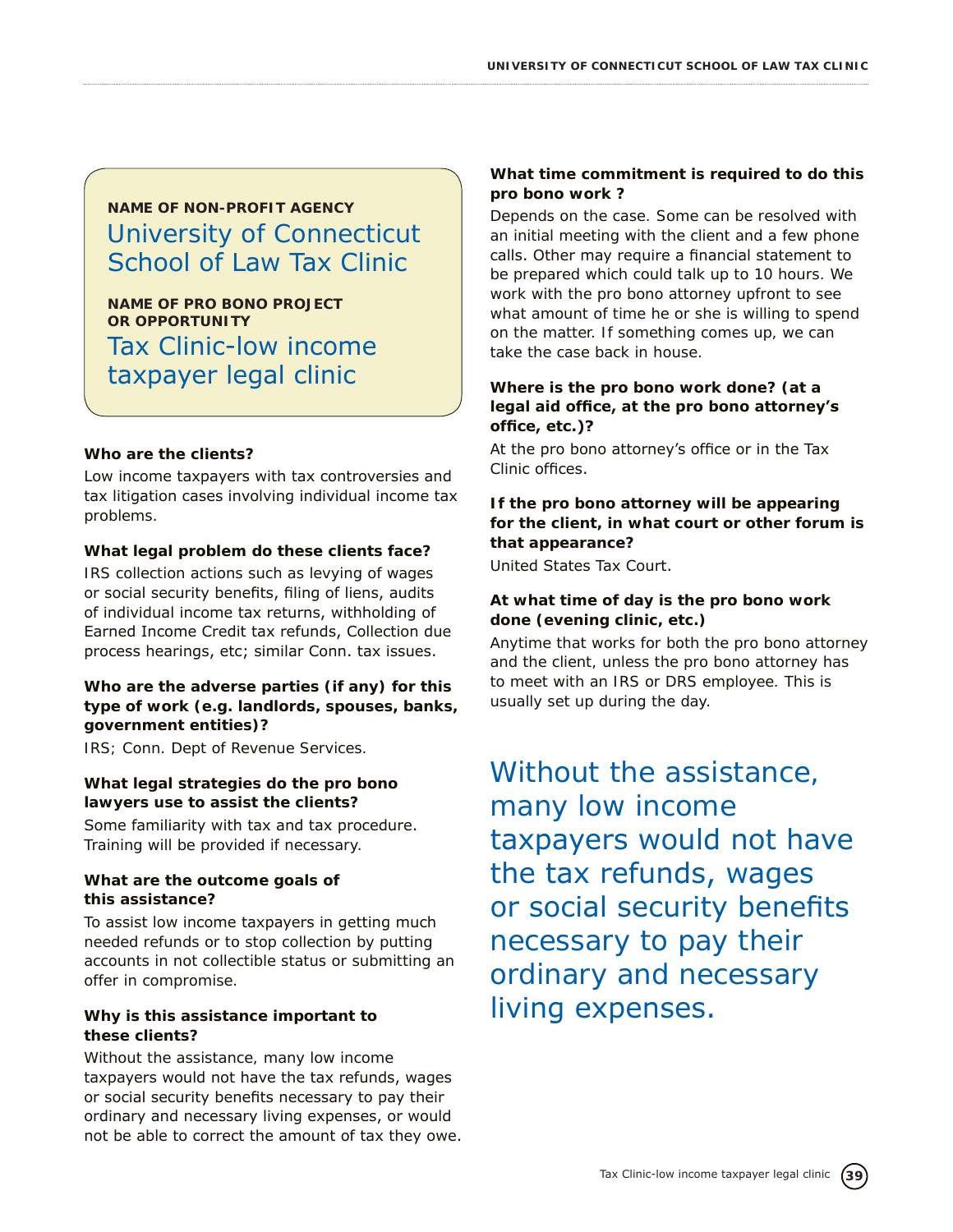#### **Give a short (1-paragraph) case example**

The Tax Clinic represents between 60 to 100 low income taxpayers every year.

'I was amazed at the spectrum of issues our Tax Clinic clients faced. Witihin weeks of enrollment, I was applying a wide range of substantive and procedural tax law to my clients' needs. We worked on challenging cases.'

– Brennan Price, '04, Axinn, Veltrop & Harkrider, LLP, Hartford, CT.

Clients are provided high quality legal representation at three levels before the Internal Revenue Service and the Connecticut Department of Revenue Service.

- 1. Audits: Students prepare for and represent clients in connection with audits of income tax returns.
- 2. Appeals: Students represent clients with regards to the appeal of an adverse audit, the exercise of due process rights after the IRS first tries to collect a past tax by a levy or a lien or the denial of an offer in compromise, or the appeal of an adverse determination of the request for innocent spouse; and
- 3. Collection during the process of proposing an alternative payment plan or a compromise of tax liabilities.

The Tax Clinic also represents its clients in litigation. The Tax Clinic appears before the United States Tax Court with respect to litigation of tax matters, including adverse audit determinations or denials of collection alternatives and generally once a semester attends the United States Tax Court trial session in Hartford, CT. The Tax Clinic also represents clients before the United States District Court for the District of Connecticut, the United States Court of Federal Claims, and the Court of Appeals for the Second Circuit with respect to refund actions and Freedom of Information litigation.

The Tax Clinic does not fill out tax returns or provide other accounting services. The Law School sponsors a Volunteer Income Tax Assistance (VITA) site that is operated in Hartford during the tax filing season. Students interested in enrolling in the Tax Clinic or in providing tax-related public service are encouraged to participate.

#### **Does this pro bono work require full admission to practice in Connecticut?**

No. But it does require the pro bono attorney to be in good standing with the IRS.

#### **If no: how are those without full admission partnered and supervised to ensure avoidance of issues regarding unlicensed practice?**

If an attorney is in good standing with the IRS, they must abide by the IRS rules of practice. The Tax Clinic director will supervise those not licensed to practice in CT.

#### **If it is important that a pro bono lawyer already have particular legal background or training please describe.**

Some basic knowledge of federal income tax.

#### **What training is provided to pro bono lawyers doing this work?**

We do periodic CLE courses at the CT Bar Association, or provide one-on-one training with a pro bono volunteer.

#### **Who provides the training?**

Diana Leyden, the Director.

#### **Where is the training held? How long does the training last?**

Usually at the CBA offices in New Britain, CT.

#### **When is the next training (after October 1) and how often is training offered?** None scheduled yet.

#### **Can the training be attended remotely (webinar or teleconference)?**

Not at this time.

#### **To sign up for this pro bono opportunity or to get more information contact:**

Diana Leyden Director and Clinical Professor of Law 860-570-5461 diana.leyden@law.uconn.edu

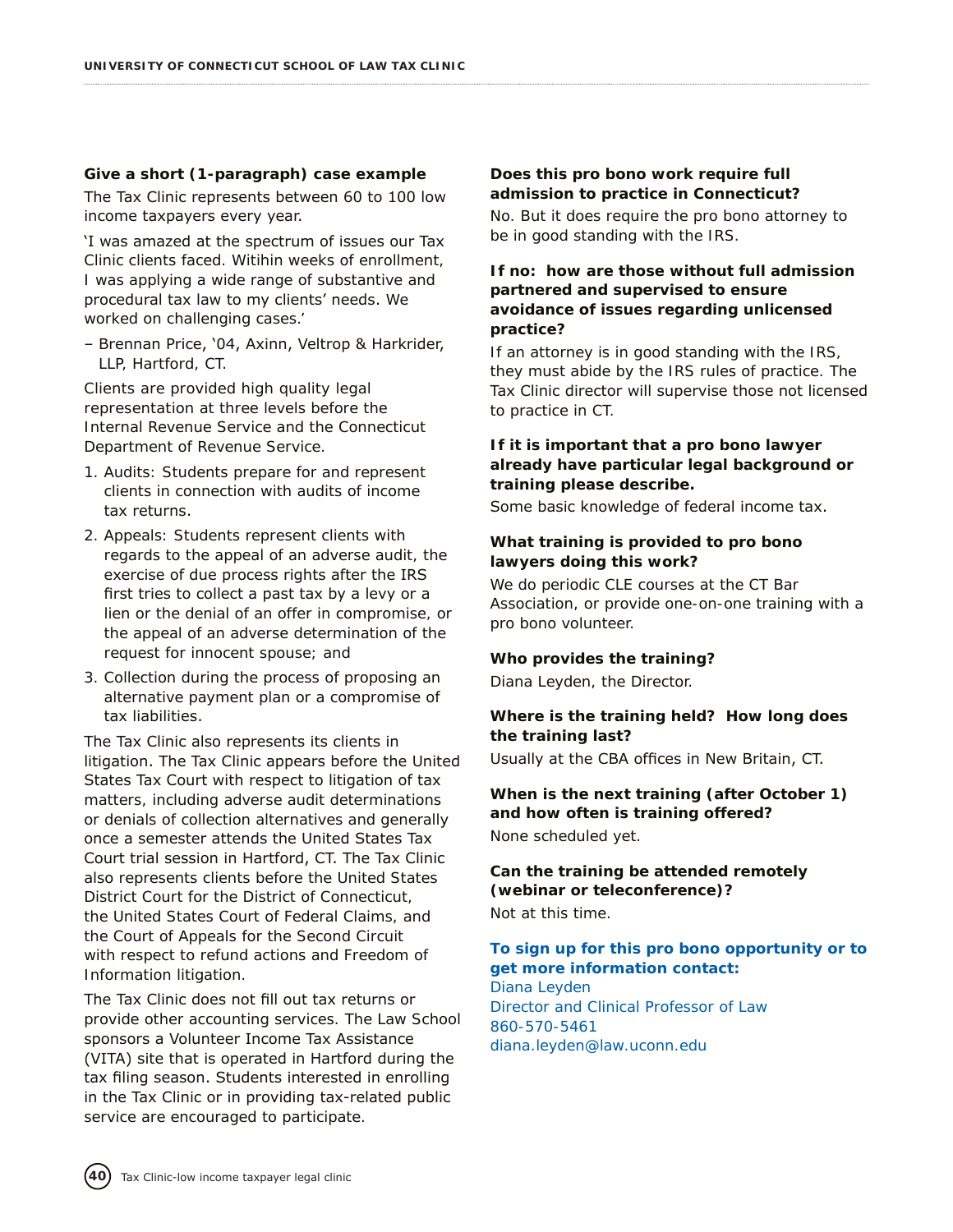# Pro Bono Opportunities Response Form

We might be interested in providing pro bono legal help in the following projects please have someone contact me:

| Agency/Project                                                                                                       |                                                                            |  |  |  |
|----------------------------------------------------------------------------------------------------------------------|----------------------------------------------------------------------------|--|--|--|
| Center for Children's Advocacy<br>Educational Advocacy for children in foster care<br>and/or juvenile justice system | Statewide Legal Services<br><b>Housing Referrals</b>                       |  |  |  |
| $\Box$ The Children's Law Center<br>The Truancy Intervention Project                                                 | Statewide Legal Services<br>The Pardons Project                            |  |  |  |
| □ Connecticut Legal Rights Project, Inc.<br>Co-Counsel for Civil Rights                                              | Statewide Legal Services<br>Pro Se Divorce/Custody Clinics                 |  |  |  |
| Connecticut Legal Services, Inc.<br>Greater Hartford Legal Aid, Inc.                                                 | Statewide Legal Services<br>School Expulsion Project                       |  |  |  |
| New Haven Legal Assistance Association, Inc.<br>In-office Volunteers                                                 | Statewide Legal Services<br><b>Security Deposit Clinic</b>                 |  |  |  |
| Connecticut Legal Service, Inc.<br>Stamford Day Laborer Wage Clinic                                                  | Statewide Legal Services<br>Thunderdome Family Clinic                      |  |  |  |
| □ Connecticut Veterans Legal Center<br>Serving Connecticut's Veterans                                                | Statewide Legal Services<br>Unemployment referrals                         |  |  |  |
| <b>Q</b> Internal Revenue Service<br>Volunteer Income Tax Assistance (VITA)                                          | Statewide Legal Services<br>Wills/Health Care Directives/Power of Attorney |  |  |  |
| □ Lawyers for Children America                                                                                       | $\Box$ University of Connecticut<br>School of Law Tax Clinic               |  |  |  |
| State of Connecticut Judicial Branch<br>Volunteer Attorney Program                                                   | Tax Clinic-low income taxpayer legal clinic                                |  |  |  |
| Statewide Legal Services<br>Fast Track to Legal Services Evening Intake Clinic                                       |                                                                            |  |  |  |